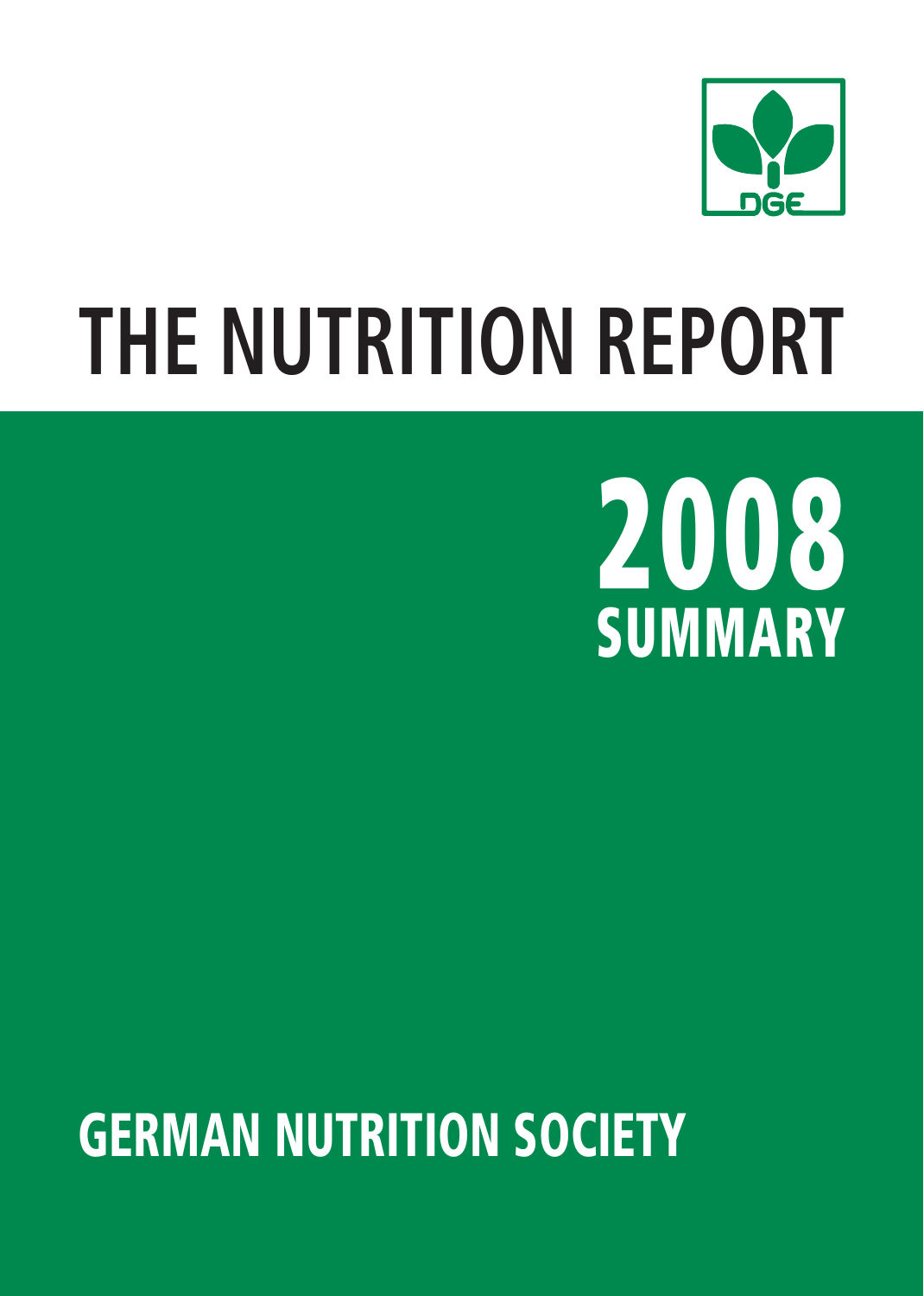# **The Nutrition Report 2008**



# **Summary**

*Published by the*  **German Nutrition Society** 

*On behalf of the*  **Federal Ministry of Food, Agriculture and Consumer Protection** 

**German Nutrition Society**  Deutsche Gesellschaft für Ernährung e. V. Godesberger Allee 18 D – 53175 Bonn, Germany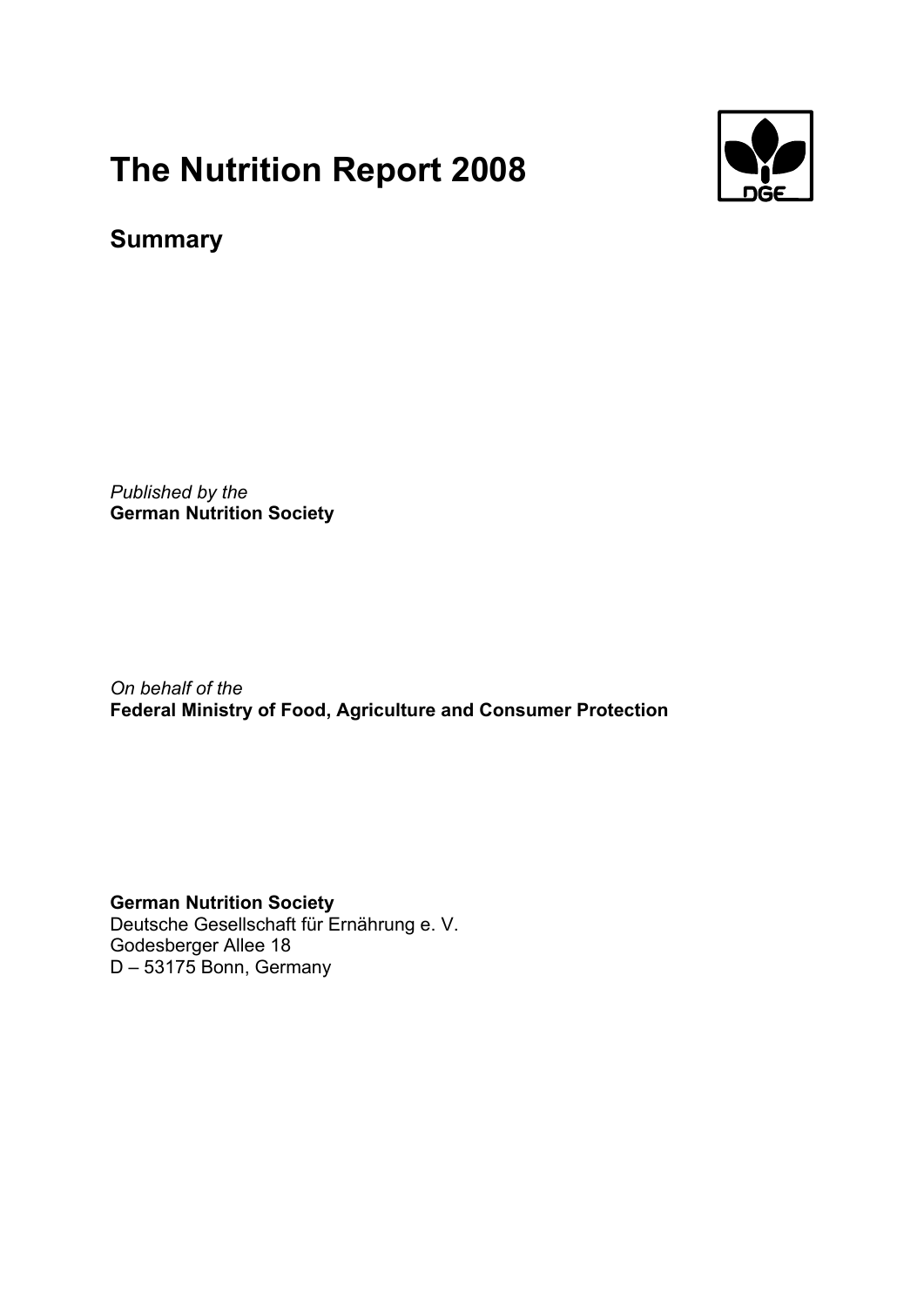# **Imprint**

| Publisher                  | <b>German Nutrition Society</b><br>Deutsche Gesellschaft für Ernährung e. V.<br>Godesberger Allee 18<br>D-53175 Bonn<br>Germany<br>www.dge.de |
|----------------------------|-----------------------------------------------------------------------------------------------------------------------------------------------|
| Editor in Chief            | Prof. Dr. Günther Wolfram, Technische Universität München                                                                                     |
| Translation                | Prof. Dr. Claus Leitzmann, University of Gießen                                                                                               |
|                            | Scientific Secretary Dr. Eva Leschik-Bonnet                                                                                                   |
| Editorial office           | Klaus Schäbethal                                                                                                                              |
| Printing and<br>processing | DCM Druck Center Meckenheim, Meckenheim                                                                                                       |
| Edition                    | 1 <sup>st</sup> edition 2009                                                                                                                  |

For reprint and dissemination with appendices, imprints and stickers written permission by the German Nutrition Society is required. The use of texts and tables without agreement of the publisher violates copyright and will lead to prosecution. This is also true for copying, translation, microfilming and processing with electronic systems. This booklet has been carefully checked for its content by the publisher; however, a guarantee for the content cannot be accepted. Neither the publisher, nor the editors are liable for any personal injury or damage to property. Published by the German Nutrition Society on behalf of and sponsored by the Federal Ministry of Food, Agriculture and Consumer Protection.

ISBN 978-3-88749-217-5 Art. No. 208510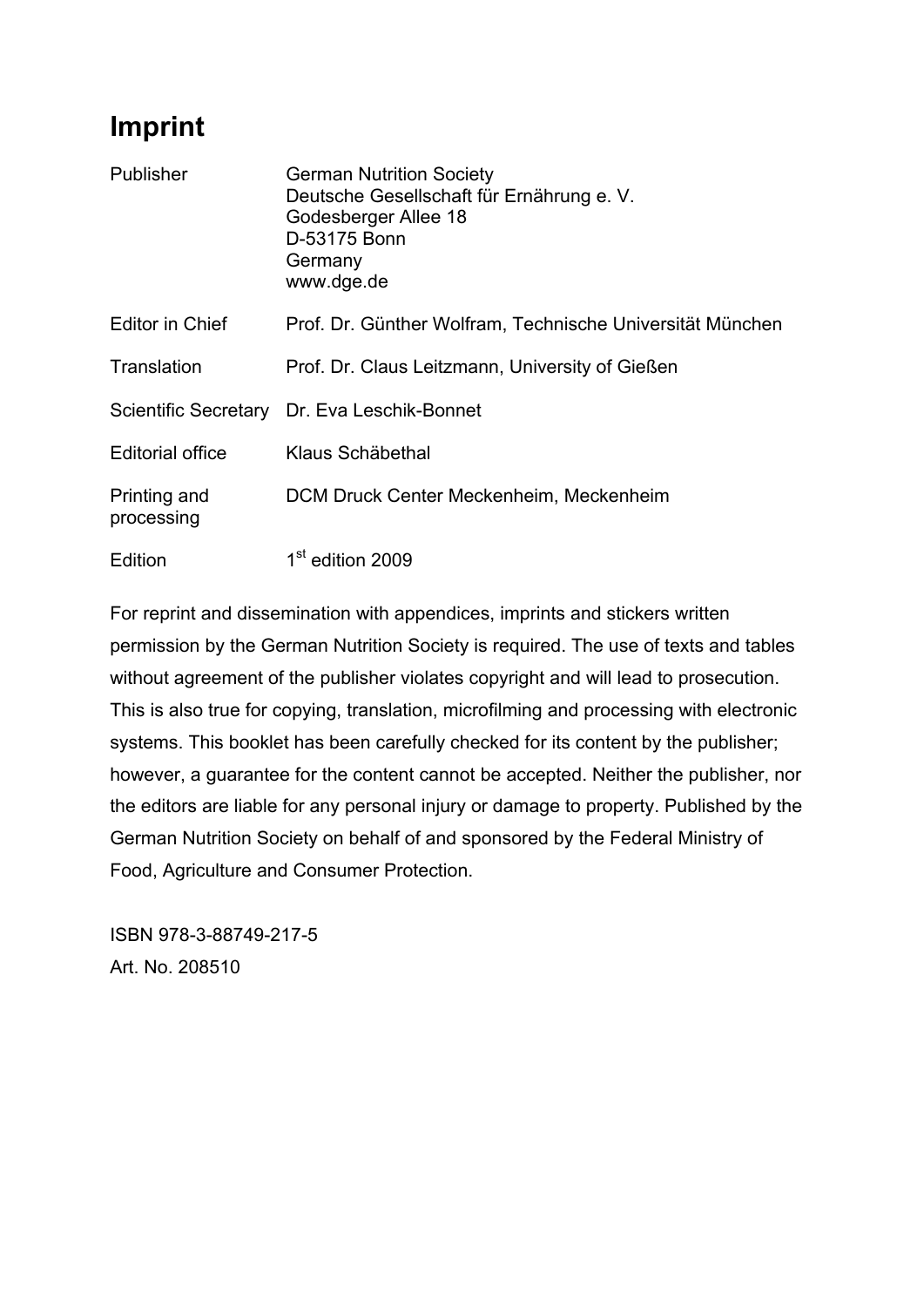# **Preface**

In 1968 the government of the Federal Republic of Germany commissioned the German Nutrition Society (DGE) to prepare a report concerning the nutritional status of the German population. This Nutrition Report was well received when it was submitted in June 1969 because it was for the first time that an overview of a wide range of nutritional data available in the Federal Republic was presented. As a result government decided to commission the DGE to prepare a comparable report every 4 years.

The following Nutrition Reports provide most recent statistical data of the nutritional situation in Germany which are supplemented by overviews, analyses and reviews of studies on present nutritional problems including evaluations.

# **The 1969 Nutrition Report dealt with the following subjects on 140 pages:**

- Production and consumption in the light of nutritional physiology
- Relation between production and consumption of food produced in Germany
- Population and consumer structure according to economic sectors
- Relation between physiological consumer requirements and food prices
- Food consumption and nutrient intake
- Changes in nutrition in an industrial society
- Evaluation according to nutritional physiology
- Conclusions and future trends

In addition to an analysis of the nutritional situation in the Federal Republic of Germany the Reports of 1972 to 2004 also contain reviews of studies on nutritional problems.

#### **The following subjects were dealt with in 1972:**

- Nutritional behaviour in the Federal Republic of Germany
- Nutritional significance of processed food
- Changes in food quality during storage, processing and packaging
- Nutrition education at school
- Nutrition science and nutrition research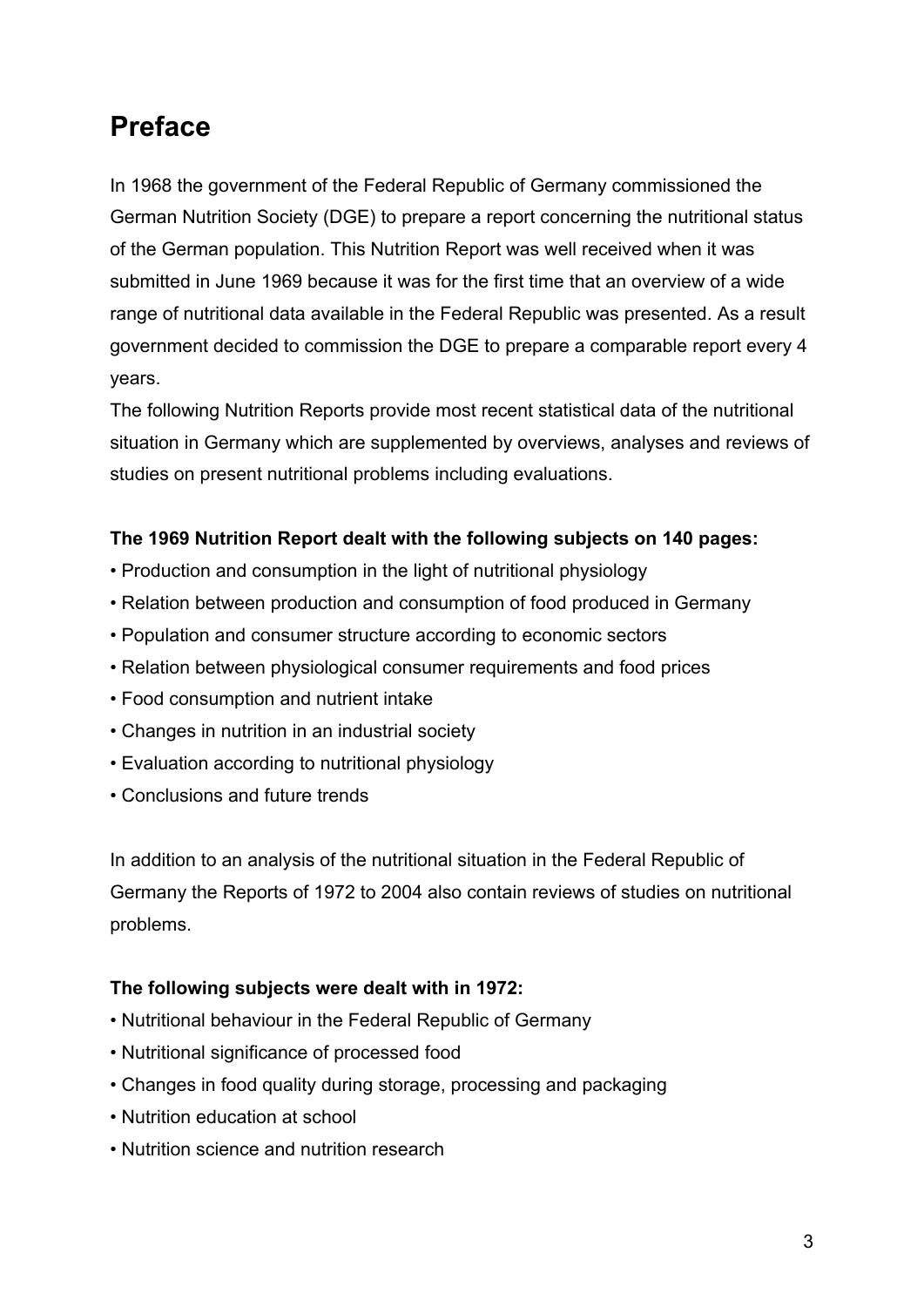#### **In 1976 detailed information was presented in the following fields:**

- Food consumption and nutrient supply in the Federal Republic of Germany
- The influence of nutrition on the health situation in the Federal Republic of Germany
- Hygienic-toxicological and microbiological aspects of food
- Communal feeding in the Federal Republic of Germany
- Analysis of some selected samples of the influence of advertising on the nutritional behaviour
- Psychological causes of poor nutritional behaviour

# **The 1980 Nutrition Report dealt with:**

- Development of the nutritional situation in the Federal Republic of Germany
- Nutritional behaviour in the Federal Republic of Germany
- Eating away from home (problem analysis with special regard to the main meal)
- Relationship between nutrition research and health policy

# **The 1984 Nutrition Report discussed the following topics:**

- Development of the nutritional situation in the Federal Republic of Germany
- Chemical-toxicological and hygienic-microbiological aspects of food
- Psychosocial evaluation of nutrition in families with children
- Development of the food demand in the Federal Republic of Germany
- Critical evaluation of alternative diets

# **The 1988 Nutrition Report dealt with:**

- Development of the nutritional situation in the Federal Republic of Germany
- Toxicological and microbiological aspects of nutrition
- Documentation Chernobyl
- Food allergies and food intolerance reactions
- Influence of federal measures on the nutritional behaviour
- Influences on human food intake
- Meals eaten away from home
- Recommendations to meet nutrient and dietary energy requirements
- Nutritional research in the Federal Republic of Germany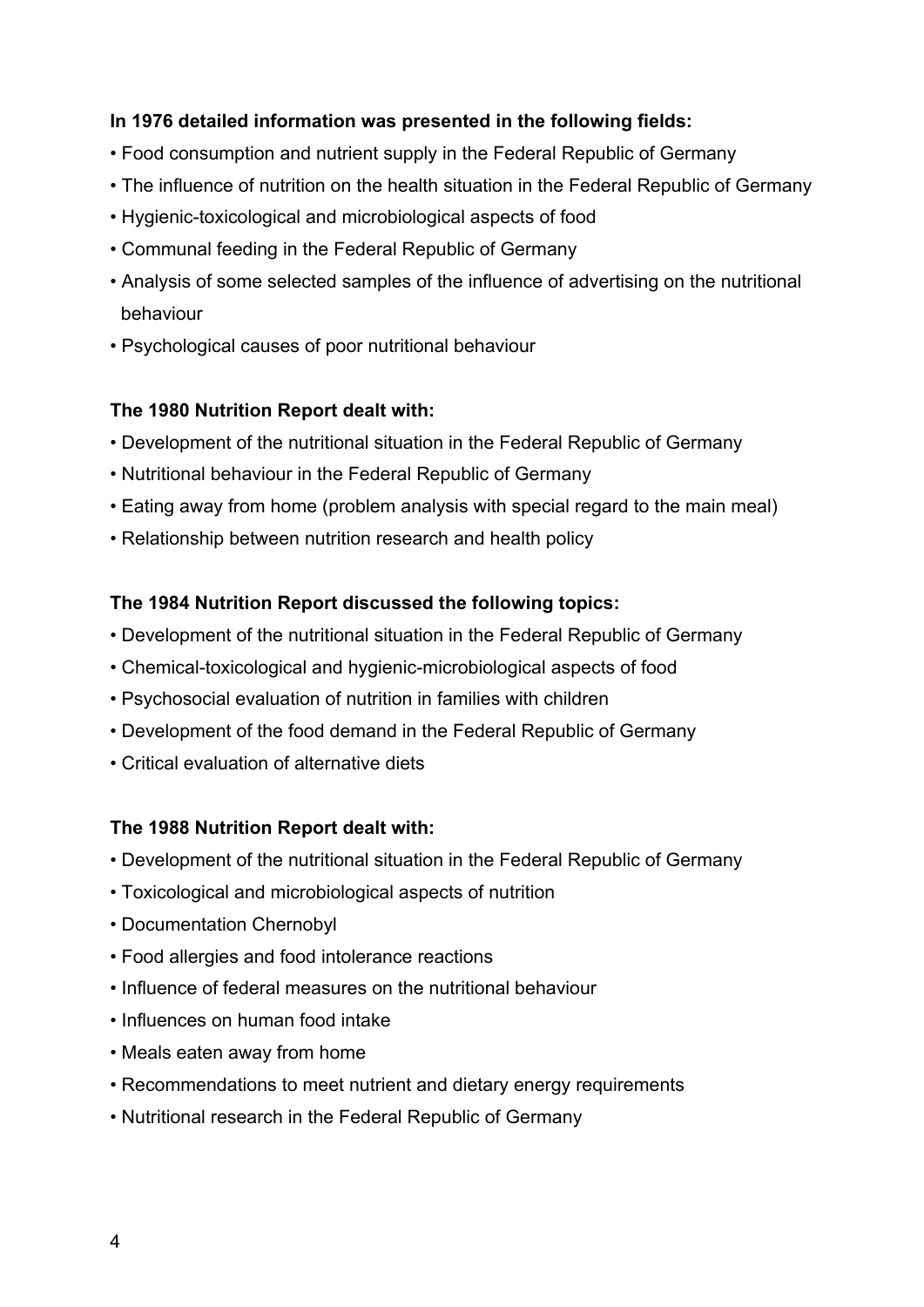# **The 1992 Report dealt with:**

- Development of the nutritional situation in Germany
- Toxicological and microbiological aspects of nutrition
- Selected socio-cultural influences on the nutritional behaviour
- Food allergies and food intolerance reactions
- Tumorigenesis inhibiting and promoting effects of nutritional factors
- Iodine supply and iodine deficiency prophylaxis in Germany

#### **The Nutrition Report 1996 dealt with:**

- The nutritional situation in Germany
- Institutional feeding in the new Federal States (former German Democratic Republic)
- Iodine deficiency prophylaxis in Germany
- Toxicological aspects of nutrition
- Microbiological aspects of nutrition
- Tumorigenesis inhibiting and promoting effects of nutritional factors
- Significance of phytochemicals for health
- Malnutrition of geriatric patients
- Novel food
- Information provided on food labels as a factor influencing food choice

#### **The Nutrition Report 2000 dealt with:**

- The nutritional situation in Germany
- Breastfeeding and infant nutrition in Germany
- Nutritional situation in Day-Care Centres: Study of the Nutritional Situation in Day-Care Centres
- Eating habits and nutritional situation of children and adolescents
- Nutrition of the elderly
- Toxicological aspects of nutrition
- Microbiological aspects of nutrition
- Technological aspects of food processing
- Nutritional influence on the intestinal flora
- Prevention of diseases by wholesome diets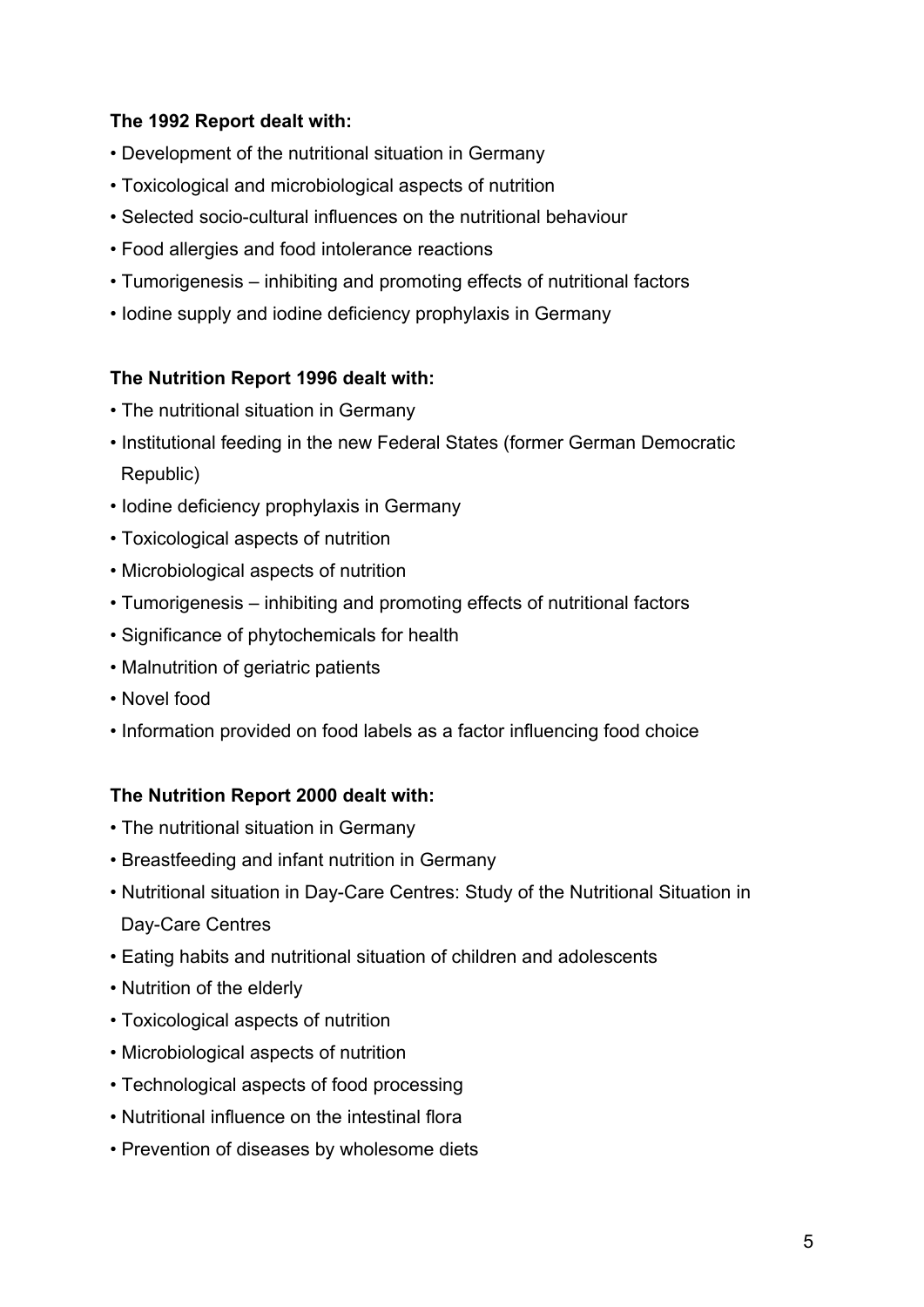# **The Nutrition Report 2004 dealt with:**

- The nutrional situation in Germany
- Toxicological aspects of nutrition
- Microbiological aspects of nutrition
- Vitamin and mineral content of vegetable food
- Tumorigenesis inhibiting and promoting nutritional factors
- Nutritional influence on the intestinal flora
- Influence of phytochemicals on health
- Representation and effect of nutritional information on television
- Enrichment of food and new products

The Nutrition Reports provoked considerable interest both within and outside Germany. From 1984 on, summaries of the Nutrition Reports have therefore been translated into English.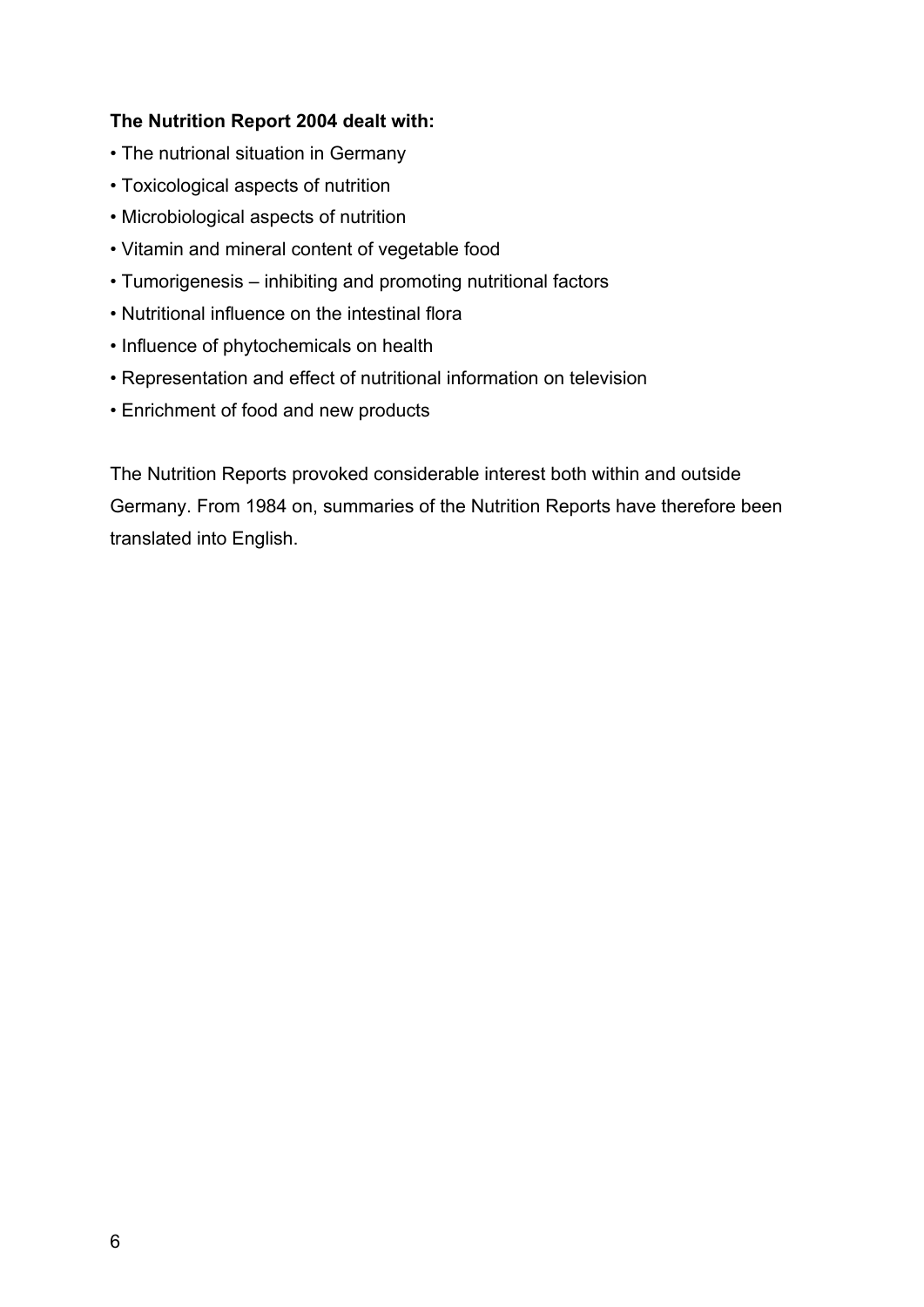# **Introduction**

This booklet called 'The Nutrition Report 2008 – Summary' is a very short version of the 11<sup>th</sup> Nutrition Report published by the German Nutrition Society. The present Nutrition Report is an important instrument for those responsible in nutrition and health policy, and also for food manufacturers, for the public, nutritionists, dieticians and the media. Within 7 chapters you will find substantial informations about the nutritional situation in Germany, a review of the prevalence of pre-obesity and obesity in Germany, and a description of nutritional problems of the Elderly in German Nursing Homes. Aspects of food safety are always of broad public interest and so we continue to describe toxicological and microbiological aspects. A brand new point of interest is a relatively new area of research that focuses on the early pathogenesis of diseases that occur later in life called 'Perinatal programming'. Following up the Nutrition Report 2004 and the report of the World Cancer Research Fund in 2007, a systematic analysis of the relationship between nutrition and carcinogenesis was pursued. The current evidence was evaluated according to the guidelines of the German Nutrition Society (DGE). The results are pooled in a comprehensive table.

Regrattably the long version of this Nutrition Report (more than 400 pages) is only available in German. For further informations please contact: Deutsche Gesellschaft für Ernährung e. V. (German Nutrition Society) Referat Wissenschaft Godesberger Allee 18 D-53175 Bonn E-Mail: info@dge.de

I hope you enjoy reading this booklet.

Prof. Dr. Günther Wolfram

- editor-in-chief -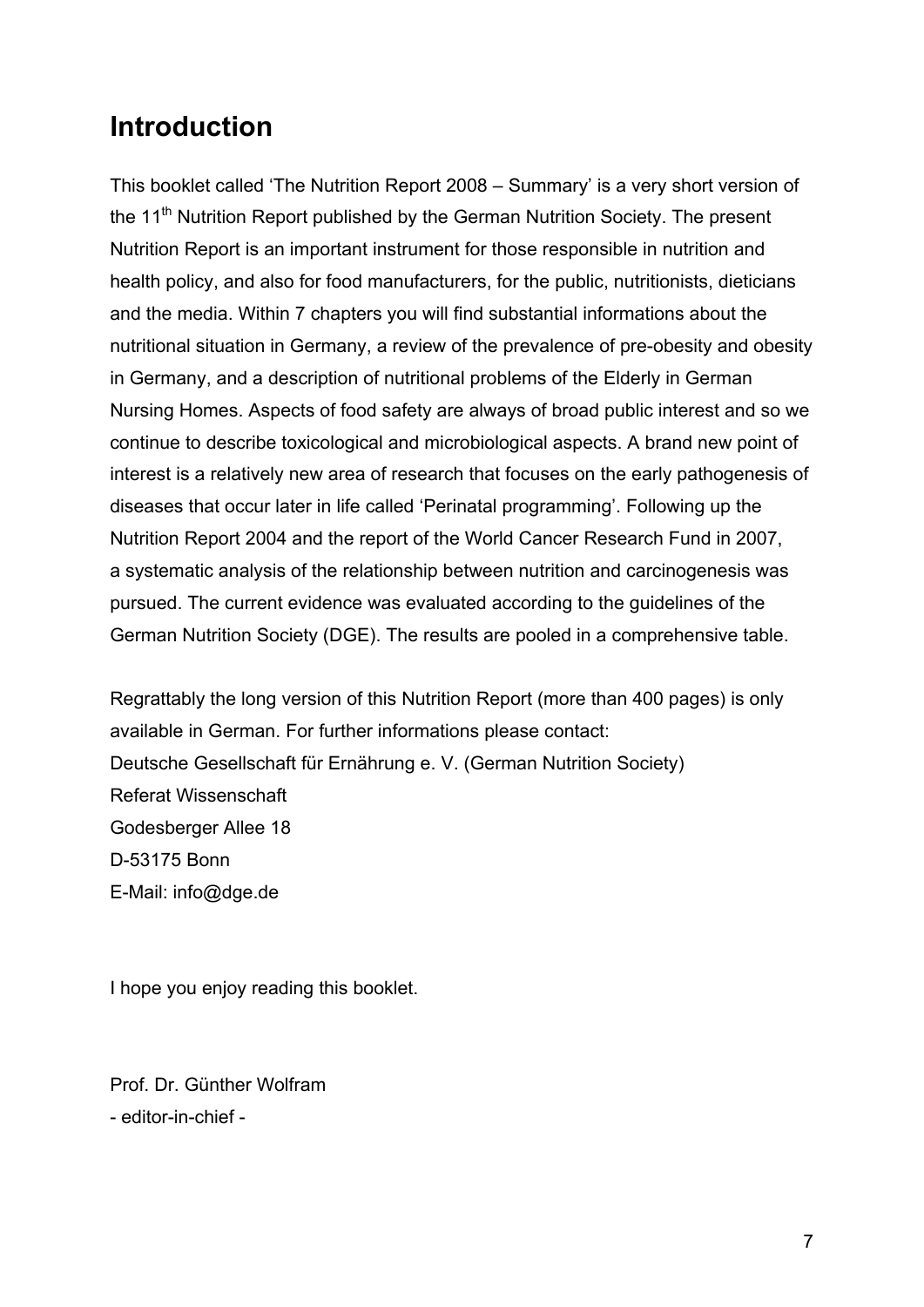# **Table of contents**

| <b>Preface</b><br>3 |                                                                                             |    |
|---------------------|---------------------------------------------------------------------------------------------|----|
|                     | <b>Introduction</b>                                                                         | 7  |
| 1                   | <b>Nutritional situation in Germany</b>                                                     | 11 |
| 1.1                 | <b>Trend Analyses of Food Consumption</b>                                                   | 11 |
| 1.2                 | Nutrition behaviour in Germany - data from<br>the Second National Nutrition Survey (NVS II) | 12 |
| 1.2.1               | Dissemination of Diets                                                                      | 12 |
| 1.2.2               | <b>Special Diets</b>                                                                        | 13 |
| 1.2.3               | <b>Communal Catering</b>                                                                    | 13 |
| 1.2.4               | <b>Nutrition Knowledge</b>                                                                  | 13 |
| 1.2.5               | <b>Cooking Ability</b>                                                                      | 14 |
| 1.3                 | Food and Nutrient Intakes of Infants, Children,<br>and Adolescents                          | 14 |
| 1.3.1               | Infants and Young Children                                                                  | 15 |
| 1.3.1.1             | Food Intake                                                                                 | 15 |
| 1.3.1.2             | <b>Nutrient Intake</b>                                                                      | 15 |
| 1.3.2               | Children (6 to < 12 years old)                                                              | 17 |
| 1.3.2.1             | Food Intake                                                                                 | 17 |
| 1.3.2.2             | Nutrient Intake                                                                             | 18 |
| 1.3.3               | Adolescents (12 to <18 years)                                                               | 19 |
| 1.3.3.1             | Food Intake                                                                                 | 19 |
| 1.3.3.2             | <b>Nutrient Intake</b>                                                                      | 19 |
| 1.4                 | lodine Supply and lodine Status among Children<br>and Adolescents in Germany                | 20 |
| 1.5                 | Prevalence of Pre-Obesity and Obesity in Germany                                            | 21 |
| 1.5.1               | <b>Children and Adolescents</b>                                                             | 22 |
| 1.5.2               | Adults                                                                                      | 22 |
| $\mathbf{2}$        | Company canteens - An Assessment of the<br><b>Current Situation in Germany</b>              | 23 |
| 3                   | <b>Nutrition of the Elderly in</b><br><b>German Nursing Homes</b>                           | 25 |
| 4                   | <b>Toxicological Aspects of Nutrition</b>                                                   | 27 |
| 4.1                 | <b>Foods of Animal and Plant Origin</b>                                                     | 27 |
| $\sim$              |                                                                                             |    |

8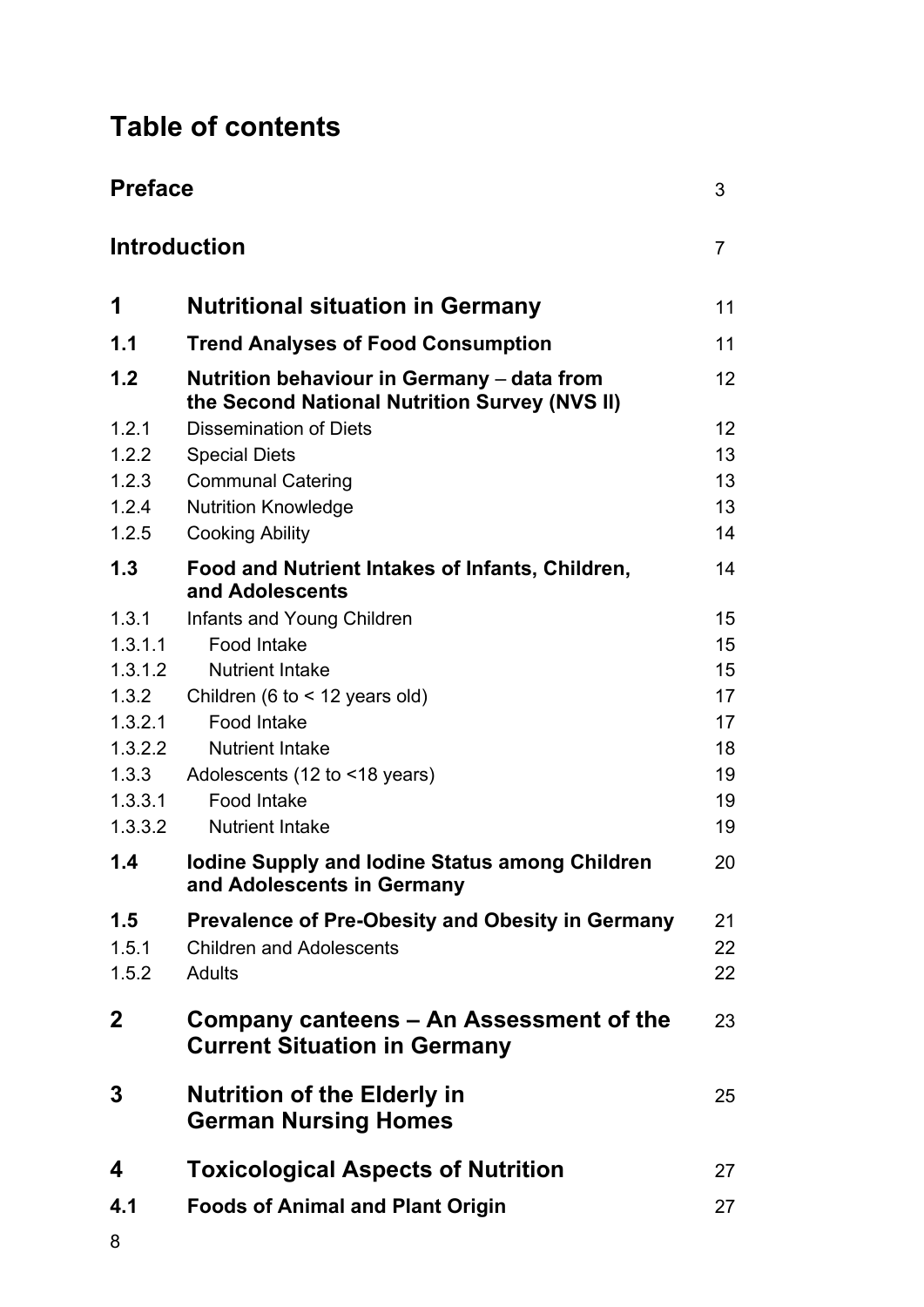| 4.2            | <b>Environmental Contaminants in Breast Milk</b>                                                                     | 28       |
|----------------|----------------------------------------------------------------------------------------------------------------------|----------|
| 4.3            | <b>REACH</b> – the new European Community Regulation<br>of Chemicals                                                 | 29       |
| 5              | <b>Microbiological Aspects of Nutrition</b>                                                                          | 30       |
| 5.1            | <b>Salmonellosis</b>                                                                                                 | 30       |
| 5.2            | <b>Campylobacteriosis</b>                                                                                            | 30       |
| 5.3            | Enterohemorhagic Eschericia coli (EHEC)                                                                              | 31       |
| 5.4            | Listeriosis                                                                                                          | 31       |
| 5.5            | Yersiniosis                                                                                                          | 32       |
| 5.6            | Q-fever                                                                                                              | 32       |
| 5.7            | <b>Norovirus Infections</b>                                                                                          | 33       |
| 5.8            | Food Infections acquired through Foreign Travel                                                                      | 33       |
| 5.9            | <b>Bovine Spongiform Encephalopathy (BSE)</b>                                                                        | 33       |
| 5.10           | <b>Communal Catering</b>                                                                                             | 34       |
|                |                                                                                                                      |          |
| 6              | <b>Nutrition and 'Fetal Programming'</b>                                                                             | 35       |
| 6.1            | Nutritional Status of the Pregnant Mother and<br>Intrauterine Body Weight Development of the Child                   | 35       |
| 6.1.1          | Diabetes mellitus                                                                                                    | 36       |
| 6.2            | Prenatal and Neonatal Energy Supply and<br>the Child's Long Term Development of<br><b>Body Weight and Metabolism</b> | 37       |
| 6.2.1          | Long-Term Influences of Prenatal Energy Supply                                                                       | 37       |
| 6.2.2          | Long-Term Influences of Neonatal Energy Supply                                                                       | 38       |
| 7              | <b>Disease Prevention and Nutrition</b>                                                                              | 39       |
| 7.1            | Relationship between Nutrition and<br>Carcinogenesis                                                                 | 39       |
| 7.2            | <b>Phytochemicals and Health</b>                                                                                     | 42       |
| 7.2.1          | Intake of Phytochemicals and Selected Disease Risks                                                                  | 42       |
| 7.2.1.1        | Flavonoids                                                                                                           | 42       |
| 7.2.1.2        | Carotenoids                                                                                                          | 43       |
| 7.2.1.3        | <b>Sulfides and Glucosinolates</b>                                                                                   | 43       |
| 7.2.1.4<br>722 | Lignans and Isoflavones<br>Health Promoting Effects of Phytochemicals                                                | 44<br>44 |
|                |                                                                                                                      |          |
| 7.2.2.1        | <b>Vascular Effects</b>                                                                                              | 44       |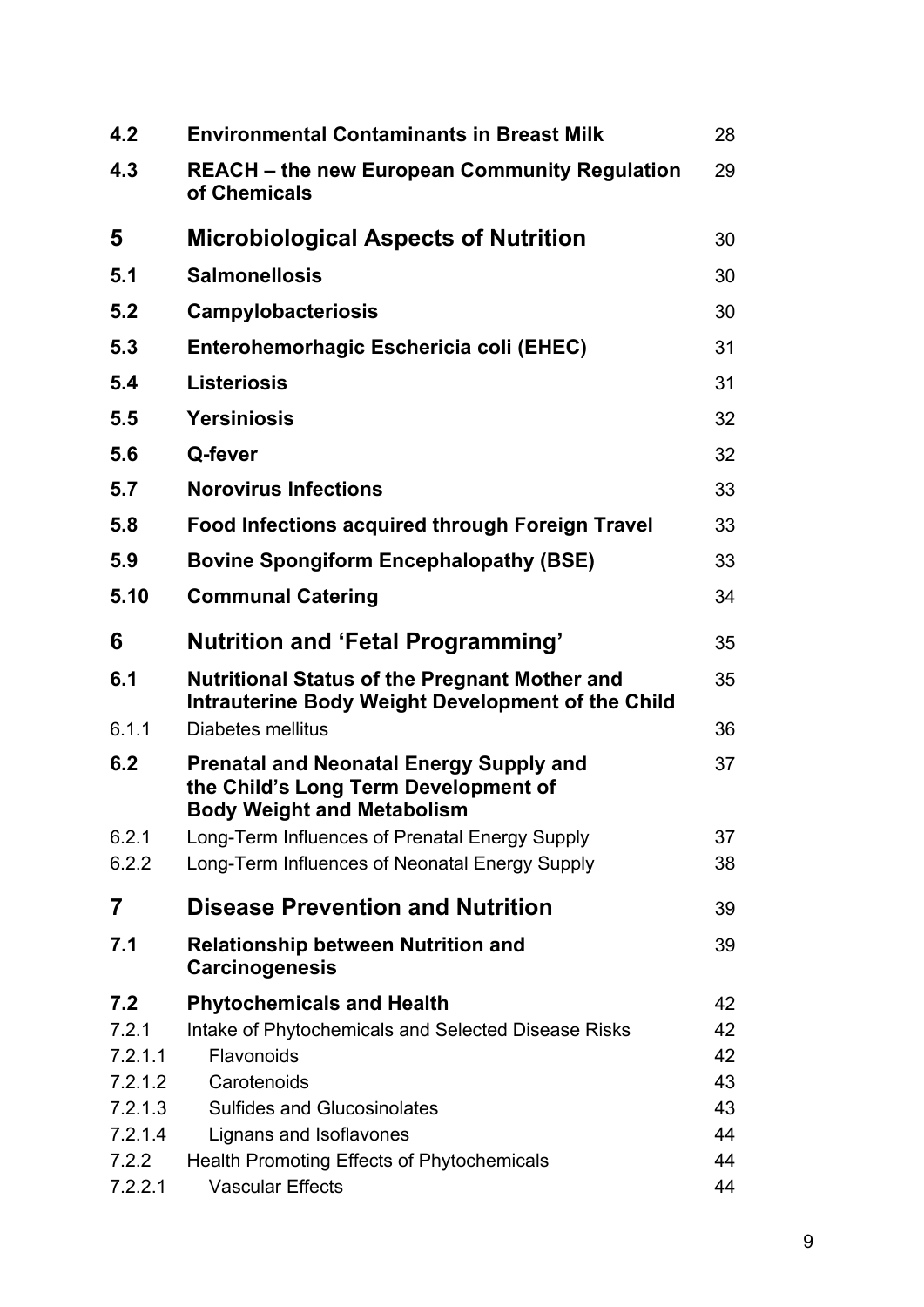| 7.2.2.2                                                                           | Anticarcinogenic Effects                                                      | 44 |
|-----------------------------------------------------------------------------------|-------------------------------------------------------------------------------|----|
| 7.2.2.3                                                                           | <b>Neurological Effects</b>                                                   | 45 |
| 7.2.2.4                                                                           | <b>Further Effects</b>                                                        | 45 |
| 7.2.3                                                                             | Risk Potential of Isolated Phytochemicals                                     | 45 |
| 7.3                                                                               | <b>Pro- and Prebiotics – Influences on Health</b>                             | 46 |
| 7.3.1                                                                             | Probiotics                                                                    | 46 |
| 7.3.1.1                                                                           | Diarrheal Diseases                                                            | 46 |
| 7.3.1.2                                                                           | Inflammatory Diseases and Irritation of the Gut                               | 46 |
| 7.3.1.3                                                                           | Infections of the Genito-Urinary Tract                                        | 46 |
| 7.3.1.4                                                                           | Constipation                                                                  | 47 |
| 7.3.1.5                                                                           | Effects mediated by the Immune System                                         | 47 |
| 7.3.1.6                                                                           | Cancer                                                                        | 47 |
| 7.3.1.7                                                                           | Cholesterol, Lipid Metabolism, Blood Pressure,<br>and Coronary Heart Diseases | 47 |
| 7.3.2                                                                             | Prebiotics                                                                    | 48 |
| 7.3.2.1                                                                           | Gut                                                                           | 48 |
| 7.3.2.2                                                                           | Immune-modulating Characteristics                                             | 48 |
| 7.3.2.3                                                                           | Lipid Metabolism                                                              | 48 |
| 7.3.2.4                                                                           | Promotion of Mineral Absorption and Bone Stability                            | 48 |
| 7.3.3                                                                             | Pre- and Probiotics in Infant and Child Nutrition                             | 49 |
| 10 Guidelines of the German Nutrition Society<br>50<br>(DGE) for a Wholesome Diet |                                                                               |    |
| The German 3-D-Food Pyramid                                                       |                                                                               |    |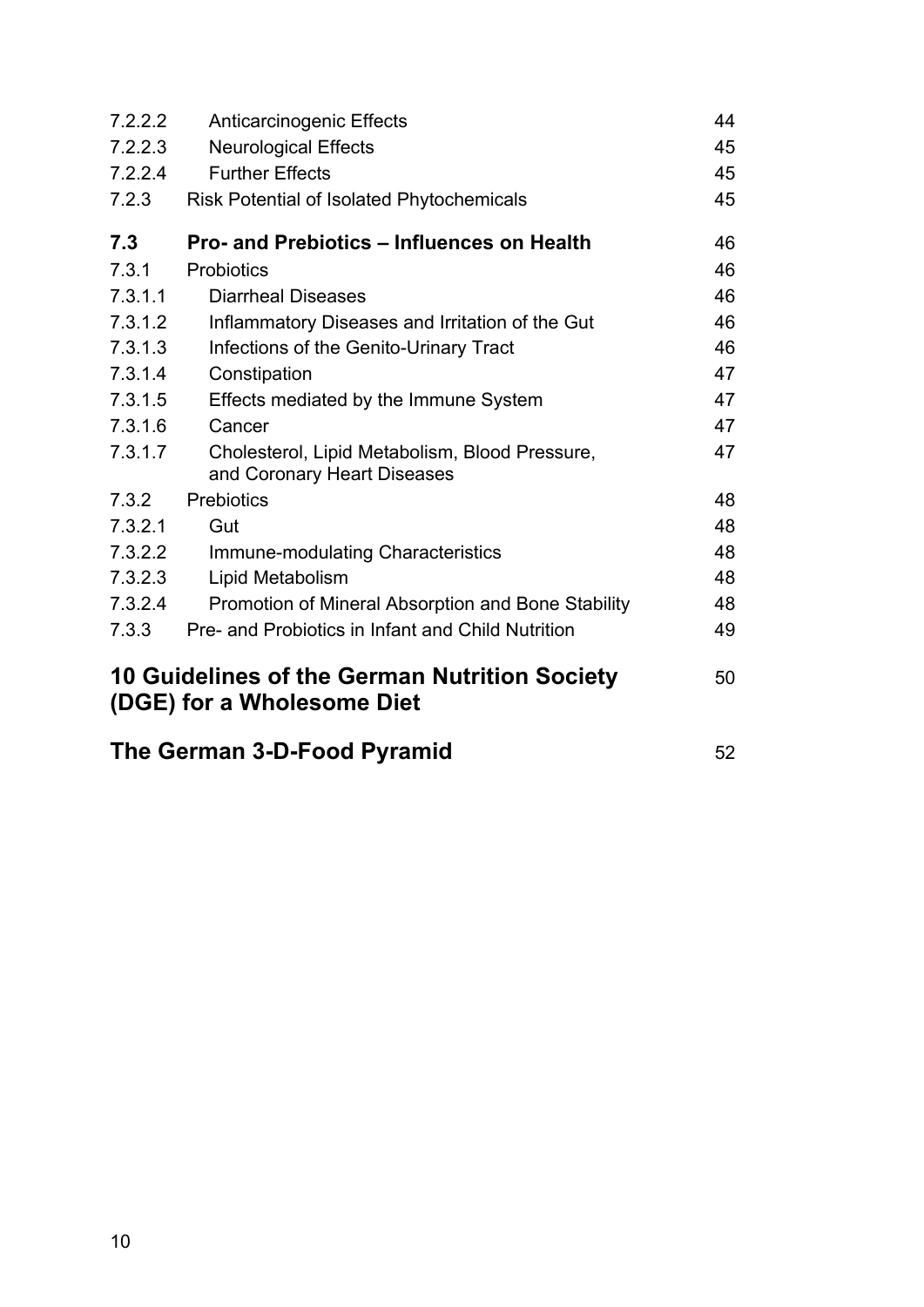# **1 Nutritional situation in Germany**

# **1.1 Trend Analyses of Food Consumption**

As in previous German nutrition reports, the assessment of food consumption over time is based on agricultural statistics. While agricultural statistics provide reliable food consumption data over time, they do not represent the true quantity of food consumed, because they are typically captured at the production and wholesale level. This implies that for many food products, the data provided include non-edible components (e.g. bones, peelings) as well as food not suitable for human consumption (e.g. food used as fodder). In addition, imported and exported goods have to be considered, however the amounts can merely be estimated.

In recent years there has been a considerable increase in grain, poultry and fish consumption. The consumption of vegetables, sugar, as well as cheese and dairy products has shown an upward trend. Moreover, the consumption of rye, potatoes, alcohol, eggs, animal fats and margarine is still declining continuously. There has been a stronger decline in vegetable oil usage than in animal fat consumption. Consequently, total fat consumption has decreased, yet this has resulted in an unfavourable fatty acid composition. The increased mineral water and declined beer consumption can be noted positively. However, there is a simultaneous growth in popularity of energy-dense soft drinks which should be counteracted to prevent overweight.

In the meantime, the rise in fruit and vegetable consumption has slowed down considerably. Therefore, additional prospective efforts will be necessary to attain the goals of the 5-a-day campaign.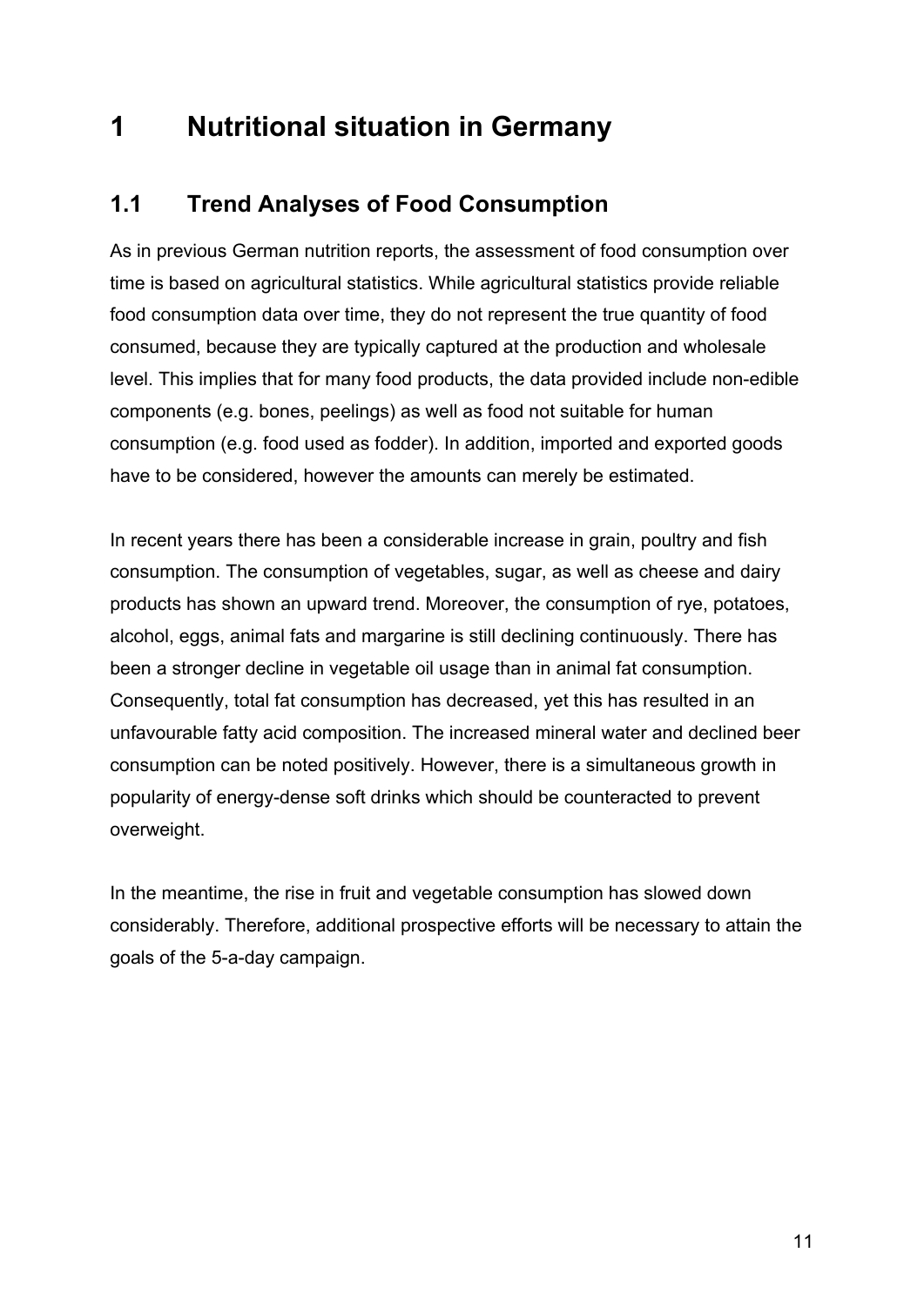# **1.2 Nutrition behaviour in Germany – data from the Second National Nutrition Survey (NVS II)**

The Second National Nutrition Survey (NVS II) assessed food and nutrient intakes. In addition, a comprehensive questionnaire was conducted, regarding eating habits, behavioural patterns and environmental factors (meal-related situations). Measurements of body weight and height, as well as waist and hip circumferences were taken in study centers.

In the main study, a total of 20 000 German-speaking people living in private households and aged 14 to 80 years were selected randomly from 500 communities. They were interviewed from November 2005 to November 2006. Extensive information<sup>1</sup> was collected, from which selected results concerning eating behaviour and nutrition knowledge will be presented herein.

# **1.2.1 Dissemination of Diets**

Overall, 12 % of the 14 to 80-year-olds adhere to a diet, of which 60 % are women. The proportion of men and women reportedly adhering to a diet increases with age. Where only about 10 % of 14 to 18-year-olds are concerned with their diet, over 20 % of the participants aged 65 to 80 years stated this. In all age groups up to the age of 64, more women than men adhere to a diet. In the younger group (14 to 24 years of age) the disparity between men and women was the greatest with approximately twice as many women on a diet.

The main incentive for women (6.3 %) and men (3.4 %) to adhere to a diet is to lose body weight. Young women show the lowest prevalence of overweight and they most frequently report that they comply with a weight-loss diet.

Diabetes mellitus is the second most important reason why people adhere to a diet (3.3 % women, 3.2 % men), followed by lipid metabolism disorders (1.8 % women, 1.4 % men). Such incentives are age dependent: among older people, the reason for engaging in a specific diet is an increased occurrance of metabolic disorders.

 1 Have a look at: www.was-esse-ich.de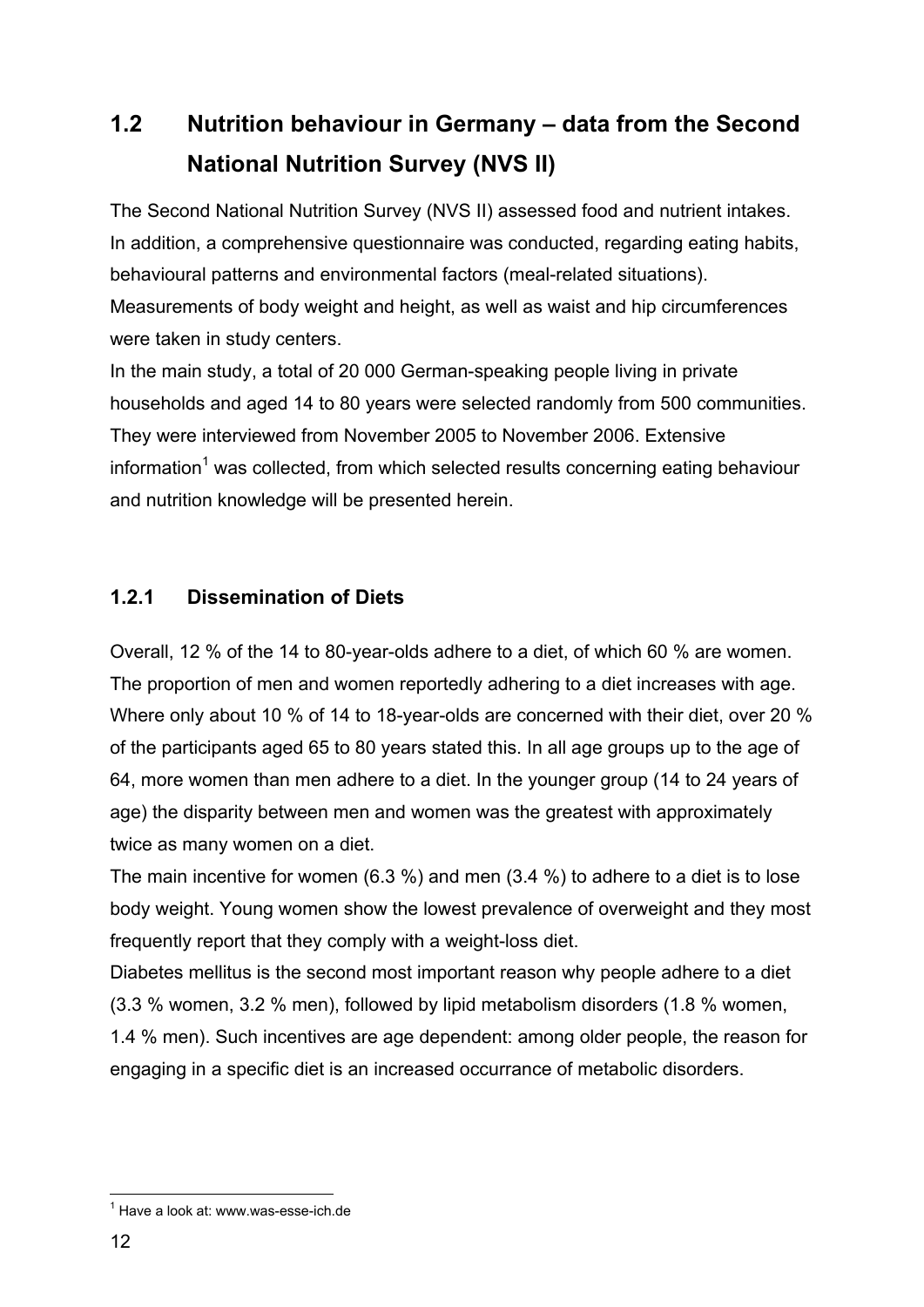# **1.2.2 Special Diets**

4.9 % of women and 2.9 % of men follow specific diets. The largest subgroup is represented by the vegetarian diet. In Germany, 1.6 % are vegetarians (2.2 % women, 1.0 % men), most of which report to consume dairy products; only about 0.1 % are vegan. 0.6 % of the German-speaking participants adhere to Islamic dietary principles.

#### **1.2.3 Communal Catering**

A total of 14 % of the population (10 % women, 18 % men) eat in communal cafeterias, including school and university canteens. 15 % of working women and 24 % of working men make use of this offer, whereas 62 % and 50 %, respectively, do not. 23 % of working men and 26 % of working women have no access to a canteen. Most undergraduate and graduate students have access to a cafeteria. 52 % of female students and 68 % of male students make use of their cafeteria. At present, the situation in schools is rather heterogeneous. Many schools are currently being turned into all-day schools without yet having a cafeteria. In the NVS II, only students aged 14 years or older were included in the study, of whom 17 % visit a cafeteria.

# **1.2.4 Nutrition Knowledge**

Knowledge about specific foods, such as probiotic yogurts and ACE drinks is greater in women than men across all age groups.

More than 50 % (51 % women and 54 % men) of the participants aged 19 to 80 years cannot provide details regarding their individual energy requirements. The youngest and eldest participants within this spectrum most frequently lacked such knowledge. There were more women than men among those who were able to estimate their energy requirements (about 47 %). Only 17 % of women and 15 % of men correctly estimated their energy requirements within a tolerance limit.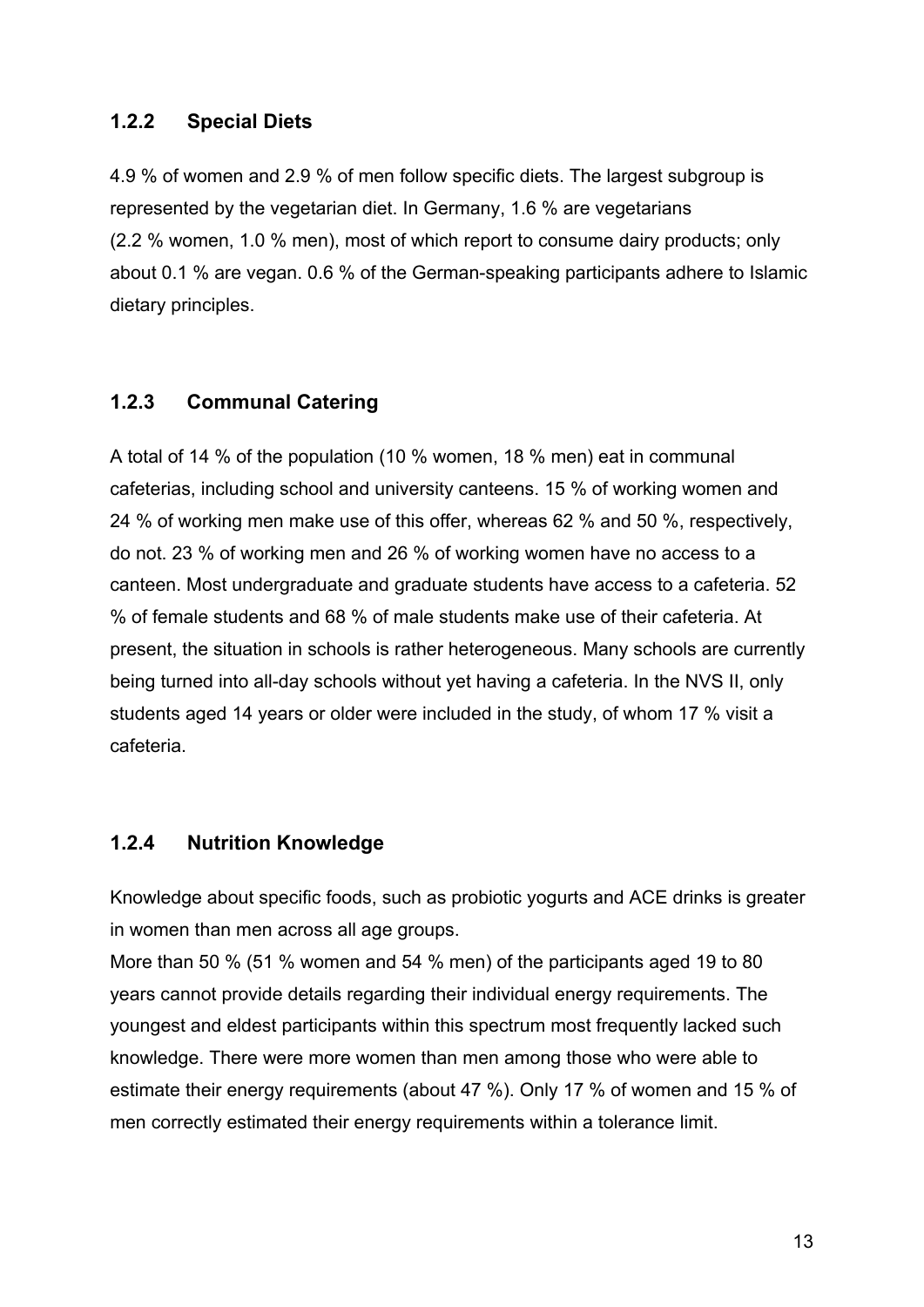# **1.2.5 Cooking Ability**

94 % of women rate their cooking abilities as very good, good, or average. 61 % of men believe to have the ability to cook very well to moderately well. Three quarters (74 %) of the women and half of the men (47 %) reported that they learned to cook from their mother.

# **1.3 Food and Nutrient Intakes of Infants, Children, and Adolescents**

The results are based on two nutrition surveys conducted nationwide: The prospective, multicenter 'Consumption Survey of Food Intake among Infants and Young Children (VELS)' evaluated food consumption and nutrient intakes of 732 infants (6 months and older) and young children (up to 5 years of age). Food intake was assessed using a 3-day weighed dietary record.

The nutrition module EsKiMo of the representative German Health Interview and Examination Survey for Children and Adolescents (Child and Adolescent Survey [KiGGS]) investigated food and nutrient intakes of 2 506 children and adolescents 6 to 18 years of age. The parents and their 3 to 12-year old children completed a 3-day dietary record. Because adolescents often eat out and presumably show little compliance filling out a 3-day dietary record, their diet was assessed using a standardized, structured interview tool (DISHES).

The concept of the optimized mixed diet of the Research Institute of Child Nutrition in Dortmund served as reference for the evaluation of food intake. The D-A-CH reference values were used for the evaluation of the nutrient intakes.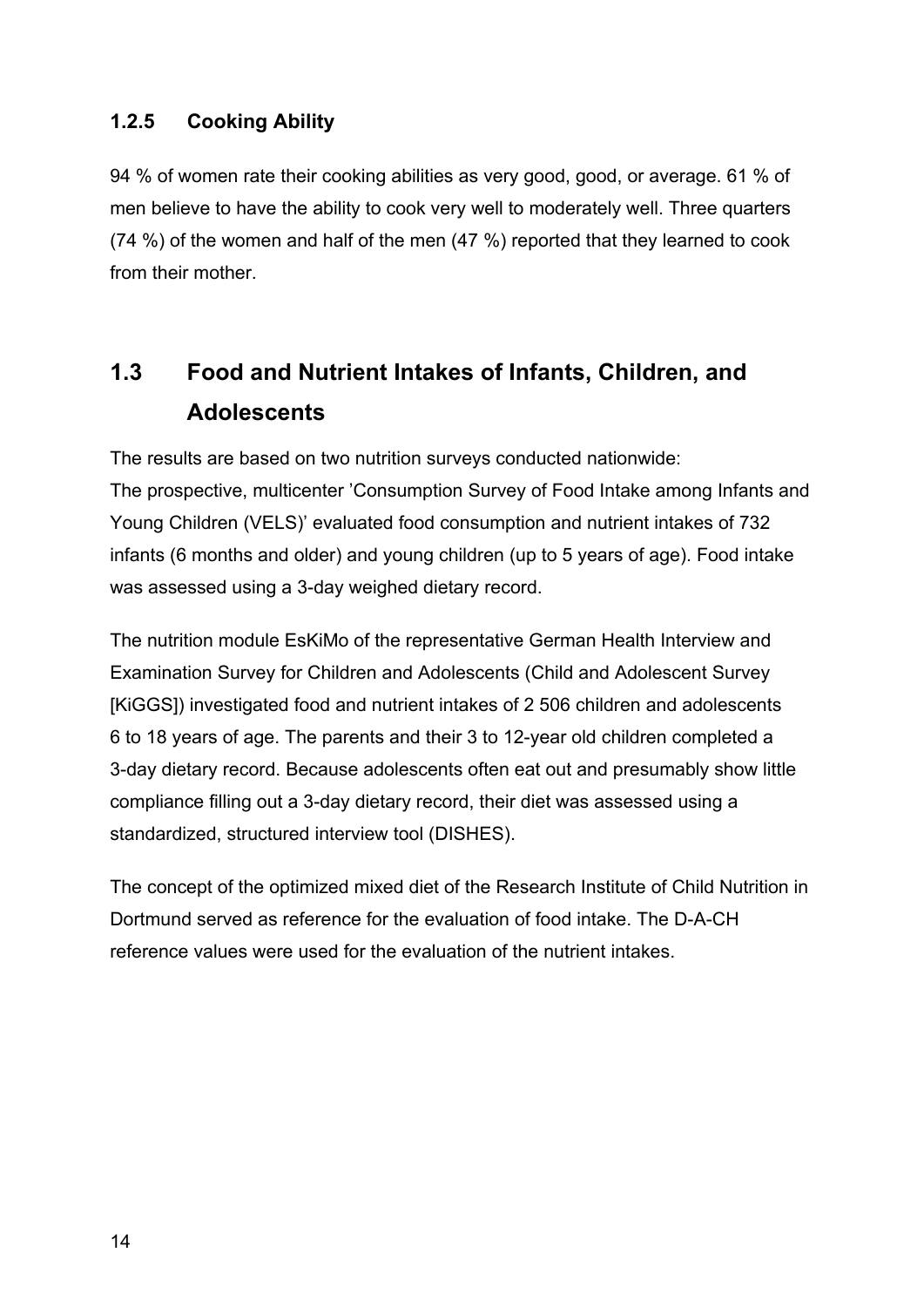# **1.3.1 Infants and Young Children**

#### **1.3.1.1 Food Intake**

With climbing age the intake of almost all food groups increased, merely fruit and vegetable consumption stagnated, however deviations between age groups can be observed. The recommended intake for fruit was only attained by children between 1 and 2 years. Hardly any child older than one year achieved the recommendation for vegetable consumption. On average, the recommendation for the consumption of carbohydrate-rich plant foods was not attained. Especially the consumption of potatoes and grain products (noodles, rice, cereals) differs from recommended amounts. The consumption of bread and pastries was also considerably below the recommendation. Sugar and sweets were already given to infants under the age of one and rose to 40 g/day in the 4- to 5-year olds. The recommended intake of meat, sausages, and eggs was attained by all children from age one, and older children even exceeded the average remarkably. For daily meat consumption a large range was observed.

About 19 % of children received less than half of the recommended amount of meat for their respective age group. In contrast, 19 % of boys and 14 % of girls consumed over twice the recommended amount of meat. The recommended intake of milk and dairy products was not attained by children older than 1 year of age. 22 % of boys and 30 % of girls did not consume even half that amount, however 15 % of boys and 9 % of girls drank 1.5 times the recommended intake of milk. The gender-specific differences in early life were striking: in the first year of life, boys received statistically significantly more meat, meat products and sausages, milk and dairy products, bread and pastries, tropical fruits and beverages than girls of the same age.

#### **1.3.1.2 Nutrient Intake**

Energy intake was slightly below the recommendations (based on a moderate physical activity level) for all age groups. However, a sufficient energy supply can be assumed because normal body weight development was observed. Fat intake as a proportion of total energy intake corresponded to the recommended values (35 to 45 % or 30 to 40 %). However, the fatty acid composition was unfavourable because young children received too many saturated fatty acids and not enough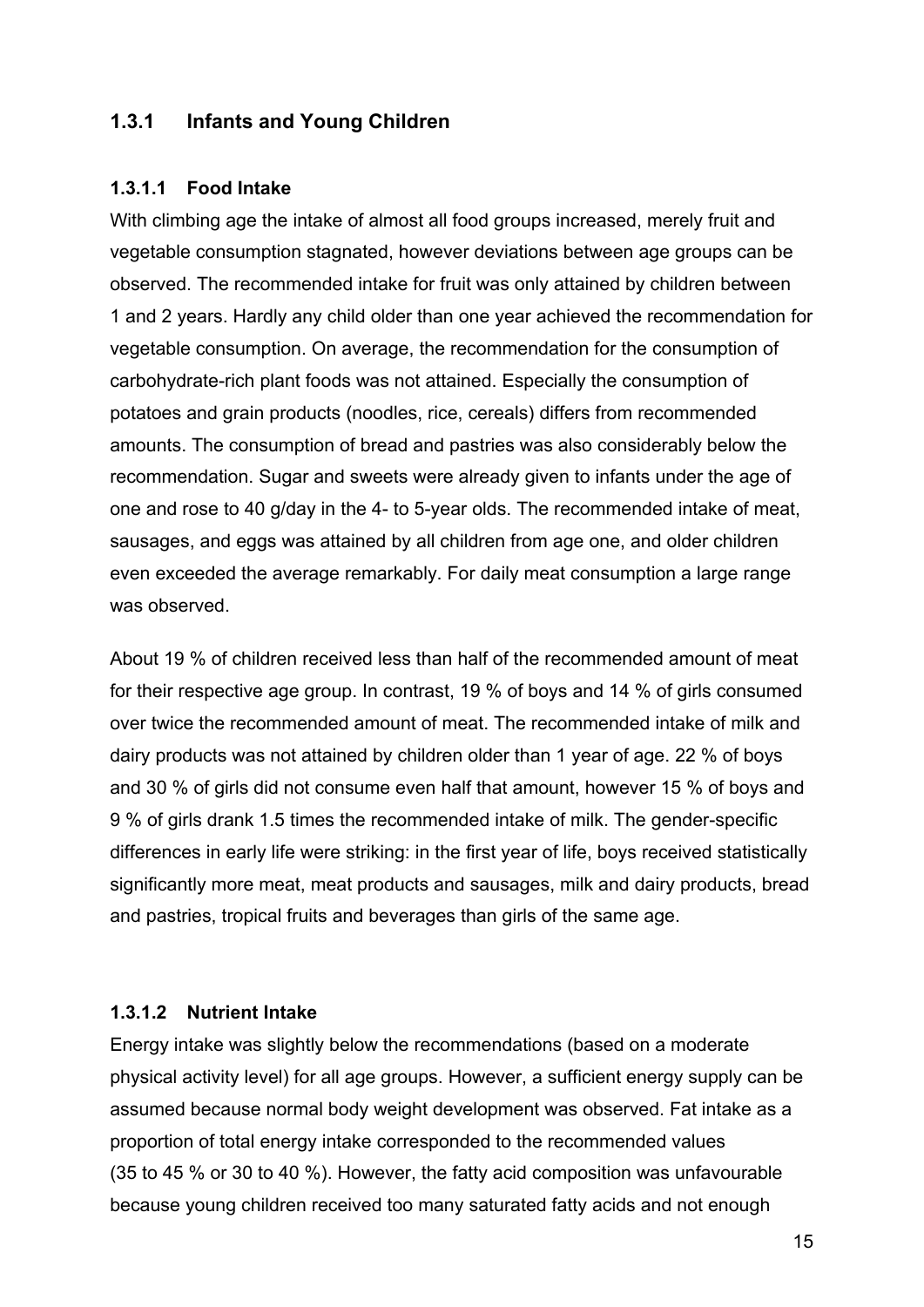polyunsaturated fatty acids. Protein intake was 2 to 3-fold above the recommended values with boys having a statistically significantly greater protein intake than girls. Consistent with the recommended values, median carbohydrate intake was 53 % to 56 % of total energy intake. However, mono- and disaccharides accounted for over 50 % of carbohydrate intake and polysaccharide intake was insufficient. The reference value for dietary fiber intake was not achieved.

Intakes of sodium, potassium, phosphorus, manganese and zinc were above the reference values. Sodium intake was considerably higher than the reference value, which is rated as negative in view of potential adverse effects (early familiarization to a high intake of salt, rise in blood pressure due to an excessive consumption of foods rich in salt). Median intakes of vitamin A, vitamin  $B_1$ , vitamin  $B_6$ , niacin, and vitamin B<sub>12</sub> were either within or distinctly above the reference values. Intakes of calcium, vitamin E, and vitamin C were slightly below the reference values. The recommended intake of iron was not attained by half of the participants. Vitamin D intake was also below the reference value. Folate intake was too low, yet this is not specific to children but is observed in all age groups in Germany. Figure 1 shows the energy and nutrient intake in comparison with the reference values of Germany, Austria and Switzerland (D-A-CH-Referenzwerte).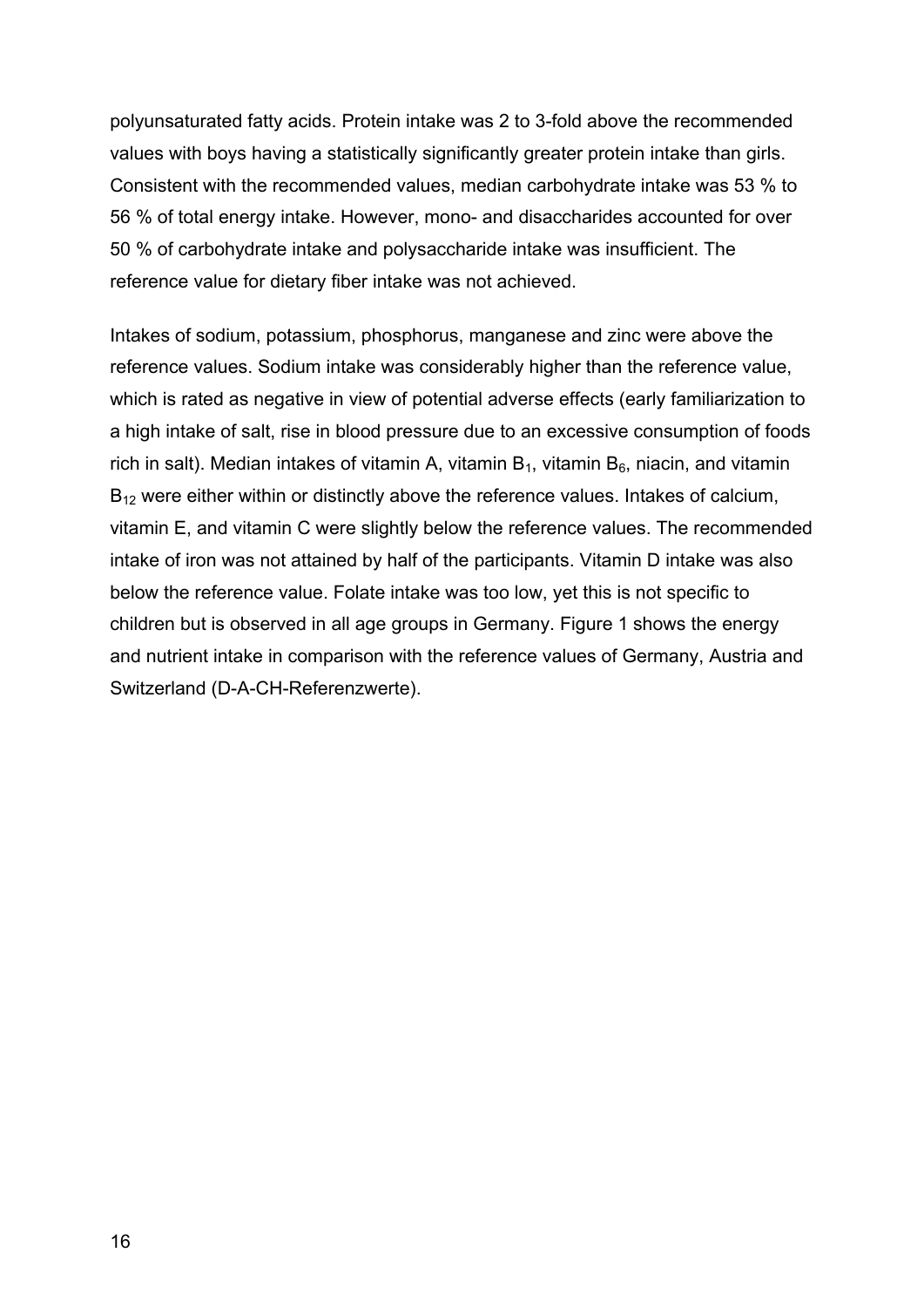# **Figure 1: Energy and nutrient intake in comparison with the recommended values of German-speaking countries; boys, 6 months to** *<* **5 years old**

 (Median, interquartil region and minimum-maximum (without outliers / mavericks and extreme values)



Iodine: iodized salt and foods produced with iodized salt were not included.

# **1.3.2 Children (6 to <12 years old)**

#### **1.3.2.1 Food Intake**

Vegetable and vegetable product consumption was far below recommendations. Fruit and fruit product intake was higher than vegetable intake, but again, the recommendations were not attained. Carbohydrate-rich foods such as bread, pastries, grains, and potatoes were consumed in relatively small amounts. Meat, meat products, and sausages were eaten in considerable larger quantities than recommended, although 32 % of children did not achieve the recommendations. This especially applies for the girls where 36 % did not meet the recommendations (boys 28 %). The reference values for fish and fish products were not attained by any group.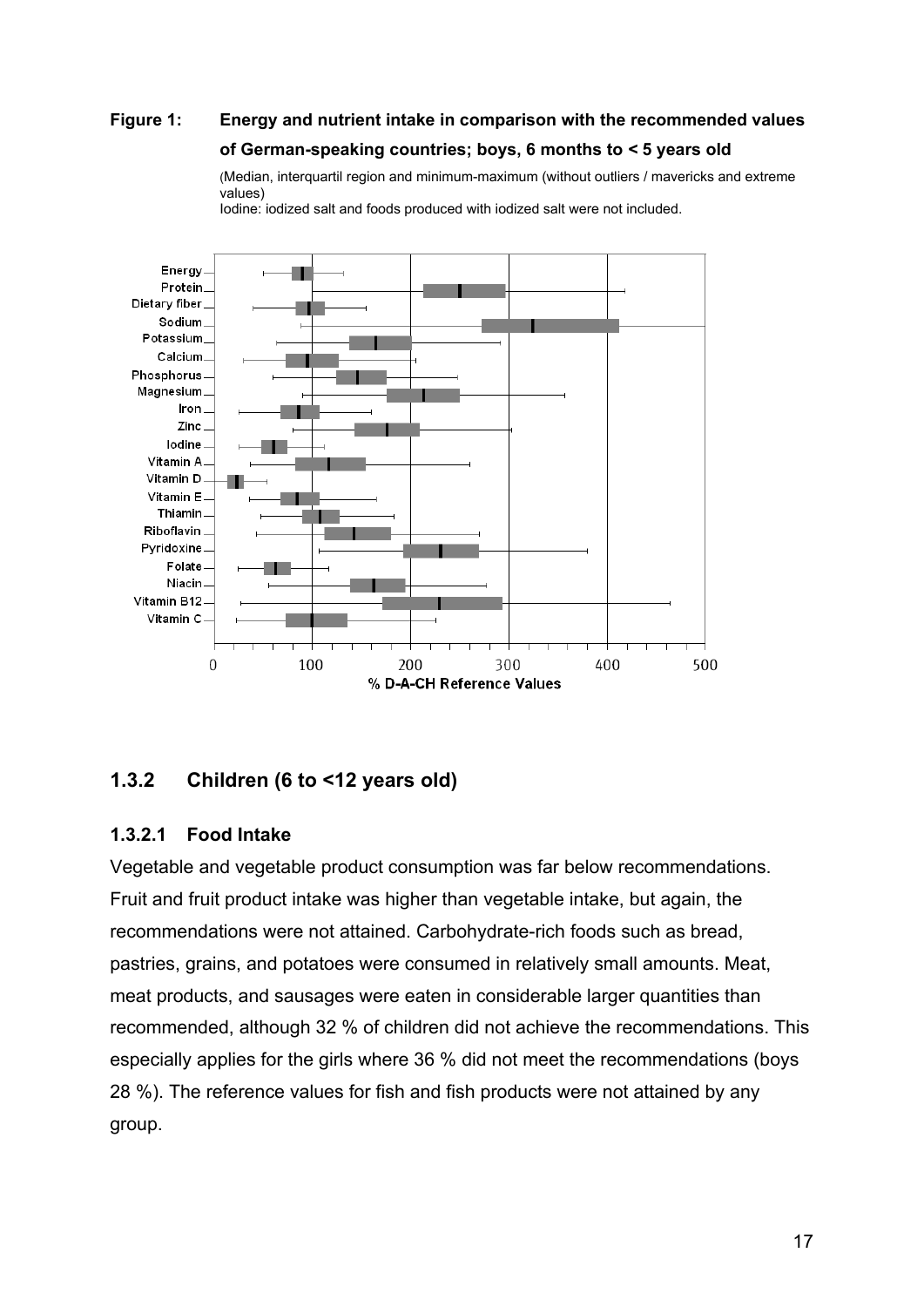Milk and yoghurt intake alone was not sufficient to attain the recommendations for milk and dairy products. However, when considering curd and cheese intake the aspired intake clearly improved. Intake of fats and oils remained overtly below the recommendations in all groups. On average most children achieved a moderate fluid intake in line with the recommendations. However, 48 % of boys and 59 % of girls were under the reference values.

|                                             | Age group           |                   |                    |
|---------------------------------------------|---------------------|-------------------|--------------------|
| <b>Recommended foods</b>                    | 4 to $<$ 7<br>vears | 7 to <10<br>years | 10 to <13<br>vears |
| Fruit (g/day)                               | 200                 | 220               | 250                |
| Vegetables (g/day)                          | 200                 | 220               | 250                |
| Potatoes, Noodles, Rice (q/day)             | 180                 | 220               | 270                |
| Bread, Cereal (flakes) (g/day)              | 170                 | 200               | 250                |
| Meat, sausages (g/day)                      | 40                  | 50                | 60                 |
| Fish (g/day)                                | 50                  | 75                | 90                 |
| Eggs (pieces/week)                          | 2                   | $\overline{2}$    | $2 - 3$            |
| Milk, dairy products (g/day)                | 350                 | 400               | 420                |
| Vegetable oil, margarine, butter<br>(g/day) | 25                  | 30                | 35                 |
| Beverages (ml/day)                          | 800                 | 900               | 1 0 0 0            |

#### **Table 1: Recommendations for the optimized mixed diet of the Research Institute of Child Nutrition, Dortmund, for selected food groups**

#### **1.3.2.2 Nutrient Intake**

Energy intake among 6 to < 10 year old girls was distinctly lower than among boys of that age. The same holds true for the intakes of fat, protein and carbohydrates. In all age groups, fat intake was within the recommended values of 30 % to 35 % of total energy intake; however, the fatty acid composition was not ideal. Protein intake was clearly above the recommended intake. Although the intake of carbohydrates was sufficient, the proportion of mono- and disaccharides exceeded the proportion of polysaccharides in almost all groups. The intakes of sodium, potassium, magnesium, phosphorus and zinc were relatively high compared to the reference values. The intakes of vitamins  $B_1$ ,  $B_2$ ,  $B_6$ ,  $B_{12}$ , C and niacin were within or above the range of the recommendations. Intakes of vitamin A and vitamin E were somewhat below the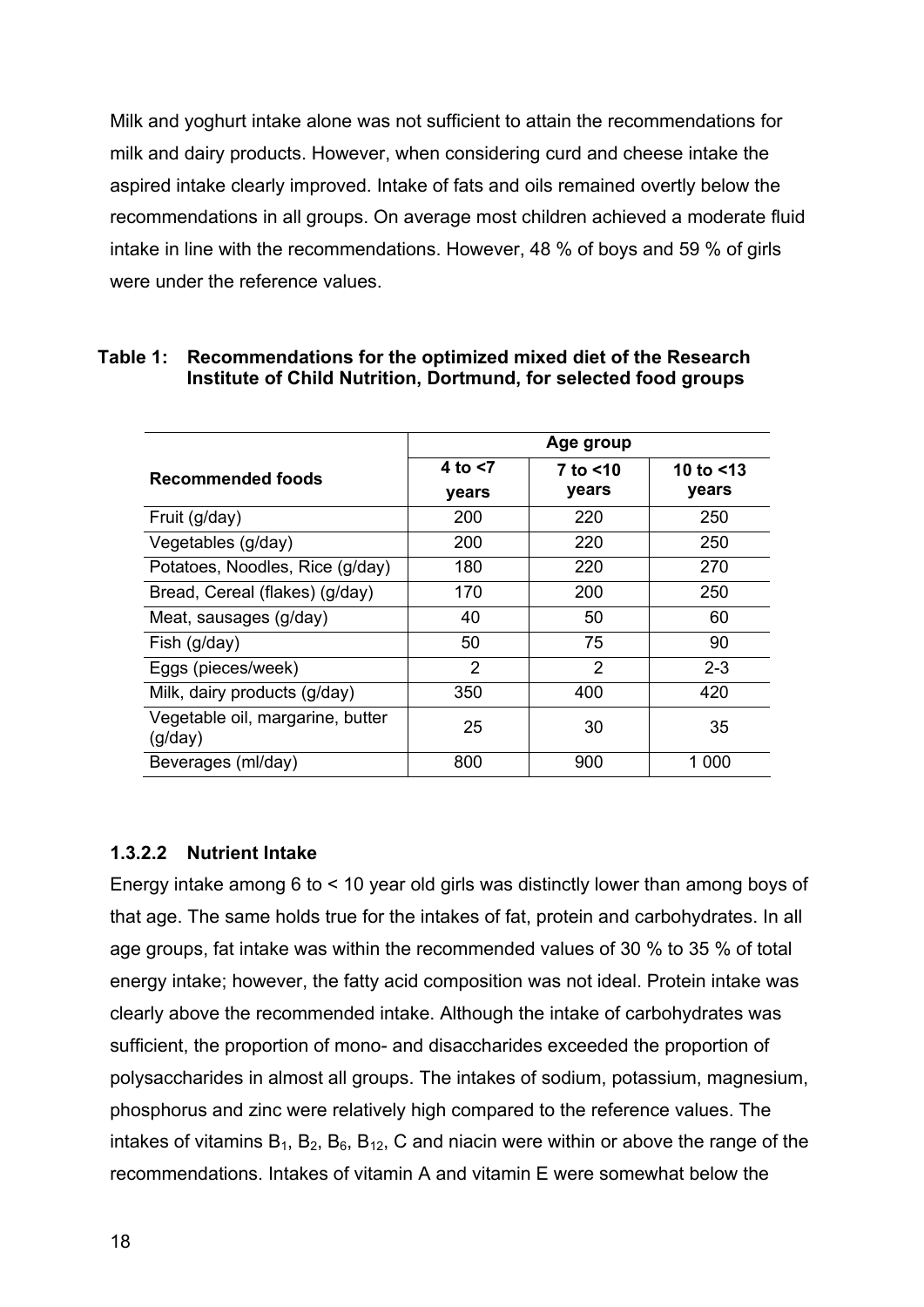reference values, and the recommended intakes of folate and vitamin D were unambiguously too low.

# **1.3.3 Adolescents (12 to < 18 years)**

#### **1.3.3.1 Food Intake**

Similar to the previous age group of 6 to < 12-year olds, only a very small proportion of adolescents reached the recommended intake of fruit and vegetables (fruit: 16 % of the boys and 26 % of the girls, vegetables: 19 % of the boys and 30 % of the girls). A great proportion of girls and boys, 89 % and 83 % respectively, did not attain the reference values for carbohydrate-containing foods.

In contrast, the recommendations for the consumption of meat, meat products, and sausages were exceeded more than twice by boys and girls of all age groups. The recommended amount of fish per week was attained only by the 15 to 18 year old male adolescents. Although the recommended intake of milk and dairy products was attained on average in all age groups, about half the adolescents consumed less than the actual recommended amount. The amounts of fat and oils roughly corresponded to the recommended.

#### **1.3.3.2 Nutrient Intake**

Median energy intake was slightly higher than the reference values among boys and slightly below the reference values among girls. Fat intake was within the range of the reference value of 30 % to 35 % of total energy intake. Similar to the younger children, the fatty acid composition was not satisfactory. Protein intake was clearly above the reference values. Carbohydrate intake as a proportion of total energy intake was within the range of the reference values. However, intake of mono- and disaccharides was higher than polysaccharide intake in nearly all subgroups.

The reference value for dietary fiber was not attained. The reference values for potassium, calcium, magnesium, phosphorus and zinc were achieved some even exceeded the recommendations considerably. Nevertheless, calcium intake was more than 25 % below the recommended intake for 12 % of the boys and 23 % of the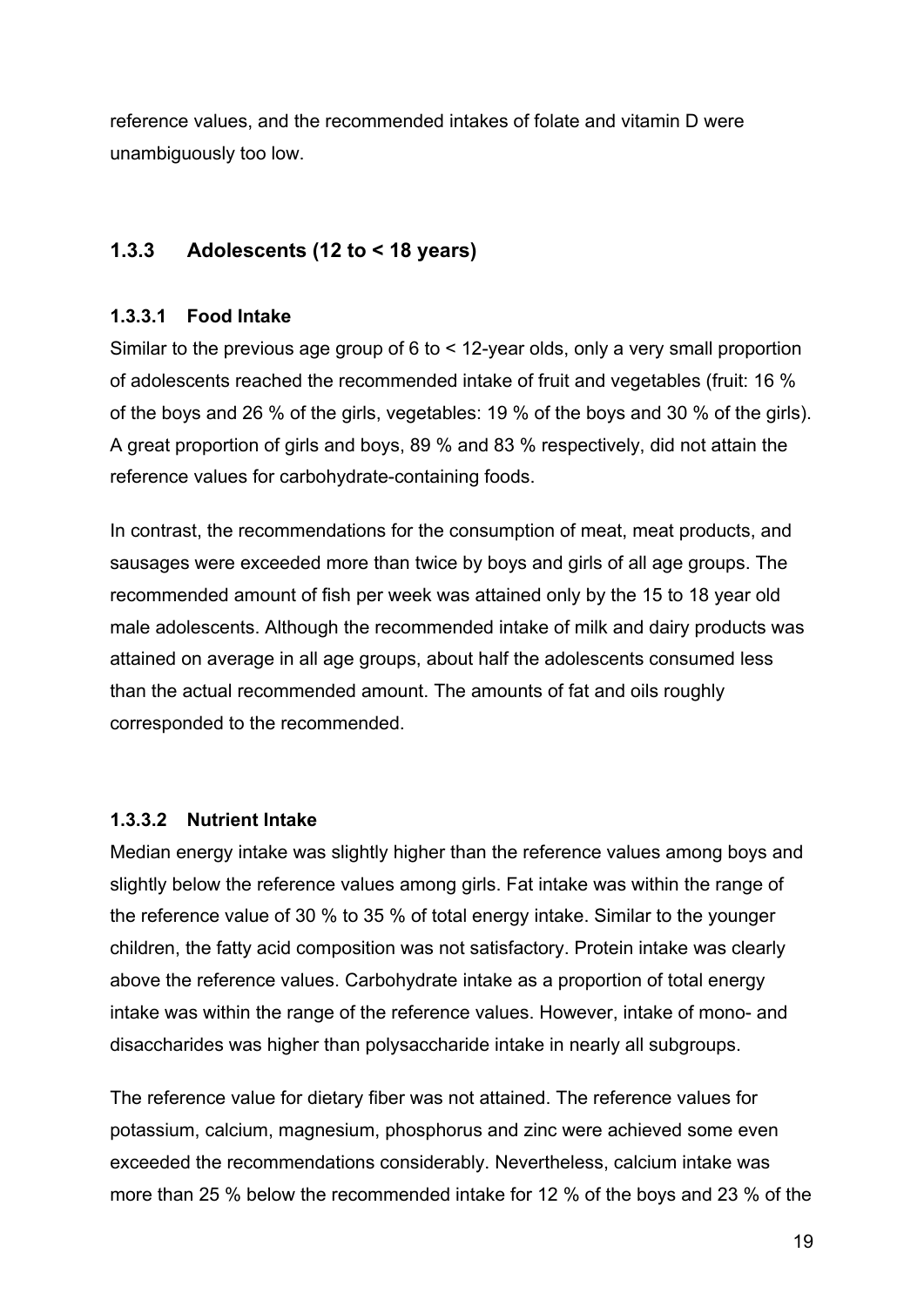girls. The calculated median intakes for the vitamins A,  $B_1$ ,  $B_2$ ,  $B_6$ ,  $B_{12}$ , C, E and niacin were markedly above the age-specific reference values. As seen in the younger age groups, intakes of vitamin D and folate fell well below the recommended intakes.

To enhance the nutrient supply food-based recommendations should be followed (table 2):

# **Table 2: Recommendations for improving nutrient supply among children and adolescents**

- more foods of plant origin, mainly fruit and vegetables (beginning at an early age) as well as bread and potatoes
- more whole grain products (flour, bread, noodles or rice) instead of highly processed grain products
- replace energy-dense soft drinks with tap or mineral water
- replace full-fat dairy products with low-fat dairy products
- reduce the total amount of sausages and meats high in fat and replace with low-fat products
- increase the use of rapeseed oil as opposed to other oils and fats in households and in the food industry

# **1.4 Iodine Supply and Iodine Status among Children and Adolescents in Germany**

The Child and Adolescent Survey (KiGGS) assessed iodine status in a representative population of minors under the age of 18 years. The WHO criteria for an adequate iodine status, which are based on urinary iodine excretion, are only barely fulfilled. Almost 80 % of children and adolescents range between a mild iodine deficiency and a normal status and 17 % show a moderate to severe iodine deficiency. Iodine deficiency is particularly prevalent in children 0 to 2 years old, followed by children 3 to 6 years of age.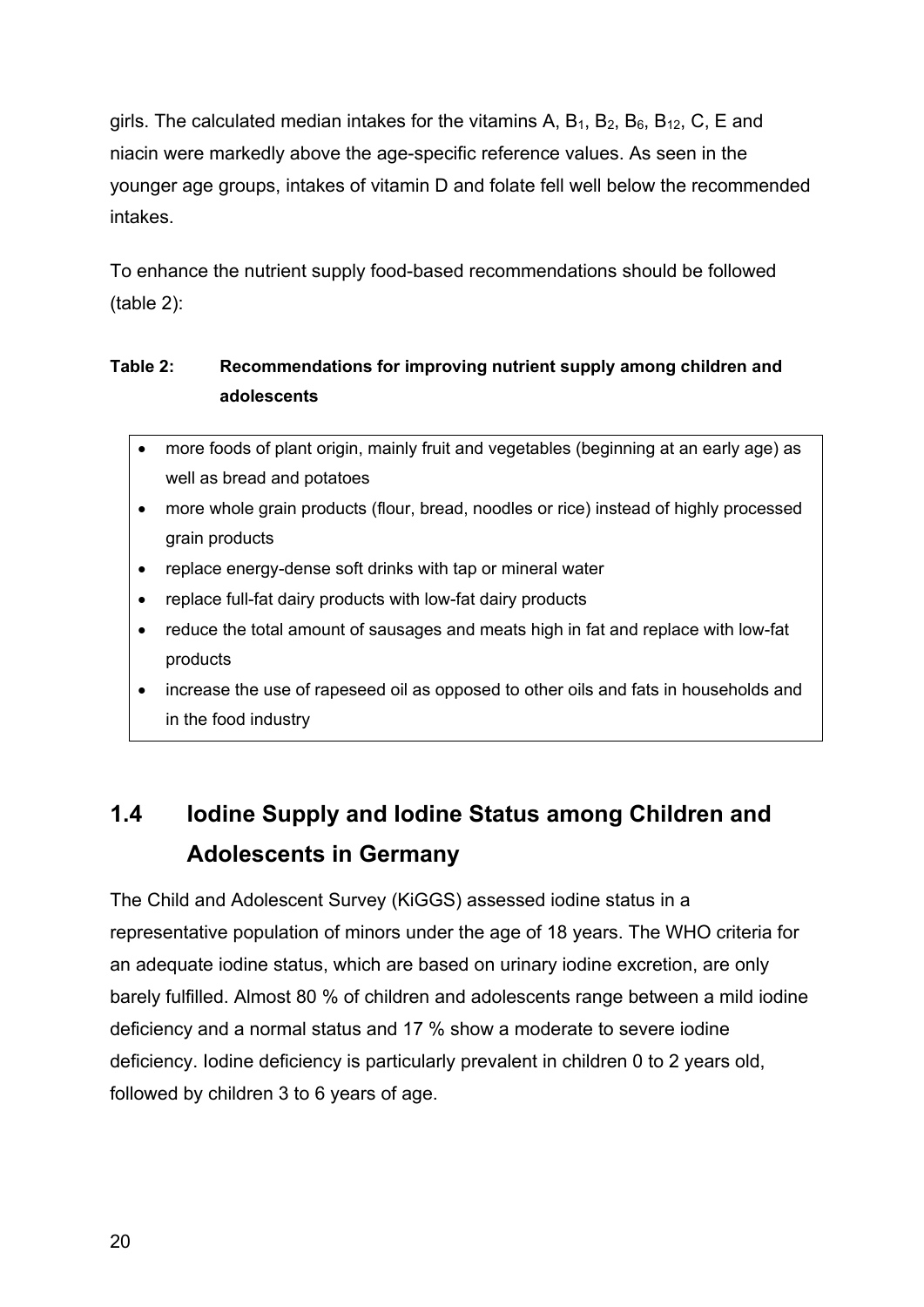One third of the children and adolescents have a minor enlargement of the thyroid gland. This is one explanation for the fact that between 35 % and 40 % of the children exhibit an iodine excretion of <100 ug/l.

Observed elevations in serum concentrations of thyroid stimulating hormone (TSH) among participants aged 3 years and older correspond to a low urinary iodine excretion.

Despite improvement in the populations iodine status achieved so far, there remains a demand for constant improvement in order to maintain the success achieved.

# **1.5 Prevalence of Pre-Obesity and Obesity in Germany**

In order to conduct a comprehensive evaluation of the prevalence of pre-obesity and obesity in Germany over the life span national data and serial body weight examinations (e.g. school entry examinations) were consulted.

The body mass index (BMI = body weight [kg]/height squared [m<sup>2</sup>]) served as a proxy for body size due to its high correlation with total body fat. The following table shows the classification of overweight in adults according to BMI as defined by the WHO.

| <b>BMI</b>    | category          | <b>Risk for diseases</b>                               |
|---------------|-------------------|--------------------------------------------------------|
| < 18.5        | underweight       | low (but risk of other clinical<br>problems increased) |
| $18,5 - 24,9$ | normal weight     | average                                                |
| $\geq 25$     | overweight        |                                                        |
| $25 - 29.9$   | pre-obesity       | increased                                              |
| $30 - 34.9$   | obesity class I   | moderate                                               |
| $35 - 39.9$   | obesity class II  | severe                                                 |
| $\geq 40$     | obesity class III | very severe                                            |

**Table 3: Body weight classification for adults according to the BMI** 

Among children and adolescents, the BMI is evaluated on the basis of age- and gender-specific percentiles of a reference population. Children and adolescents with a BMI value above the  $90<sup>th</sup>$  percentile of the reference population are classified as overweight. A BMI value above the  $97<sup>th</sup>$  percentile is defined as obese.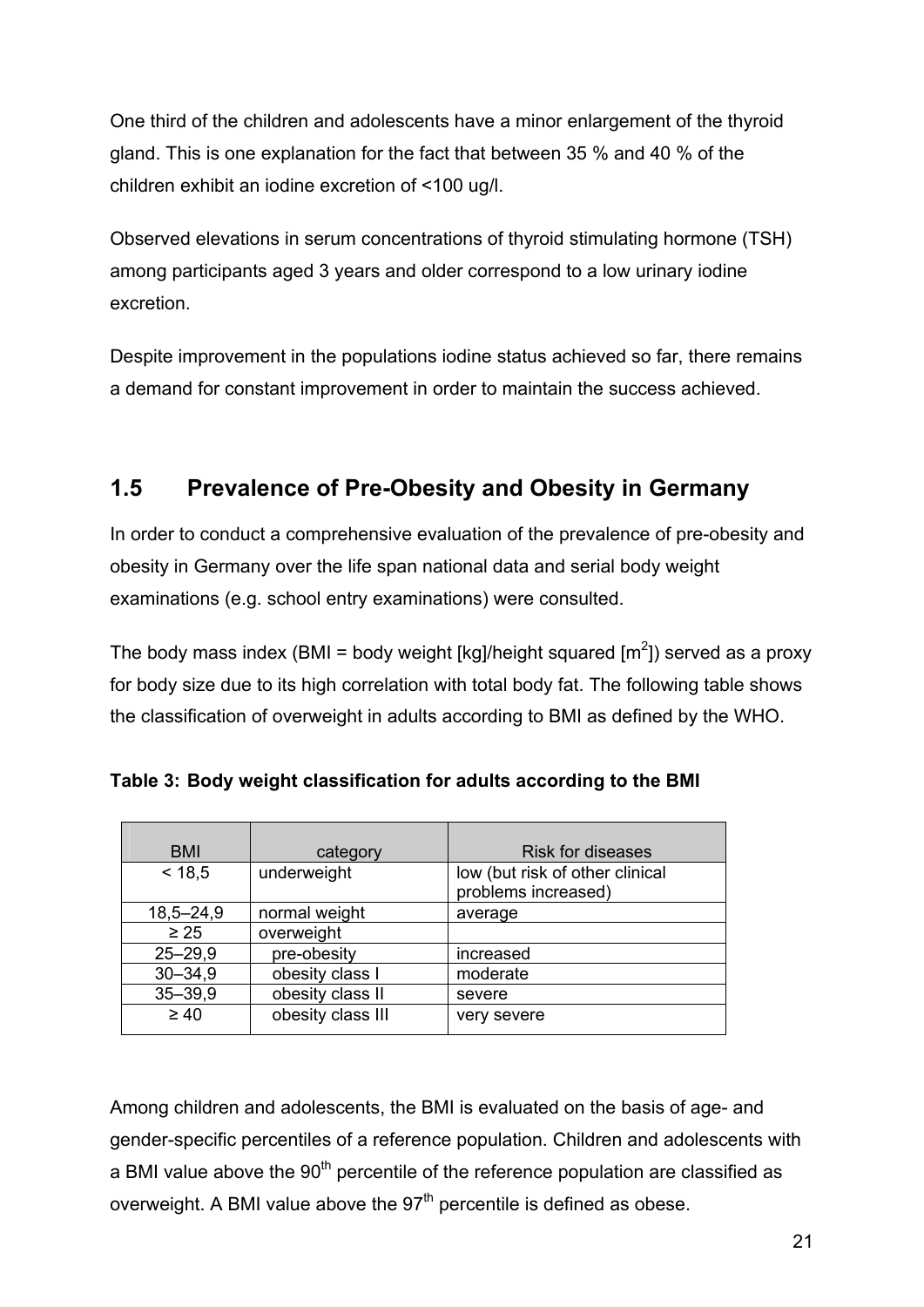# **1.5.1 Children and Adolescents**

In the Child and Adolescent Survey (KiGGS)<sup>2</sup> a total of about 15 % of the participants were overweight and about 6 % of those were classified as obese. Gender differences were not apparent. Underweight was a concern for less than 10 % of children and adolescents.

Overweight and respectively obesity occurred more frequently if the mothers were pre-obese or obese. Children from migrant families or those with a low socioeconomic status were also more frequently overweight resp. obese. This is evident from school entry examination data. Overall, school entry examination data from individual federal states show a prevalence of overweight in the range of 9 % to 13.6 % among 6-year-old children. The prevalence of overweight and obesity among first graders has increased considerably over time.

# **1.5.2 Adults**

The representative National Nutrition Survey II (NNS II) yielded data on body weight and height for 13 194 men and women in 2005 and 2006. According to the survey about 68 % of men and 50 % of women are overweight including about 20 % within each gender who are obese. Men are less overweight than women across all age groups. The proportion of overweight individuals increases with age.

The relatively high proportion of overweight among older people in the NNS II can be explained by the fact that individuals over the age of 80, disabled individuals, and people living in nursing homes were not included in the survey. Only very few individuals were underweight (1.9 % women, 0.7 % men).

It is to note that normal weight is only observed in a minority of men above 35 years and women above 55 years.

 2 2003-2006: 17 641 participants, age: 0 - < 18 years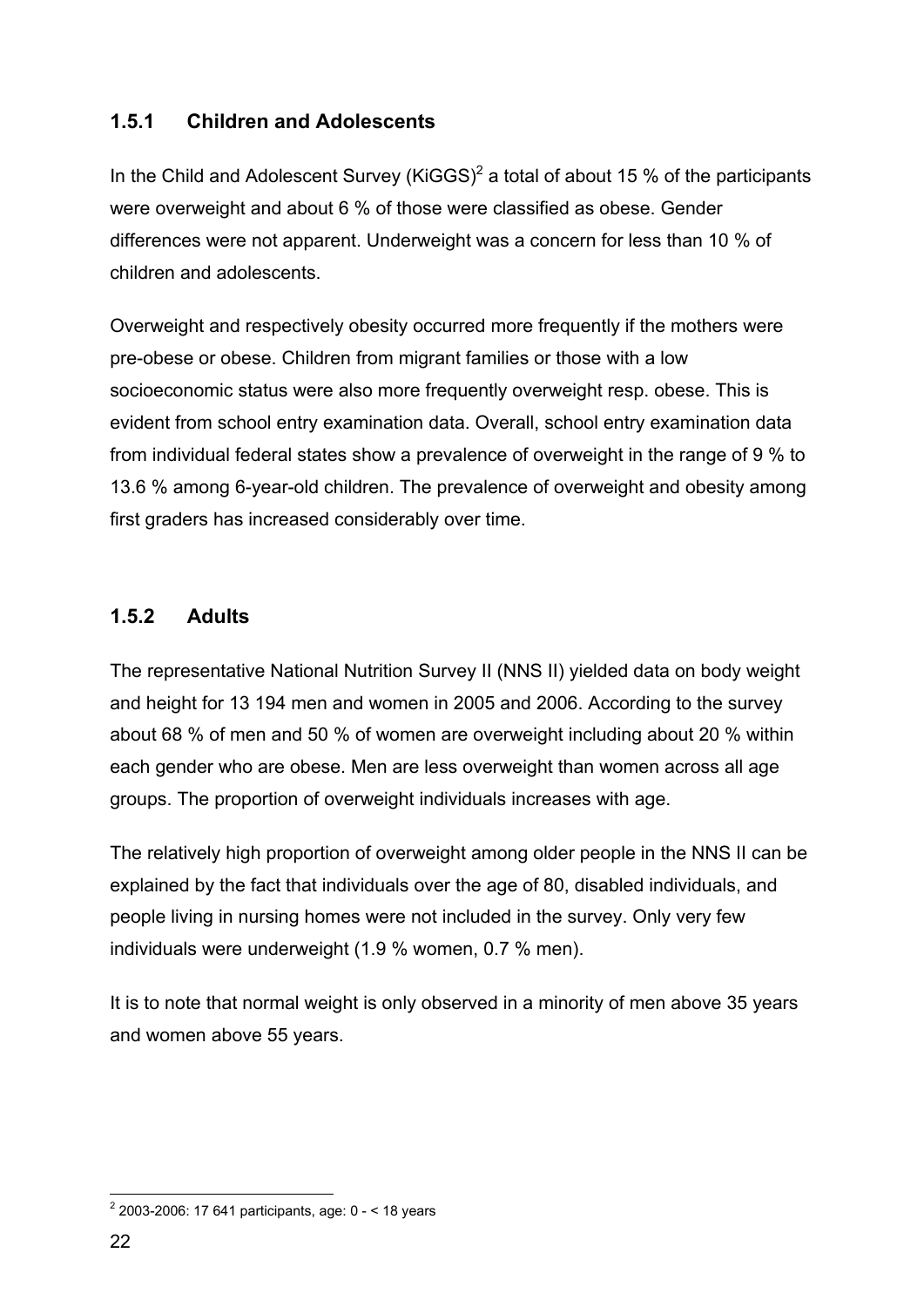# **2 Company canteens – An Assessment of the Current Situation in Germany**

A representative telephone survey of 1 095 companies that offer their employees a meal (prepared in the company or by catering) revealed substantial heterogeneity in organizational structures, food offers and processes of providing meals to employees.

The results indicate that type, quality, and amount of food served as well as the implemented quality control procedures in communal dining establishments are independent of the amount of dispensed or prepared meals. High quality meals, wellorganized management and quality control can be found in small and large corporations. However, additional efforts are required to further improve personnel skill and increase implementation of quality control measures.

75 % of all establishments prepare meals themselves. Companies that dispense a large amount of meals prefer to prepare at least parts of the meals themselves. The organizational structures and food handling in establishments that offer catered meals are rather distinct from those that prepare meals themselves.

The meals offered differ from facility to facility and the menus display a wide range of choices. In establishments that offer catered meals choices are less extensive.

Facilities that provide catered meals predominantly deliver frozen meals or ready-toeat meals that are held warm. By comparison, 95 % of companies that prepare meals themselves report immediate serving of meals ('cook and serve') often in conjunction with holding meals warm ('cook and hold').

47 % of the companies who serve catered meals only hire personnel that lack professional qualification. In comparison 95 % of all companies that prepare meals themselves employ professional staff.

Typically 'inexpensive' menus cost between 2.50 Euros and 2.99 Euros and the more expensive meals lie between 3.50 Euros and 3.99 Euros.

23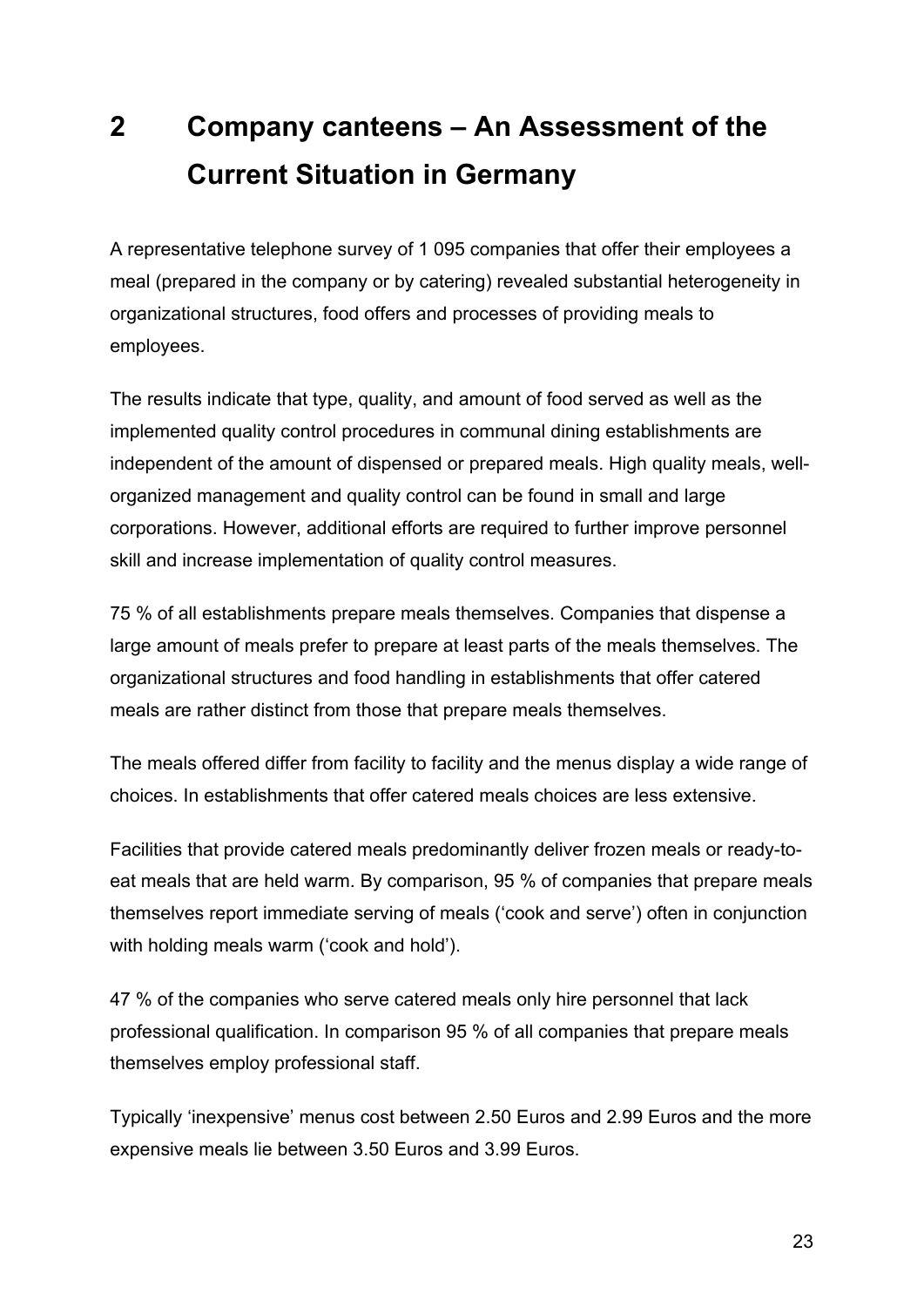Methods regarding quality management and quality control were employed by 89 % of companies that prepare meals themselves, but by only 57 % of establishments that provide catered meals. Consumer satisfaction is assessed regularly by questionnaires in 33 % of companies that provide catered meals and in 58 % of the companies that prepare meals themselves.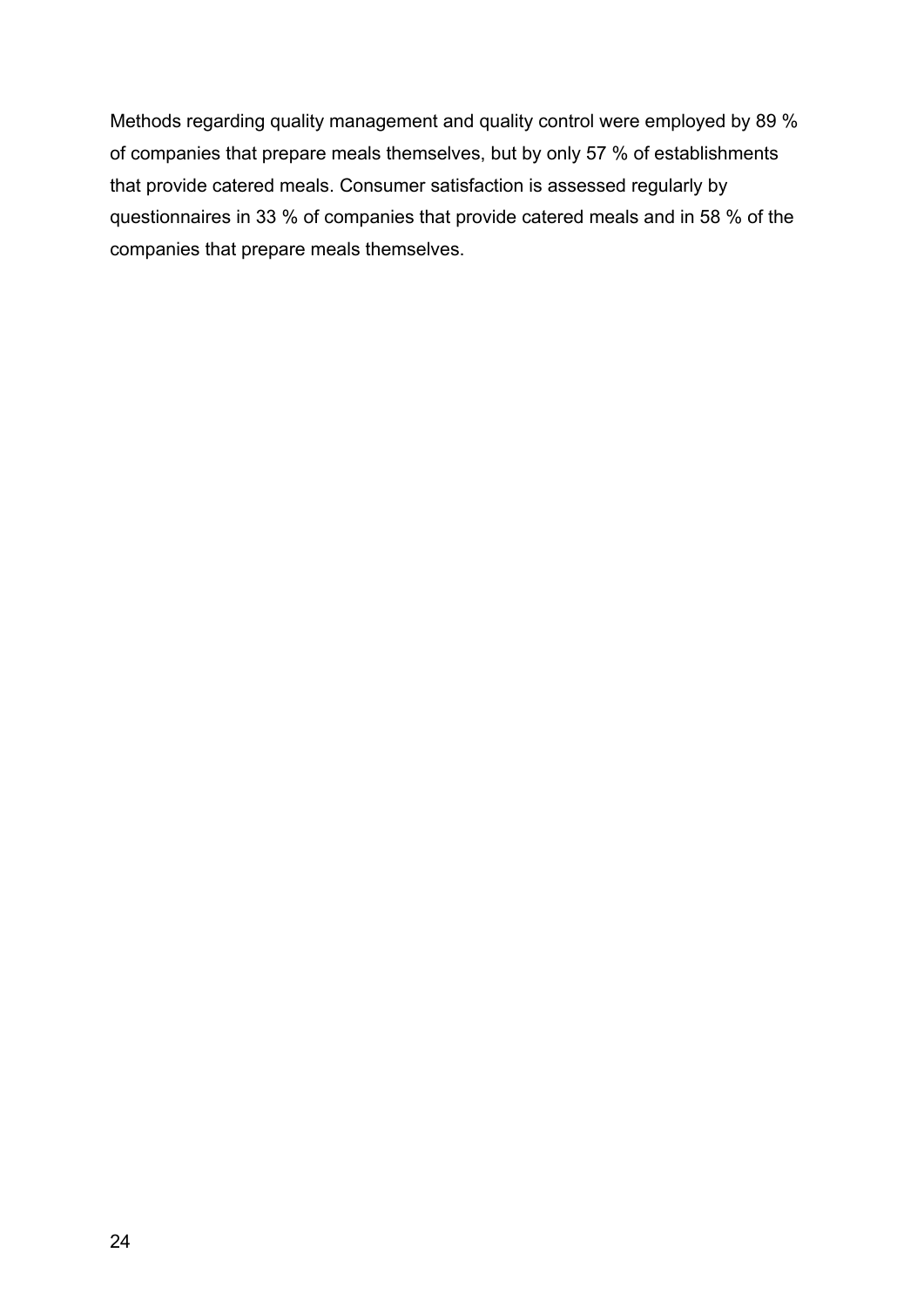# **3 Nutrition of the Elderly in German Nursing Homes**

The prospective survey 'Nutrition of the Elderly in German Nursing Homes' (ErnSTES-Study) provided the first comprehensive assessment of the nutrition and health status of nursing home residents 65 years and older in Germany (773 residents of 10 nursing homes in 7 federal states).

The nutritional status was assessed using the Mini Nutritional Assessment Tool. The results show that nearly two thirds of the participants were potentially malnourished or at risk for malnutrition. A poor nutritional status was recognized in 11 % of male and female residents. Concerning gender specific differences, the study did not display any statistically significant discrepancies.

Based on the WHO BMI classification system (see Table 3, p. 21), 8 % of male and 6 % of female nursing home residents are underweight. 39 % among both genders maintain a BMI within the normal range. 33 % of men and 34 % of women are preobese and 20 % of men and women are obese.

Nursing homes attempt to provide an age-appropriate diet that takes taste preferences and chewing problems into account. However, multimorbidity as well as physical and mental impairments can have a profound impact on the appetite, the amount of food ingested and the composition of the diet consumed. The extent of care needed is a much stronger determinant of energy and nutrient supply than is age. The most frequent difficulties were the need for cutting the food (about 50 %), occasional loss of appetite, insufficient food and beverage intake, and the necessity to remind individuals to drink adequate amounts (about 30 % each).

Dairy products show a good suitability and acceptance (e.g. also concerning problems of chewing and swallowing) among the elderly. Therefore, products of this nutrient dense food group are consumed regularly within this cohort. In contrast, fruit, vegetables and whole grain products are consumed in considerably smaller amounts or not at all by many elderly individuals. As a result, the intake of dietary fiber is notably too low. Sweet foods and products rich in fat are both popular. While adding to energy intake, such foods only modestly contribute to the supply of essential

25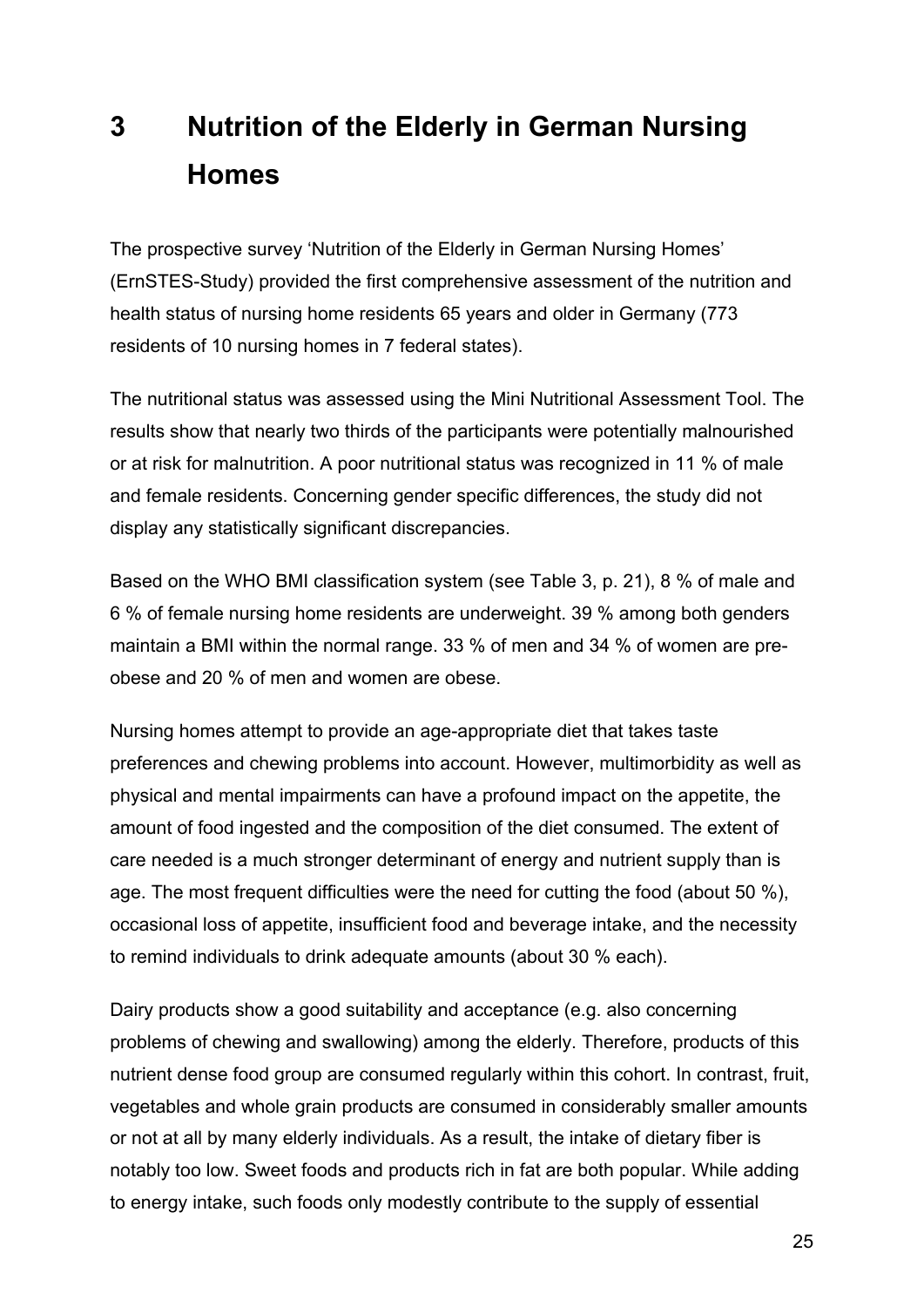nutrients. Overall, nutrient intakes show a large variation. However, for individual nutrients, the recommended values are nearly attained or even surpassed (e.g. vitamins A,  $B_1$ ,  $B_2$ ,  $B_{12}$ , niacin, biotin, and zinc).

Despite these comforting results nutrient supply falls short of the recommended values for many elderly individuals. Vitamin D supply is particularly critical. Intakes of vitamin E and C, folate, calcium and magnesium were evidently too low. Since the participation of nursing homes in the study was entirely voluntary, positive selection cannot be excluded. It can be expected that true deficits in food and nutrient supply are even greater in facilities with a less favourable infrastructure. There is still a lot to be done to improve the nutrition situation for nursing home residents. The following table shows a list of recommendations.

#### **Table 4: Recommendations for the Improvement of Nutrition and Health for Nursing Home Residents**

Foods should

- be of nutritionally high quality and have a high nutrient density,
- contain nutrients with a high bioavailability,
- be prepared gently and should not be held warm for an extended period of time,
- be served in an age-appropriate manner, be easy to chew and swallow and be particularly flavourful (e.g. fresh fruit, sliced vegetables),
- be consumed in adequate quantities.

#### Additional recommended measures are

- to develop a comprehensive concept for the prevention and therapy of malnutrition,
- to monitor diets regularly and secure early diagnosis of diet-related health risks and malnutrition,
- to assess body weight regularly (e.g. monthly) and keep record of body weight development over time (as a basic measure for monitoring nutritional status)
- to continue with mandatory education for nursing home staff,
- to put an emphasis on nutrition training for prospective nursing home staff,
- to increase employment of dieticians/nutrition experts in nursing homes,
- to establish interdisciplinary nutrition teams (consisting of management of nursing service, kitchen management, nutrition expert, physician, therapist depending on the indication, home economics management).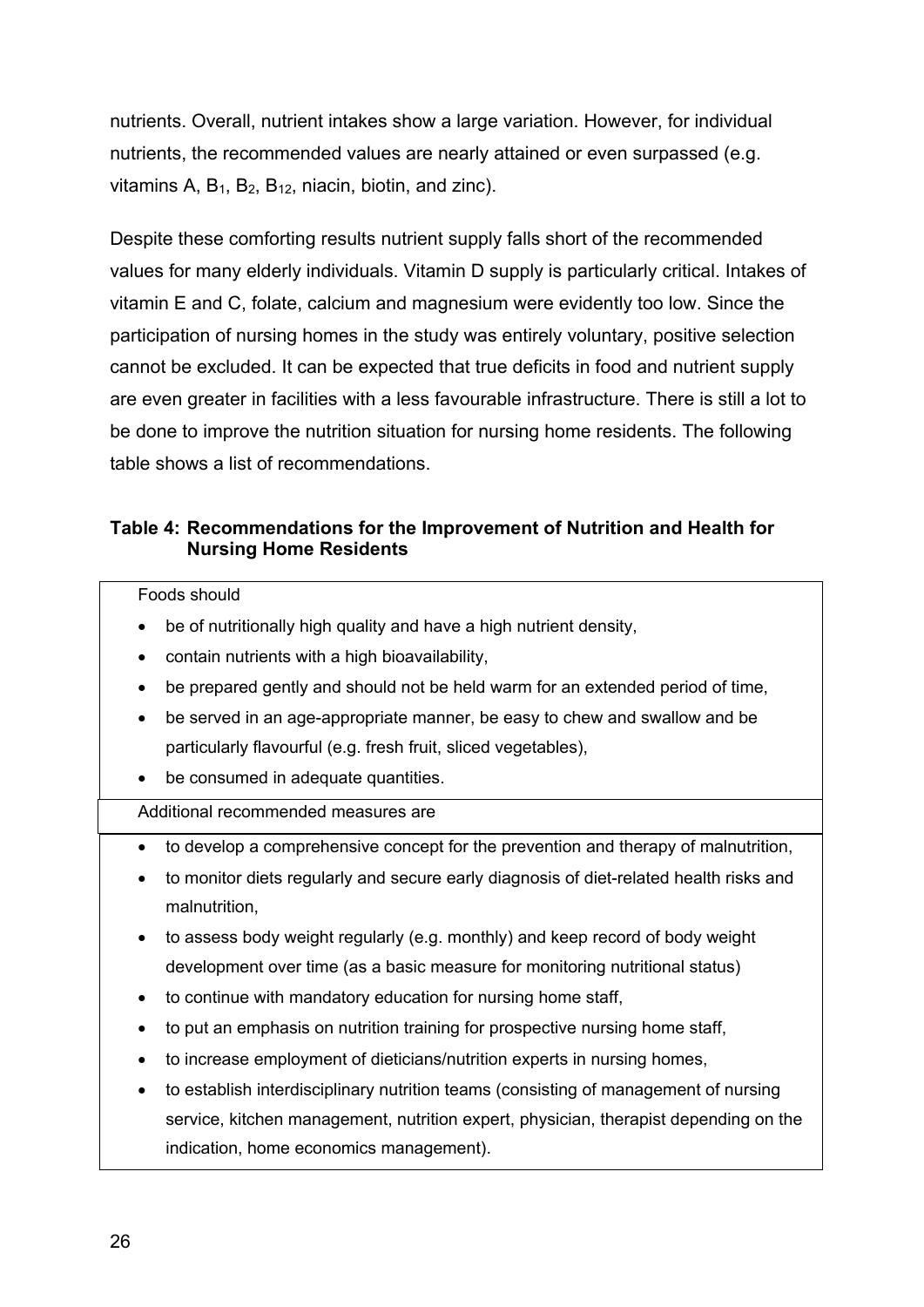# **4 Toxicological Aspects of Nutrition**

# **4.1 Foods of Animal and Plant Origin**

As will be reported in the following chapter, there is no reason for health concerns to the consumer with respect to residues and contaminants in foods and breast milk.

60-75 % of grain samples contained no quantifiable residues. Maximum levels were exceeded in 1 % to 2 % of the samples. On the one hand, certain fruit and vegetable products showed no or very few exceedances of the maximum levels (e.g. bananas or potatoes). On the other hand, however some foods (e.g. bell peppers, grapes, currents and rucola) showed two-digit percentage exceedances of the maximum levels. These rates of exceedances of the maximum levels (about 7 % to 9 % of the samples) were considerably higher than those for cereals and foods of animal origin. Fortunately, exceedances of the maximum levels were rarely detected in frequently consumed products, such as apples, pears, bananas, carrots, potatoes and tomatoes.

Food for babies and infants is virtually free of residues. Quantifiable but very small residue concentrations were found in 5 % to 18 % of samples in the years 2003 to 2005. The maximum levels were not exceeded in any of the samples.

More than half of the food samples of animal origin contain minor but quantifiable residues. Persistent and ubiquitous organochlorine insecticides such as DDT, hexanchlorinebenzol and lindan were detected. Although these substances have long been prohibited they are still present in the food chain. The maximal level for these persistent substances was very rarely exceeded.

Residues in organic foods were first evaluated in 2005. The residue content of these samples was distinctly lower than that of the total number of samples. Of the samples evaluated, 71.3 % contained no quantifiable residues, 27.2 % contained residues in very small quantities and only 1.5 % contained residues in concentrations above the maximum level. The median amounts of insecticide residues in organic foods were statistically significantly lower (<0.005 mg/kg) than in conventional foods (0.4 mg/kg on average).

27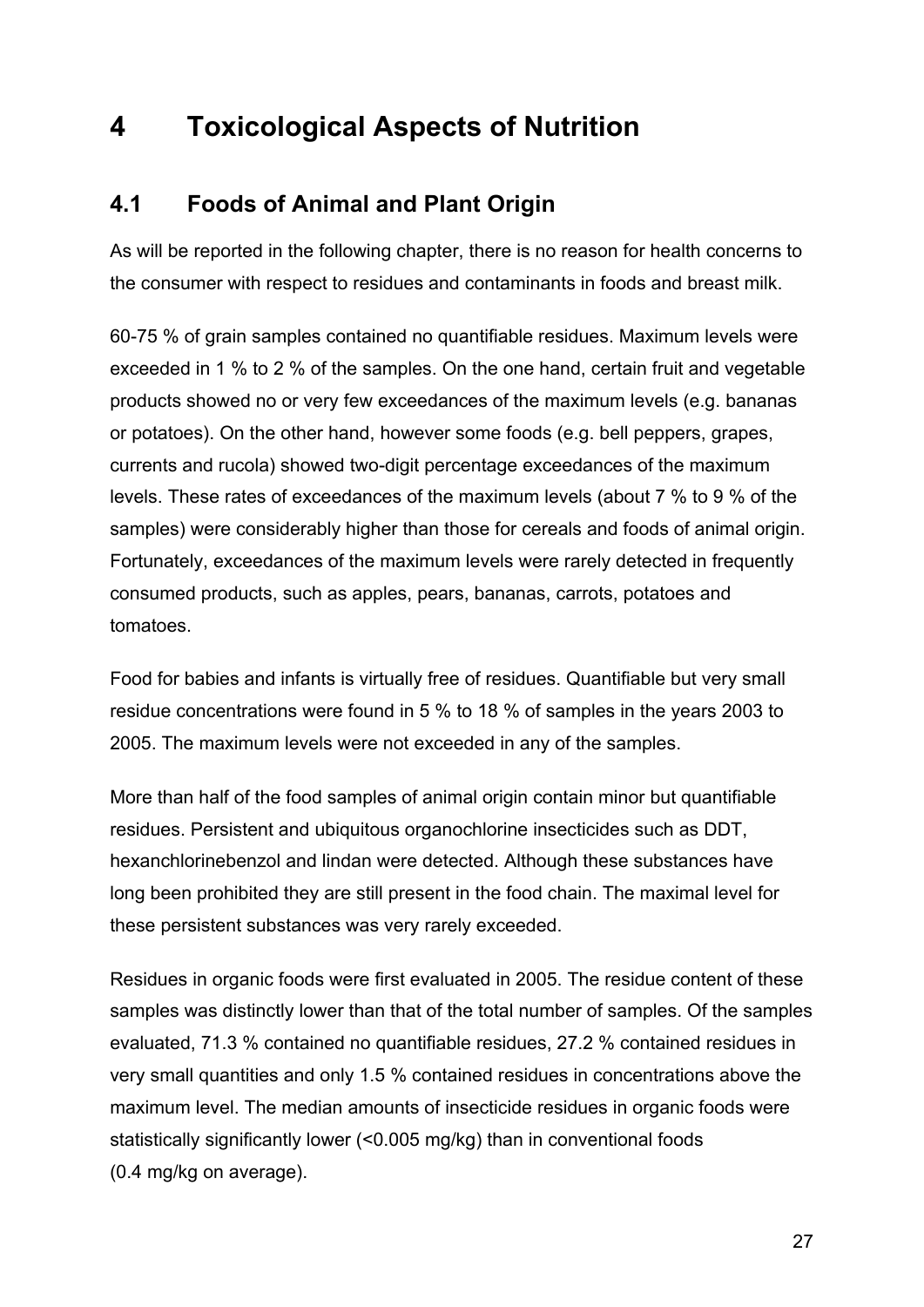The proportion of food samples of organic origin containing multiple residues is also considerably lower than that of conventional foods. None of the tested organic foods (eggs milk, poultry, fish and infant formula) contained veterinary drugs. Residues were detected in 4.5 % of the foods originating from conventional cultivation (predominantly targeted suspected samples); maximum levels were exceeded in 2.5 %. Organic and conventional dairy products, egg pasta products and meatcontaining fast foods showed comparable amounts of residues due to organochlorine compounds and dioxine.

# **4.2 Environmental Contaminants in Breast Milk**

Interest among breast-feeding mothers in the investigation of environmental contaminants in their breast milk has been declining sturdily for years. The diminishing number of available samples and the focus on suspect samples has led to uncertainty about the representativeness of the data as well as difficulties in evaluating secular trends of contaminants in breast milk over time. The current levels of persisting organochlorine pesticides, dioxins, PCBs and nitro-musk compounds in breast milk samples in Germany are distinctly below those found in the 1980s and 1990s. According to the National Breastfeeding Commission of the Federal Institute for Risk Management, contaminants detected in breast milk pose no risk to the breast-fed infant. Thus, there is no need to revise the present recommendations for breastfeeding.

The rapid development of analytic techniques has enabled the detection of increasingly smaller amounts of contaminants and the identification of additional, at present unknown, contaminants in breast milk. The most recent example is the detection of polybromated biphenylethers and perfluorinated tensides (PFTs). This highlights the need for continued analysis of breast milk for early detection and prevention, despite the reduction of the burden of contaminants.

PFTs have become ubiquitous in the environment. Worldwide, they are found in water, atmosphere as well as in animal and human materials (breast milk, tissues, organs). Assessments of PFTs in food are sparse. Future programs will contribute to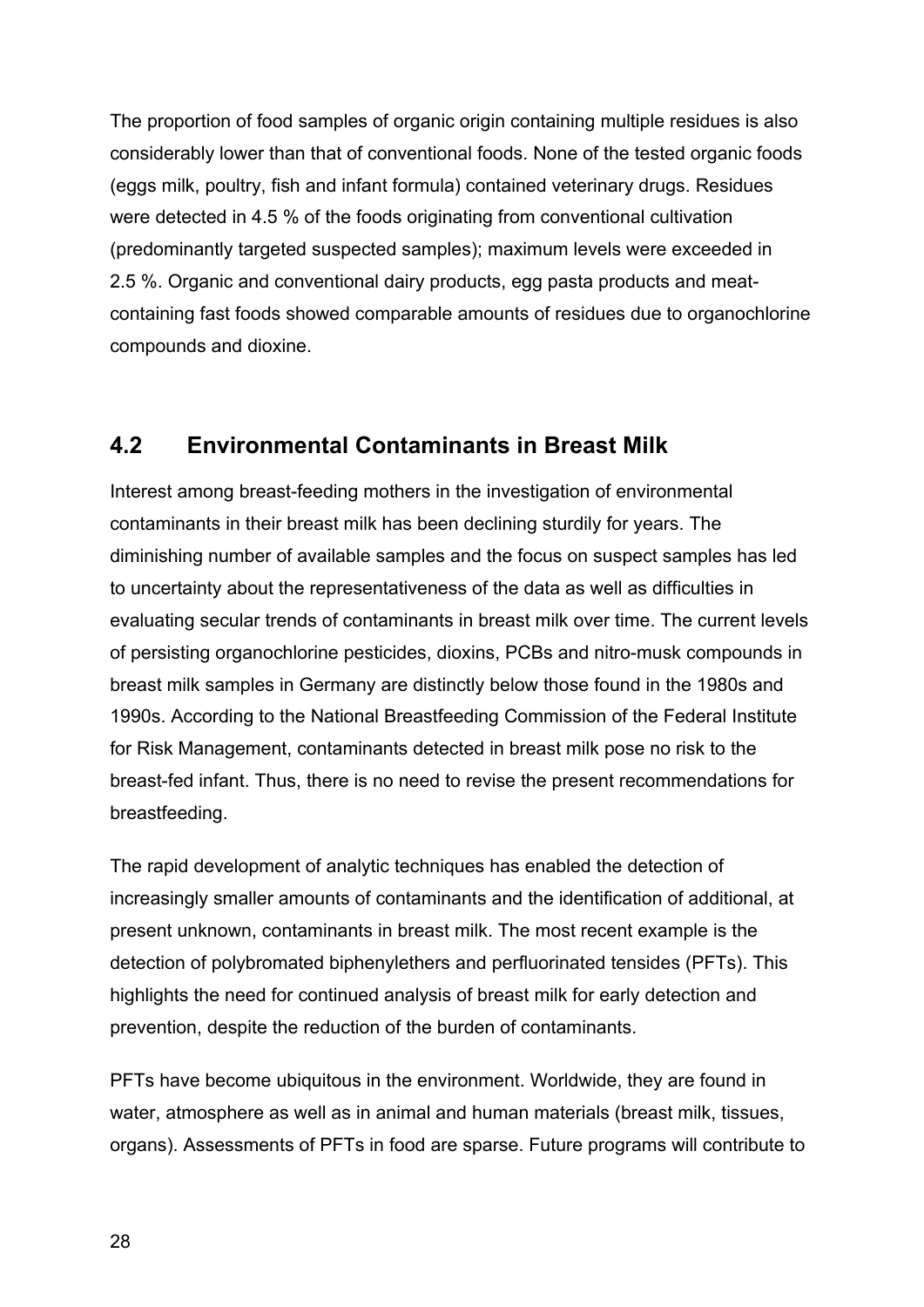a considerable gain in the knowledge of the extent and distribution of PFTs. This will have to be accompanied by an evaluation of associated risks.

# **4.3 REACH – the new European Community Regulation of Chemicals**

REACH (registration, evaluation, authorization of chemicals) became effective on June 1, 2007. It stipulates that about 30 000 'existing substances' (EINECS substances) that enter the EU market, at a minimum amount of 1 ton per year per manufacturer or importer, have to be registered within 11 years, beginning on June 1, 2008.

Registration requires each manufacturer (or importer) to report physical-chemical, toxicological and eco-toxicological data as well as data on the intended use, to the European Chemicals Agency (EChA). Depending on the annual amount produced, a risk assessment and an evaluation of the long term effects are mandatory. The toxicological characteristics of new substances are well-known and are therefore classified as 'REACH-registered'.

There are about 1 000 substances known to be carcinogenic, mutagenic, toxic for reproduction, hormon-like active, environmentally persistent and bio-accumulative. These substances are classified as 'substances of very high concern'. For these substances, appropriate deadlines will be determined after which they will no longer be allowed to be used.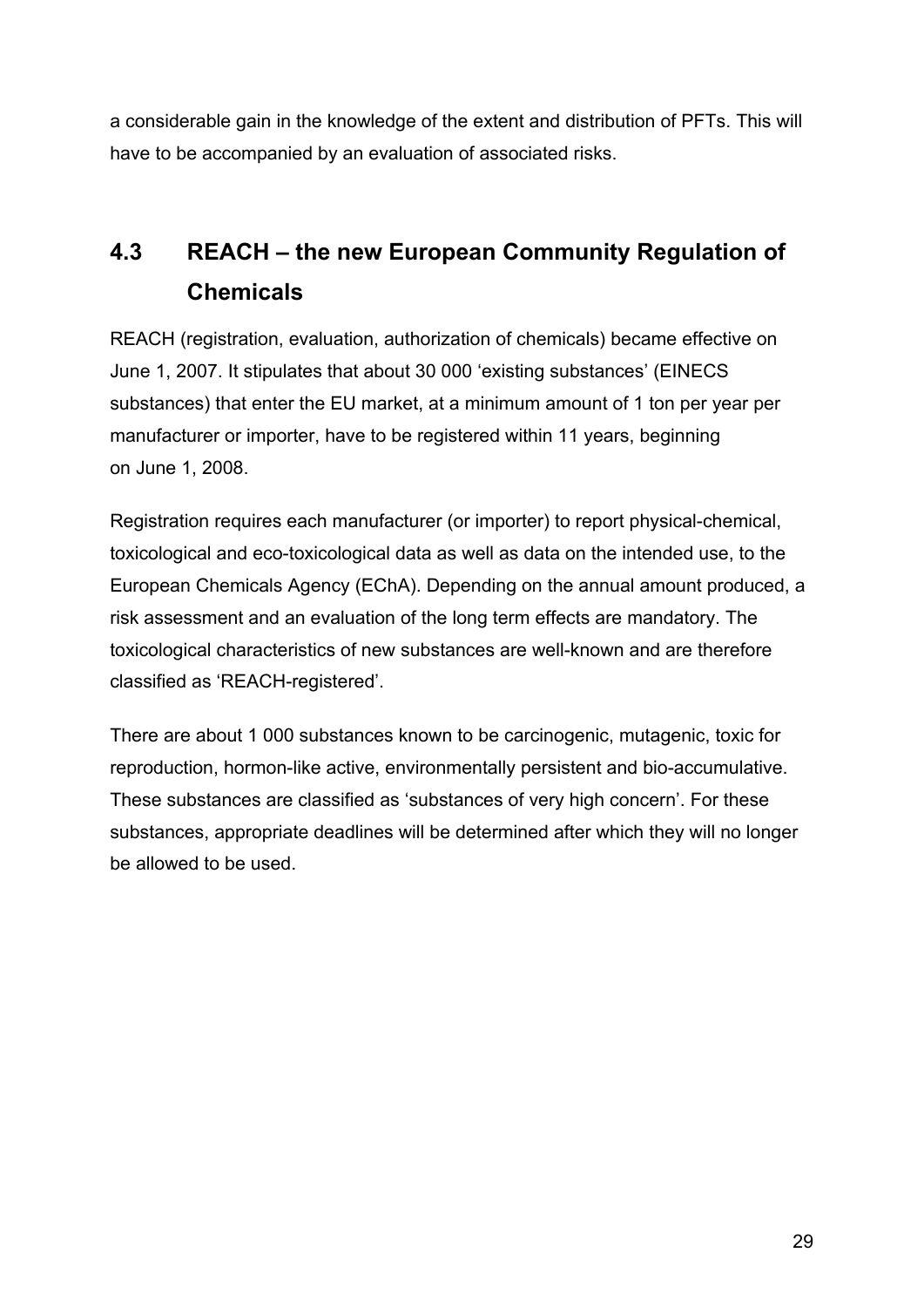# **5 Microbiological Aspects of Nutrition**

Diseases caused by food-borne infections and intoxications are subject to registration according to the Infection Protection Act (IfSG). Data regarding the most pertinent food-borne diseases are presented in this chapter.

# **5.1 Salmonellosis**

An overall decline in the prevalence of reported cases has occurred during the last 10 years. The number of salmonella cases was on a downward tendency until 2005, however, in 2006 52 644 new cases were reported and 55 400 in 2007. Nevertheless this decline is the result of numerous programs aimed at reducing salmonella in the livestock, improving hygienic handling of raw materials during processing, employing hygiene and quality management programs and enhancing consumer knowledge through dissemination of information.

As has been the case since the beginning of the 1990s, poultry is by far the leading cause of salmonellosis. The salmonella detection rate in surveillance samples of the national food monitoring for poultry amounts to 16.5 % in 2003, about 9 - 10 % in 2004 and 2005, and to 11.5 % in 2006. This implies that the burden of salmonella in poultry has principally decreased in recent years.

Salmonella rates for meat (excluding poultry) were slightly above 2 % in 2003 and 2006, while rates were somewhat higher in 2004 and 2005. The salmonella rate for pork has dropped continuously to less than 3 % of the surveillance samples. The salmonella rate of eggs remained relatively constant (0.44 % to 0.59 %).

# **5.2 Campylobacteriosis**

Compared to other food-borne infections (e.g. salmonellosis), campylobacteriosis is seldomly associated with outbreaks. Sudden outbreaks have been observed repeatedly in association with the consumption of raw milk. In Germany, approximately 50 % of all campylobacteriosis cases are caused by poultry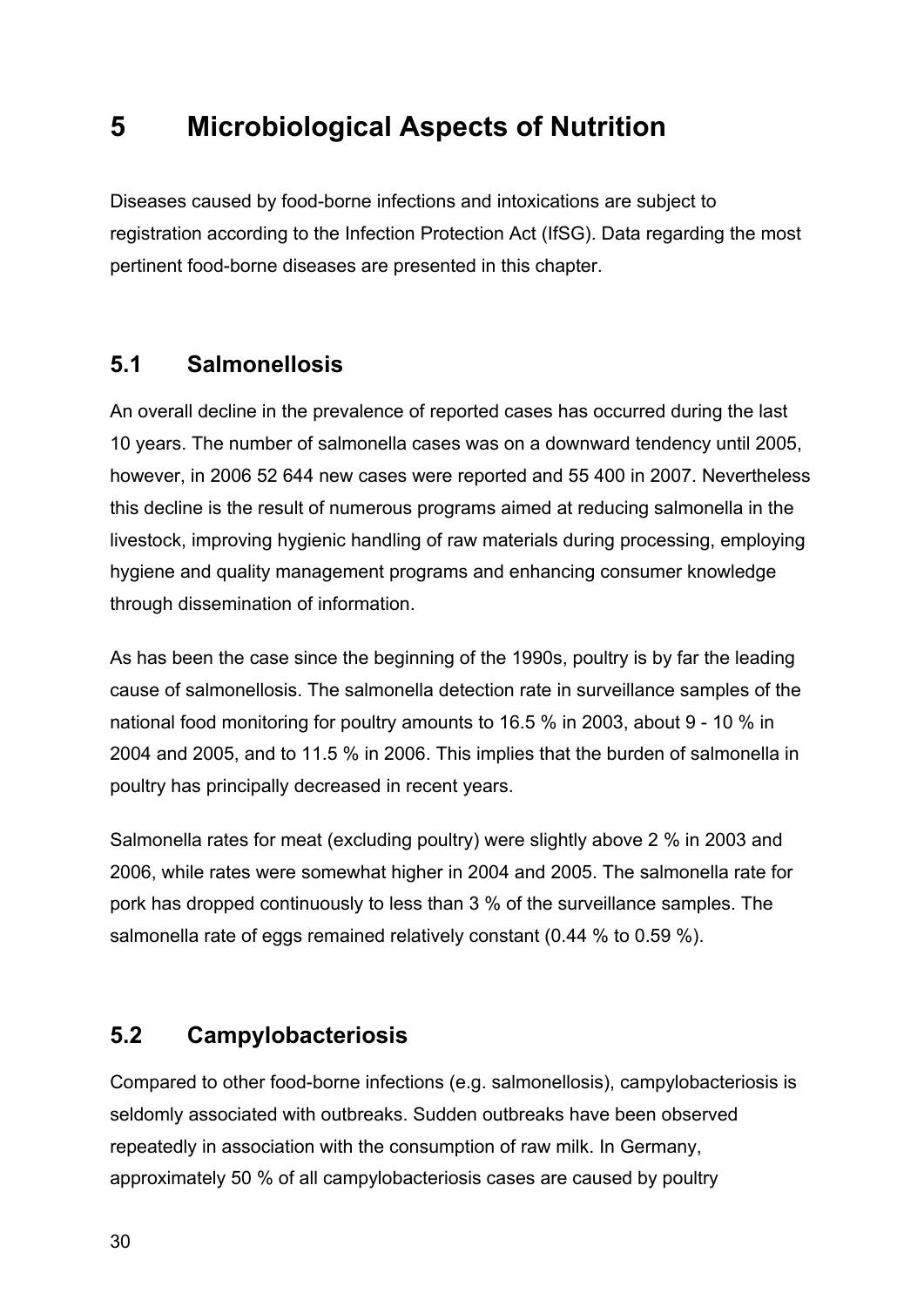consumption. Preventive household-based measures are to avoid the transmission of the agent to ready-to-eat meals. This measure gains even more importance when considering that for certain bacteria strains, assumably less than 500 germs are sufficient to cause an infection, and therefore the reproduction of the germs in food is not a premise for the transmission of the agent.

# **5.3 Enterohemorhagic Eschericia coli (EHEC)**

Enterohemorhagic *Eschericia coli* (EHEC) can cause mild diarrhea to severe diseases, such as thrombocytopenic purpura (TTP) or haemolytic uremic syndrome (HUS). Children under the age of 5 years and elderly individuals are particularly susceptible to these diseases.

In 2003 and 2006, reported numbers of EHEC infections remained rather constant with 1 137 and 1 179 cases, respectively. In contrast, reported cases dropped to 839 in 2007. From 2003, cases caused by HUS have been assessed separately from those caused by EHEC because HUS is occasionally caused by other germs. HUS was detected in 43 to 82 cases in 2003 to 2007. Children under 5 years were affected in over 60 % of the cases. 5 patients died in 2004; 3 were reported in 2005 and 4 in 2006. The most relevant foods in terms of transmission have been raw foods of animal origin, such as raw meat, raw meat products, raw milk and raw dairy products. The germs are killed during processing of foods by pasteurization, cooking, broiling / roasting and high heat treatment. The germs are evidently more resistant against other food preservation methods.

# **5.4 Listeriosis**

Individuals with an impaired immune response, pregnant women, the elderly or people with an underlying chronic disease can develop very serious clinical symptoms of listeriosis. The consumption of contaminated food is the primary cause for a listeriosis infection.

*Listeria monocytogenes* tolerates low temperatures, oxygen-poor environments, low pH values and high salt concentrations. It can be found in numerous products, such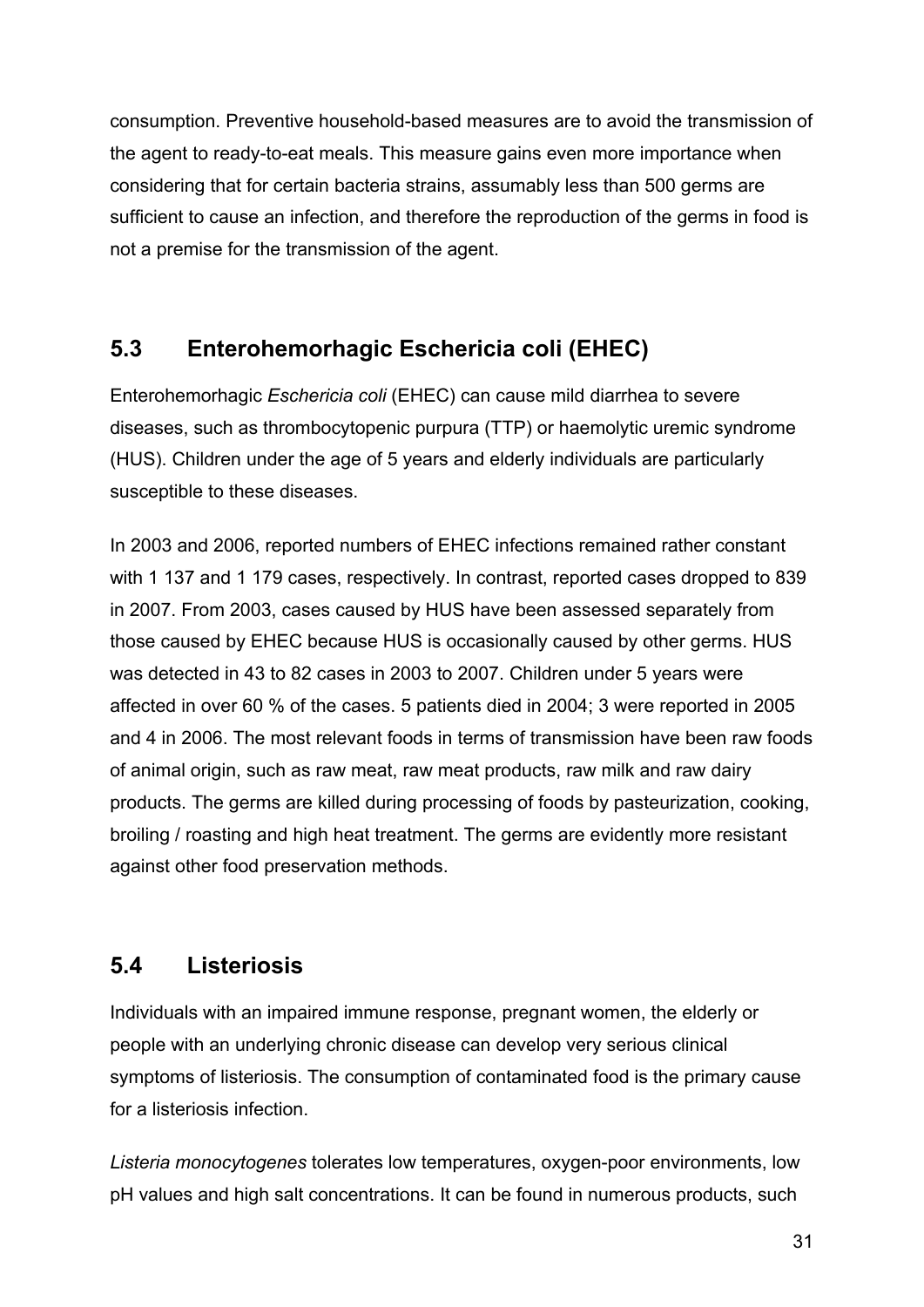as briefly matured but unheated meat products and sausages, soft cheeses made from raw milk, cold smoked fish products, and fancy salads or salads prepared with raw vegetables. For example, the detection rate for raw meat products or briefly matured sausage products is between 10 % and 20 % and for vacuum-packed smoked fish detection rates approach 30 %.

Data regarding reportable cases of human listeriosis show only small numbers of cases for 2001 to 2007. Incidences increased considerably between 2003 (256 cases) and 2006 (513 cases) and declined again in 2007 (356 cases). Despite this downward trend, listeriosis continues to encounter considerable attention because of its frequently fatal outcome with mortality rates of up to 10 %.

Pregnant women should abstain from consuming unheated animal foods, e.g. soft cheeses produced from raw milk, since these are frequently contaminated with listeria. Packed and cooled foods such as vacuum-packed fresh slices of boiled sausage, sliced salmon and other vacuum-packed smoked fish, should preferably be consumed well in advance of the expiration date.

# **5.5 Yersiniosis**

Yersiniosis is the third most common bacterial food-borne infection in Germany. Most often, it is transmitted by food contaminated with *Yersinia enterocolitica*. From 2003 to 2007 there were between 6 573 and 4 987 registered cases per year. The consumption of raw, insufficiently heated pork is considered to be the cause of the disease in humans. Nevertheless, other sources of yersiniosis cannot be excluded.

# **5.6 Q-fever**

Q-fever is transmitted from animal to man and is caused by *Coxiella burnetti*, a bacterium of the Rickettsia family. According to current knowledge, transmission via food is subordinate. However, transmission via raw milk and raw dairy products cannot be excluded entirely. It is assumed that there is a high number of unreported cases of Q-fever because often only mild symptoms of the disease become apparent.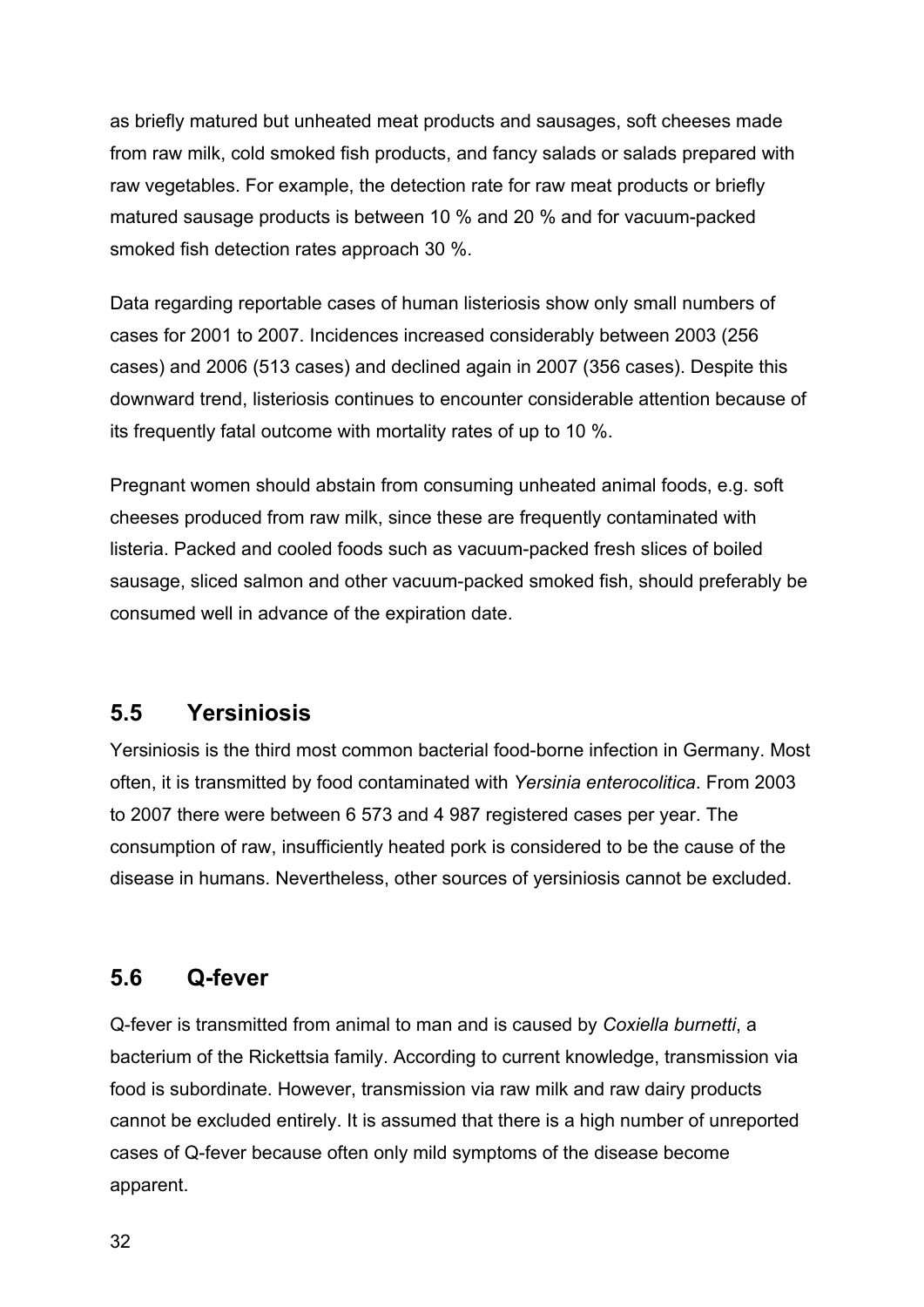# **5.7 Norovirus Infections**

The highly infectious Norovirus is one of the most frequent causes of infectious upper-gastrointestinal diseases. Noroviruses often cause outbreaks of gastroenteritis in shared facilities such as hospitals, nursing homes, child day care facilities, schools and youth hostels. For individuals with an impaired immune system the infection can be fatal.

The reported cases for 2003 to 2006 ranged between 47 906 and 62 114. In 2007 the reported cases rose to 198 992.

# **5.8 Food Infections acquired through Foreign Travel**

Every year, rare or non-endemic diseases are reported, which were mainly acquired abroad. These include *Typhus abdominalis*, paratyphus, shigellosis, brucellosis and cholera. It is assumed that in over 50 % a holiday abroad is the cause. The main reason for such diseases is the ingestion of unhygienic foods and drinking water. A further disease associated with travel is hepatitis A. More than 40 % of cases reported in 2004 were most likely acquired abroad. The alimentary transmission of hepatitis A viruses is associated with unhygienically produced meals and beverages as well as raw mussels that originate from contaminated water.

# **5.9 Bovine Spongiform Encephalopathy (BSE)**

Human Bovine spongiform encephalopathy (BSE) and Creutzfeldt-Jakob Disease (CJD) are affiliated with the infectious spongiform brain diseases or transmissible spongiform encephalopathies (TSE). In 1996 Great Britain first established a connection between BSE and a new variant of Creutzfeldt-Jakob disease (vCJD) that particularly occurred among young people. Until April 2008, 204 vCJD cases were reported worldwide. Of these, 166 cases were reported in Great Britain. In Germany, no case of vCJD has been detected yet.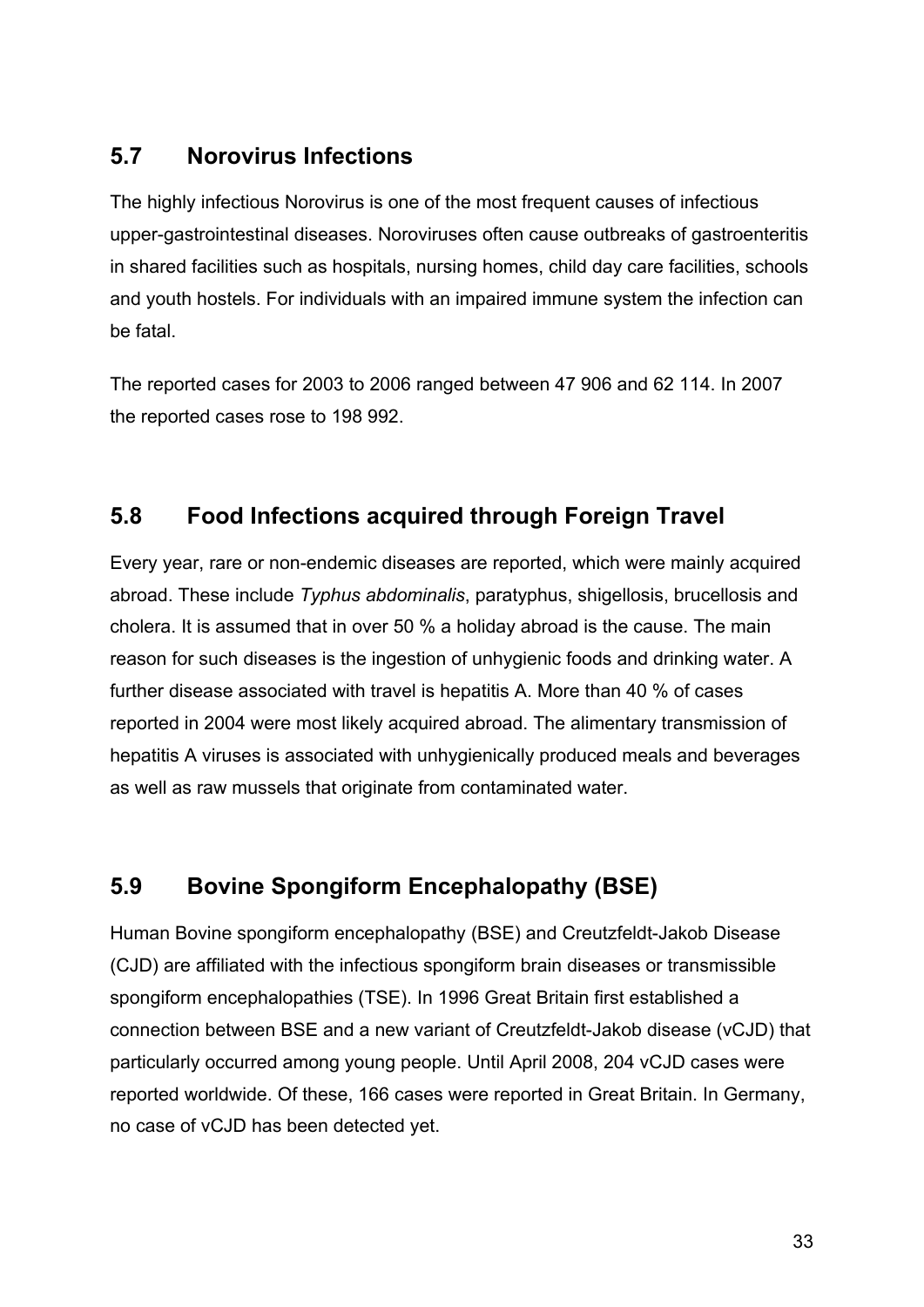In Germany a total of 16 642 835 cattle were tested for BSE from 2001 to 2007. Within that time span, 402 cases were officially detected. In 2001 there were 125 cases and in 2007 there were 4. The strong decline clearly demonstrates the effectiveness of the implemented measures.

# **5.10 Communal Catering**

Since 1994, *Bacillus cereus* is the dominating problem-causing germ in communal catering: in the last report covering the time between 1998 and 2001 it caused 62 % of cases and 67 % of outbreaks. For the current report time span (2002 to 2005) it caused 38 % of cases and 41 % of outbreaks. The heat-resistant spores are nearly ubiquitously present and can be transferred from soil particles to foods such as vegetables and spices. They begin to sporulate through heating of meals and they proliferate during cooling below 55 °C.

Noroviruses have an even greater significance as a cause of individual infections as does *Bacillus cereus*. However, usually the causal path leading to the illness cannot be reconstructed. During outbreaks, the high infectiousness of Noroviruses requires strict measures of hygiene, in particular isolation of the diseased individuals, the use of gloves and mouth masks, hand hygiene and disinfection as well as disinfection of areas in close proximity to the patient.

In practice, there are deficits in the implementation of hygiene management and the HACCP concept in establishments of communal catering. Frequently shortcomings have been observed even in the sensitive field of patient care where individuals with an impaired immune system are cared for.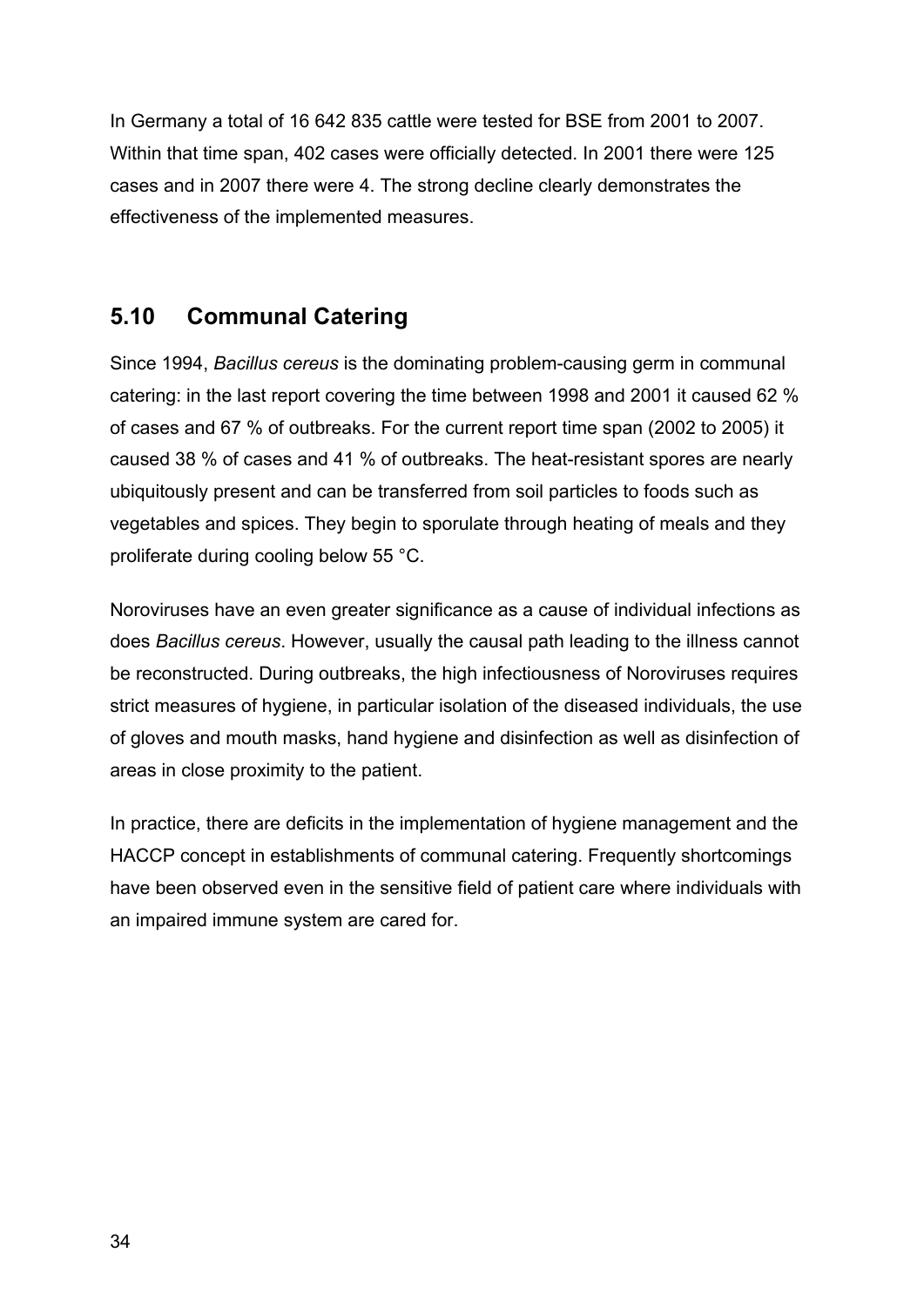# **6 Nutrition and 'Fetal Programming'**

Increasingly more epidemiological, clinical, and experimental studies indicate that the diet during prenatal, neonatal and infantile development has a crucial 'conditioning' role in the development of overweight and diabetes later in life, independent of genetic predisposition. 'Perinatal programming' is a relatively new area of research that focuses on the early pathogenesis of diseases that occur later in life. The central research parameters are the nutritional status and metabolism of the pregnant mother, as well as energy intake and diet in the child's neonatal and early childhood development.

It is postulated that external influences such as nutrition or hormone activity during 'critical periods' determine the functioning of organs and organ systems later in life. This process is referred to as 'perinatal programming'. If any interruption occurs in these critical periods during the 'programming', the chance to develop chronic diseases later in life is higher. The concept of perinatal programming provides an opportunity to prevent chronic conditions such as overweight and metabolic disorders at an early stage.

# **6.1 Nutritional Status of the Pregnant Mother and Intrauterine Body Weight Development of the Child**

Apart from genetic factors, the development of the child *in utero* is subject to the influence of the diet or the nutritional status of the pregnant mother. In epidemiological studies, birth weight is often used as an indicator or surrogate marker of the influence of the intrauterine milieu.

Data show that in the last 20 to 30 years, average birth weight has increased by up to 126 g per decade in Western industrialized countries. Because it is not possible to substantially alter the gene pool of the population of many countries within such a short time, other non-genetic causes must account for this.

Evidence suggests that the intrauterine milieu indeed is a stronger determinant of birth weight than genetic factors are. One impressive study was conducted in Britain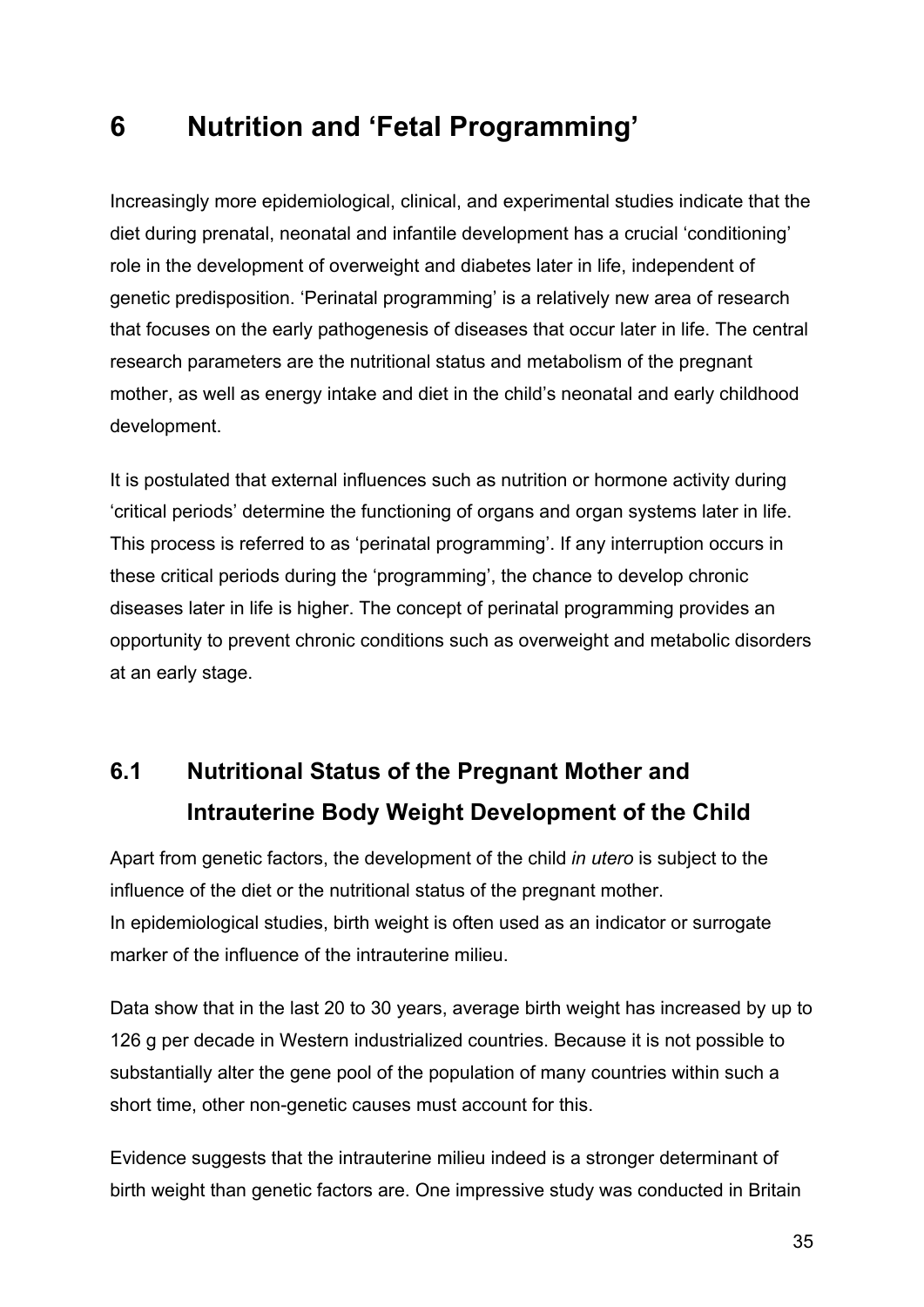with children from surrogate mothers. Here the body mass index (BMI) of the surrogate mother showed a stronger correlation with the birth weight of the child than with that of the biological mother.

The body weight of the mother correlates positively with the birth weight of the child, as does the increase in body weight during pregnancy, independent of the weight at pregnancy onset. Epidemiological studies – including those in Germany – have shown that an excessive increase in body weight during pregnancy due to a disproportionate energy intake increases the risk for macrosomia 2 to 3-fold. The average increase in body weight during pregnancy has increased by 2 kg within the last 20 years. This increase was statistically significant.

# **6.1.1 Diabetes mellitus**

Children of diabetic mothers show a considerably higher median birth weight and a markedly increased risk of macrosomia. Diabetes mellitus during pregnancy leads to an oversupply of glucose (for the fetus). Accordingly, positive correlations are observed between blood glucose concentrations of pregnant mothers with gestational diabetes mellitus (GDM) and neonatal body fat content of their children. A positive correlation between blood glucose concentration and the risk of macrosomia is evident even in non-diabetic pregnant women.

Recent investigations show that up to 20 % of all pregnant women in Germany have GDM. Since overweight is an important risk factor for the development of GDM, one must assume that the increasing prevalence of overweight will continue to amplify this already serious problem.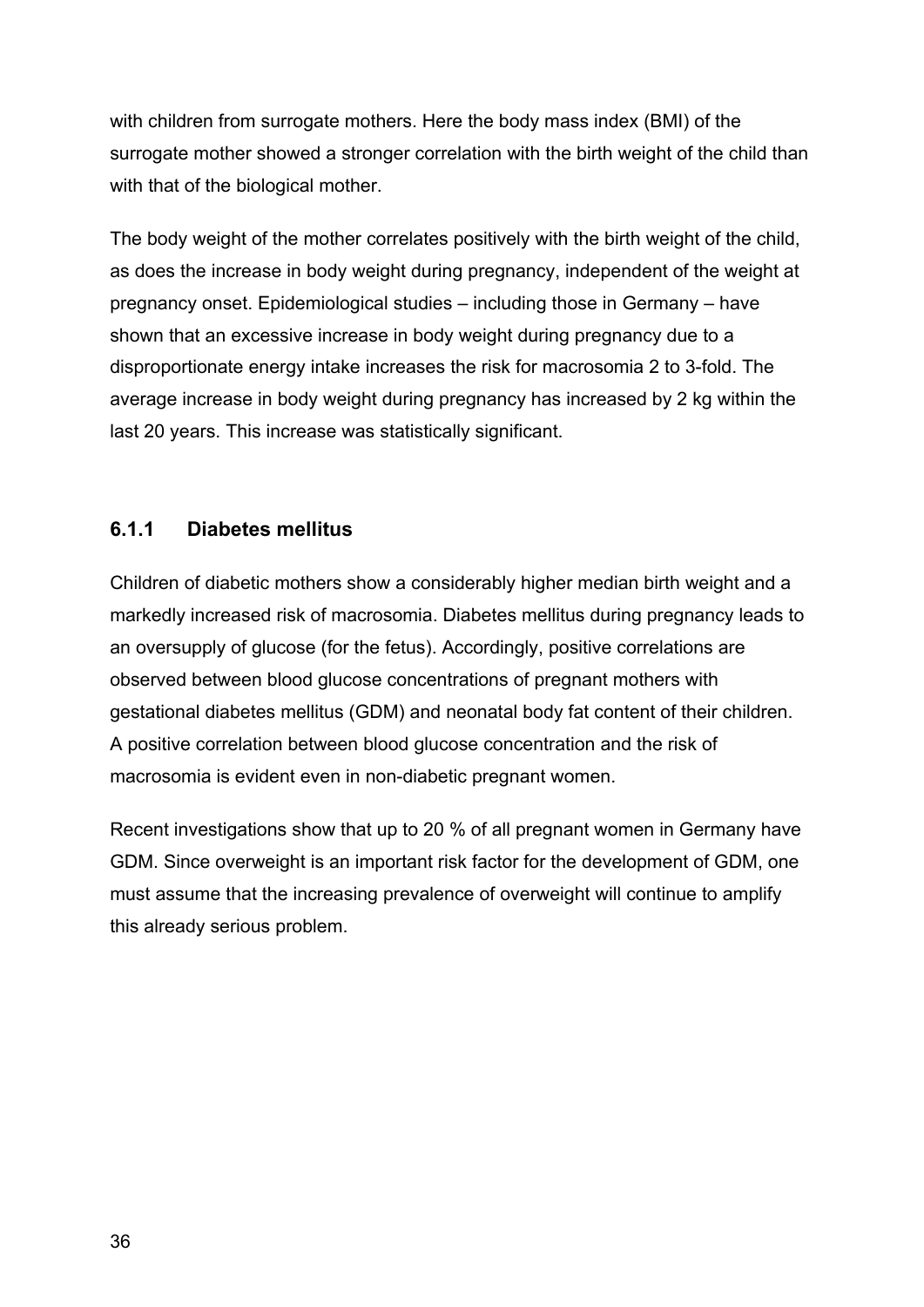# **6.2 Prenatal and Neonatal Energy Supply and the Child's Long Term Development of Body Weight and Metabolism**

# **6.2.1 Long-Term Influences of Prenatal Energy Supply**

Results of epidemiological studies suggest that excessive body weight gain during pregnancy cannot only lead to a higher birth weight, but also to a 60 - 70 % higher risk of becoming overweight later in life. Only three studies have reported that low birth weight is associated with an increased risk for becoming overweight, a finding that corresponds to the 'small baby syndrome hypotheses'. These three studies describe an increased risk for underweight babies, but also for macrosomic newborns, resulting in an overall U-shaped relationship; none of the studies found a linear inverse relationship.

These findings contradict the 'mismatch' hypothesis, which postulates that prenatal undernutrition and low birth weight, followed by overnutrition and a Western lifestyle in adult life are responsible for the worldwide increasing prevalence of conditions, such as obesity and type 2 diabetes mellitus.

Compared to infants with a normal birth weight (2 500g-4 000g), children with a low  $\approx$  2 500 g) or high ( $>$  4 000 g) birth weight show a 40 % increased risk of developing type 2 diabetes mellitus later in life. Children of mothers with diabetes are more likely to be overweight later in life and are therefore more prone to develop associated diabetic metabolic disorders. Epidemiological, clinical, and experimental findings show that these associations are independent of the genetic predisposition.

Studies carried out in Europe and the US over the last 30 years document an increased prevalence of overweight for children of diabetic mothers. This demonstrates that opportunities for diagnosis and treatment during pregnancy exist but are not utilized, at least with respect to long-term risks.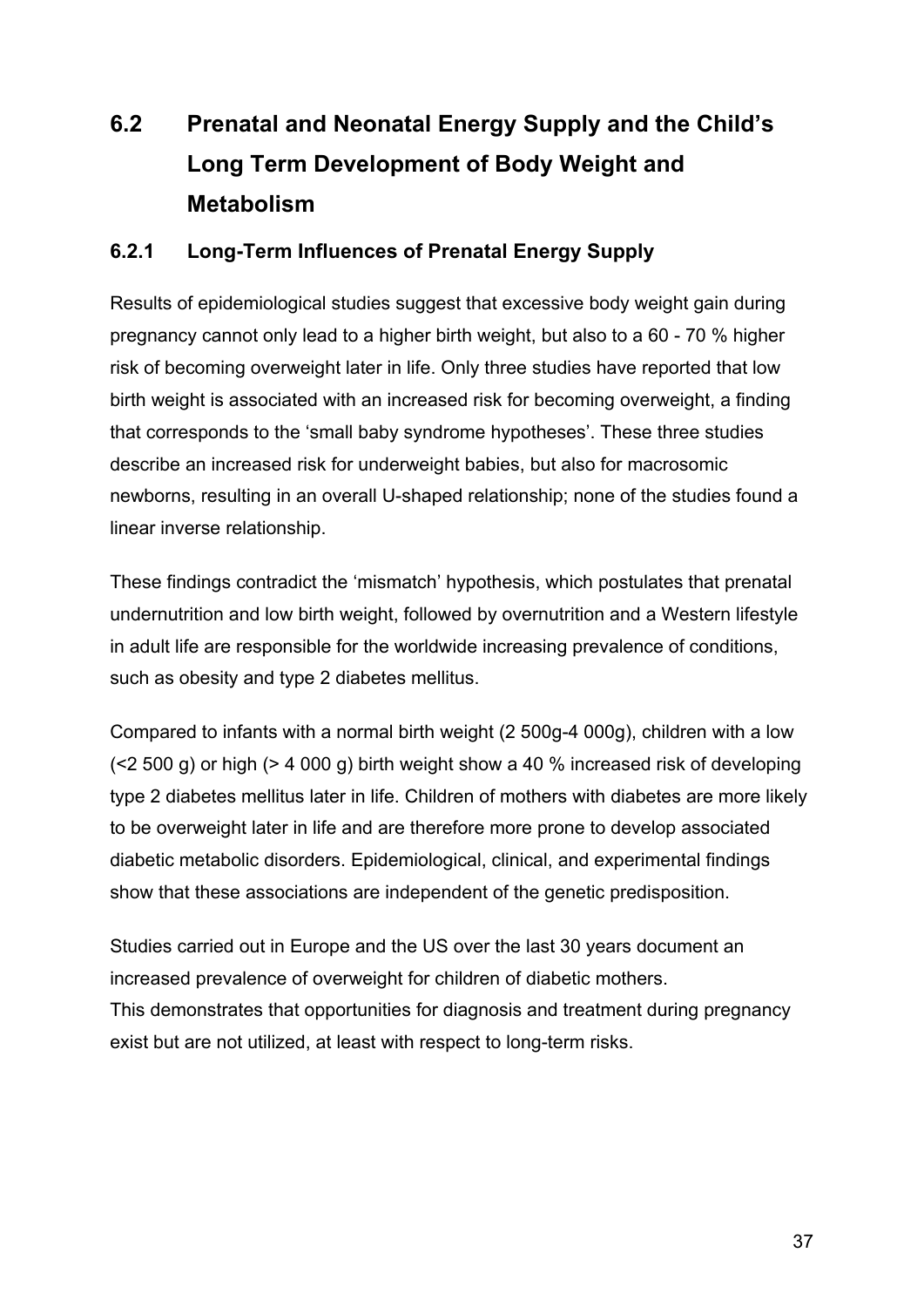# **6.2.2****Long-Term Influences of Neonatal Energy Supply**

Breastfeeding as compared to formula feeding is associated with a 25-40 % reduced risk of becoming overweight and developing diseases such as type 2 diabetes mellitus or cardiovascular diseases. In addition, other protective and positive longterm effects are described, e.g. with respect to the cognitive development.

It is possible that in addition to overall energy intake, the qualitative composition of the breast milk has a causal function concerning the programming of the risk for overweight and associated metabolic diseases of the child. Compared to breastfed babies, the metabolised energy and protein of formula fed infants is significantly lower. The question whether in particular the high protein content of infant formula – when compared to breast milk – could be a causal factor in the development of overweight later in life is currently being investigated in a multi-center European intervention study, the 'Childhood Obesity Project' (CHOP). Table 5 shows important claims to protect unborn babies from developing macrosomia and metabolic disorders in later life.

#### **Table 5: Possibilities for prevention**

- **Prevention should begin before birth!** Critical, long-term imprinting of the predisposition to develop certain diseases takes place during 'critical periods' in the womb and in the first weeks of life.
- Women should be informed by **broad education and counselling** that body weight should be normalised before conception and that overweight, excessive energy intake and extreme body weight gain during pregnancy should be avoided.
- All pregnant women should be **screened for gestational diabetes**; by incorporating it into the motherhood guidelines!
- **Pregnant diabetic women** should receive consistent care and therapy throughout their pregnancy.
- **Breastfeeding** should be recommended and promoted whenever possible!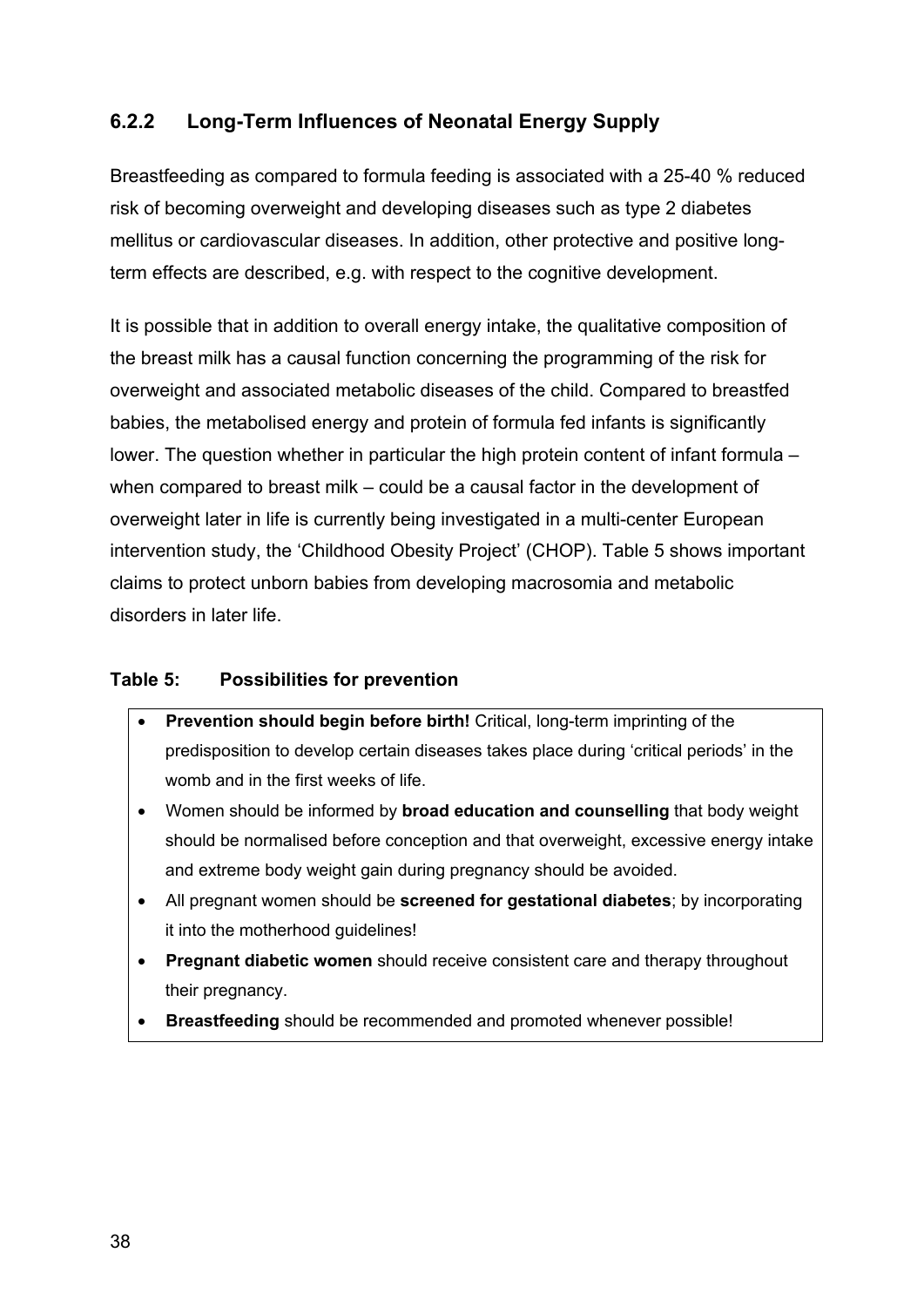# **7 Disease Prevention and Nutrition**

# **7.1 Relationship between Nutrition and Carcinogenesis**

Following up the Nutrition Report 2004 and the report of the World Cancer Research Fund in 2007, a systematic analysis of the relationship between nutrition and carcinogenesis was pursued. The current evidence was evaluated according to the guidelines of the German Nutrition Society (DGE)<sup>3</sup>. An overview is given in table 6.

Health policy recommendations should be based on convincing evidence. Alcohol consumption and cancers of various sites (oral cavity, pharynx, larynx, esophagus, rectum, breast, liver), for example, have this proven association. Therefore the recommendation to, drink little, if any alcohol is a definite measure for cancer prevention.

Probable evidence is defined as the existence of a strong relationship between a given dietary factor and the risk of cancer. This particular rating applies to the consumption of fruit and vegetables and decreased risk of malignant tumours of oral cavity, pharynx, esophagus, stomach and colon. There is also probable evidence that a high intake of red meat and meat products are associated with an increased risk of colon and rectum cancer. Whereas there is positive probable evidence that frequent intakes of dietary fibre reduce the risk of suffering such cancers.

Individual cancer prevention is achieved by adopting a diet rich in fruit and vegetables, consuming cereal products rich in dietary fibre, and consuming red meat and meat products in modest amounts (see the 10 rules of the DGE, page 50).

 $\overline{a}$  $3$  Evidence based guidelines: Fat consumption and certain nutrition-related diseases. Summary and implementation of the guideline (English translation). See: http://www.dge.de/leitlinie/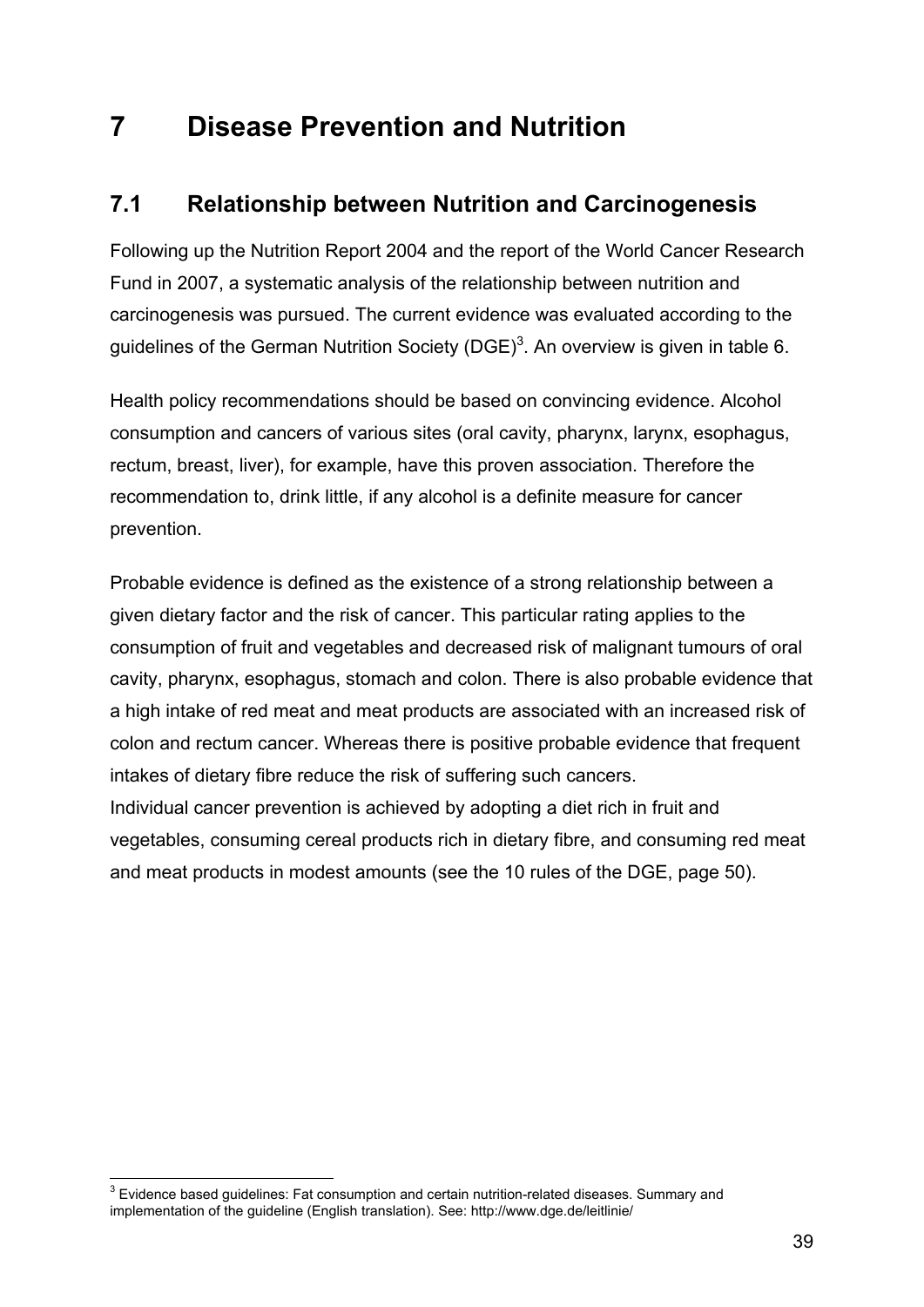| Table 6: | Nutrition and cancer risk – evidence evaluation 2008 |
|----------|------------------------------------------------------|
|          |                                                      |

|                         | <b>Evidence of the risk</b><br>relationship | <b>Cancer site</b>                                                                                                                                  |
|-------------------------|---------------------------------------------|-----------------------------------------------------------------------------------------------------------------------------------------------------|
| Fruit & vegetables      |                                             |                                                                                                                                                     |
| Total                   | V V                                         | oral cavity, throat, larynx,<br>esophagus, stomach, colon                                                                                           |
|                         | ▼                                           | rectum, kidney                                                                                                                                      |
|                         | ٠                                           | breast                                                                                                                                              |
|                         |                                             | ovary, endometrium, cervix,                                                                                                                         |
|                         |                                             | prostate, liver, gall bladder,<br>skin                                                                                                              |
|                         | V V                                         |                                                                                                                                                     |
| Fruit consumption only  |                                             | lung                                                                                                                                                |
|                         |                                             | bladder, pancreas                                                                                                                                   |
| Vegetable consumption   |                                             | lung                                                                                                                                                |
| only                    |                                             | bladder, pancreas                                                                                                                                   |
| Meat                    |                                             |                                                                                                                                                     |
| Meat, red               | ▲▲                                          | colon, rectum                                                                                                                                       |
|                         |                                             | esophagus, breast, pancreas                                                                                                                         |
|                         |                                             | stomach, ovary,                                                                                                                                     |
|                         |                                             | endometrium, cervix,                                                                                                                                |
|                         |                                             | prostate, bladder, kidney,                                                                                                                          |
|                         |                                             | liver, gall bladder, lung, skin                                                                                                                     |
|                         |                                             |                                                                                                                                                     |
| Meat products           |                                             | colon, rectum                                                                                                                                       |
|                         |                                             | esophagus, stomach, breast                                                                                                                          |
|                         |                                             | ovary, endometrium, cervix,                                                                                                                         |
|                         |                                             | prostate, bladder, kidney,                                                                                                                          |
|                         |                                             | pancreas, liver, gall bladder,                                                                                                                      |
|                         |                                             | lung, skin                                                                                                                                          |
| Fish                    | ▼                                           | colon, rectum                                                                                                                                       |
|                         |                                             | breast, prostate                                                                                                                                    |
|                         |                                             | oral cavity, throat, larynx,<br>esophagus, stomach, lung,<br>ovary, endometrium, cervix,<br>bladder, kidney, pancreas,<br>liver, gall bladder, skin |
| <b>Poultry</b>          |                                             | all forms of cancer                                                                                                                                 |
|                         |                                             |                                                                                                                                                     |
| Milk and dairy products |                                             | colon, rectum                                                                                                                                       |
|                         |                                             | prostate                                                                                                                                            |
|                         |                                             | oral cavity, throat, larynx,                                                                                                                        |
|                         |                                             | esophagus, stomach, lung,                                                                                                                           |
|                         |                                             | breast, ovary, endometrium,                                                                                                                         |
|                         |                                             | cervix, bladder, kidney,                                                                                                                            |
|                         |                                             | pancreas, liver, gall bladder,                                                                                                                      |
|                         |                                             | skin                                                                                                                                                |
| eggs                    | ▲                                           | breast                                                                                                                                              |
|                         |                                             | all other forms of cancer                                                                                                                           |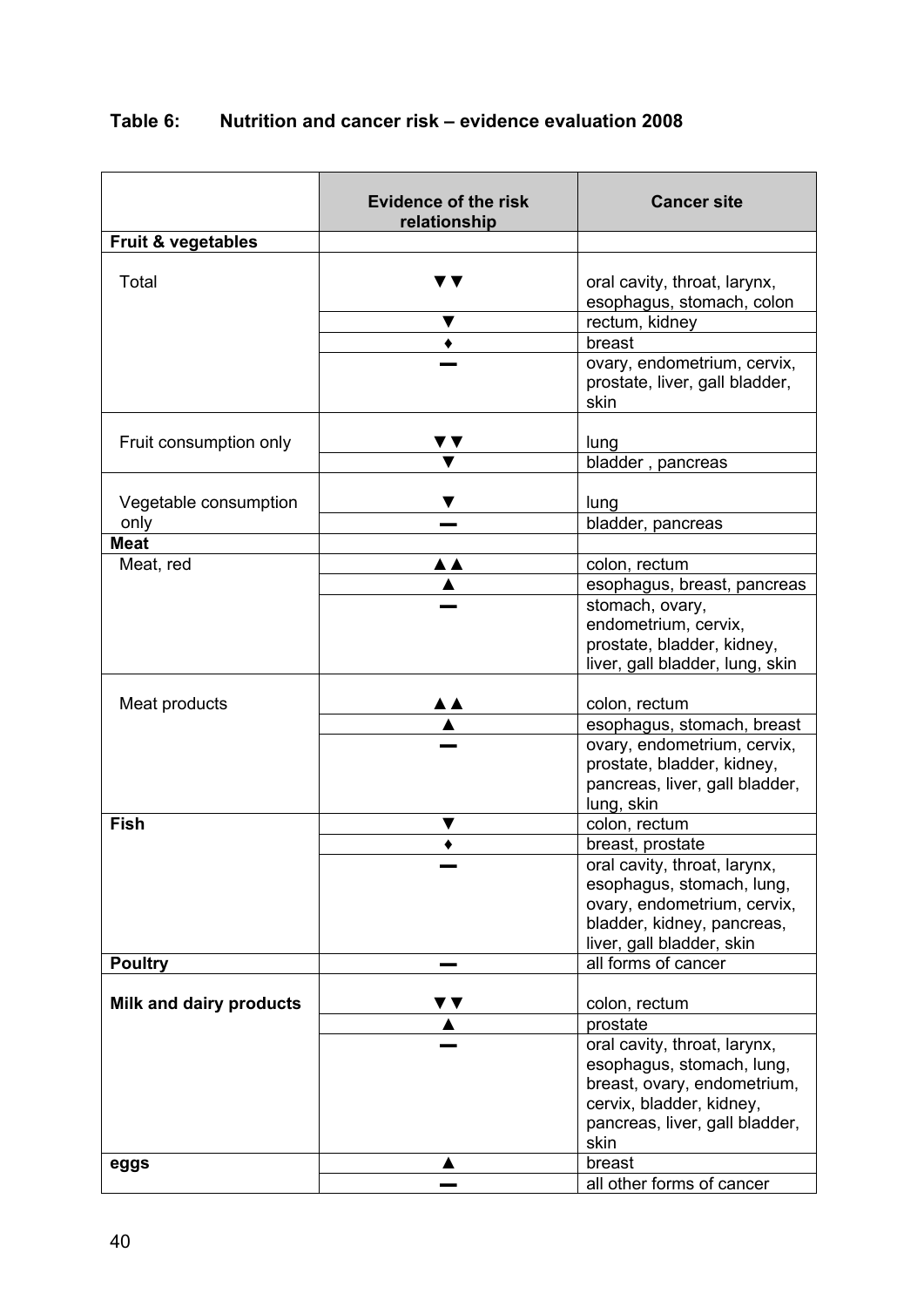| fat and fatty acids        |            |                                                                                                                                                                 |
|----------------------------|------------|-----------------------------------------------------------------------------------------------------------------------------------------------------------------|
| fat. total                 |            | breast (postmenopausal)                                                                                                                                         |
|                            |            | colon, rectum, lung, ovary,<br>endometrium, prostate,<br>pancreas                                                                                               |
|                            |            | oral cavity, throat, larynx,<br>esophagus, stomach, cervix,<br>bladder, kidney, liver, gall<br>bladder, skin                                                    |
| saturated fatty acids      |            | breast (postmenopausal)                                                                                                                                         |
|                            |            | colon, rectum, lung, ovary,<br>endometrium, prostate,<br>pancreas                                                                                               |
|                            |            | oral cavity, throat, larynx,<br>esophagus, stomach, cervix,<br>bladder, kidney, liver, gall<br>bladder, skin                                                    |
|                            | v          | colon, rectum                                                                                                                                                   |
| long chain n-3 fatty acids |            | ovary, prostate                                                                                                                                                 |
|                            |            | oral cavity, throat, larynx,<br>esophagus, stomach, lung,<br>breast, endometrium, cervix,<br>bladder, kidney, pancreas,<br>liver, gall bladder, skin            |
| Dietary fiber              | V V        | colon                                                                                                                                                           |
|                            |            | stomach, rectum                                                                                                                                                 |
|                            |            | breast (postmenopausal)                                                                                                                                         |
|                            |            | oral cavity, throat, larynx,<br>esophagus, lung, ovary,<br>endometrium, cervix,<br>prostate, bladder, kidney,<br>pancreas, liver, gall bladder,<br>skin         |
| <b>Glycemic index</b>      |            | stomach, colon, rectum                                                                                                                                          |
|                            |            | oral cavity, throat, larynx,<br>esophagus, lung, breast,<br>ovary, endometrium, cervix,<br>prostate, bladder, kidney,<br>pancreas, liver, gall bladder,<br>skin |
| <b>Alcohol</b>             | <b>AAA</b> | oral cavity, throat, larynx,                                                                                                                                    |
|                            |            | esophagus, colon, rectum,<br>breast, liver                                                                                                                      |
|                            | ▲▲         | stomach                                                                                                                                                         |
|                            | ٠          | lung, ovarian, prostate                                                                                                                                         |
|                            | ◆◆         | kidney                                                                                                                                                          |
|                            |            | endometrium, cervix,<br>bladder, pancreas, gall<br>bladder, skin                                                                                                |

|                                                         | $\triangle \triangle \triangle$ ( $\nabla \nabla \nabla$ ) convincing evidence for inreased (decreased) risk |
|---------------------------------------------------------|--------------------------------------------------------------------------------------------------------------|
| $\lambda$ $\lambda$ $\lambda$ $\mathbf{w}$ $\mathbf{v}$ | arabable ouidance for increased (decreased) rick                                                             |

- ▲▲ (▼▼) probable evidence for increased (decreased) risk ▲ (▼) possible evidence for increased (decreased) risk
- ♦♦ probable evidence for no risk relationship
- ♦ possible evidence for no risk relationship
- (**–**) insufficient evidence for a risk-modifying effect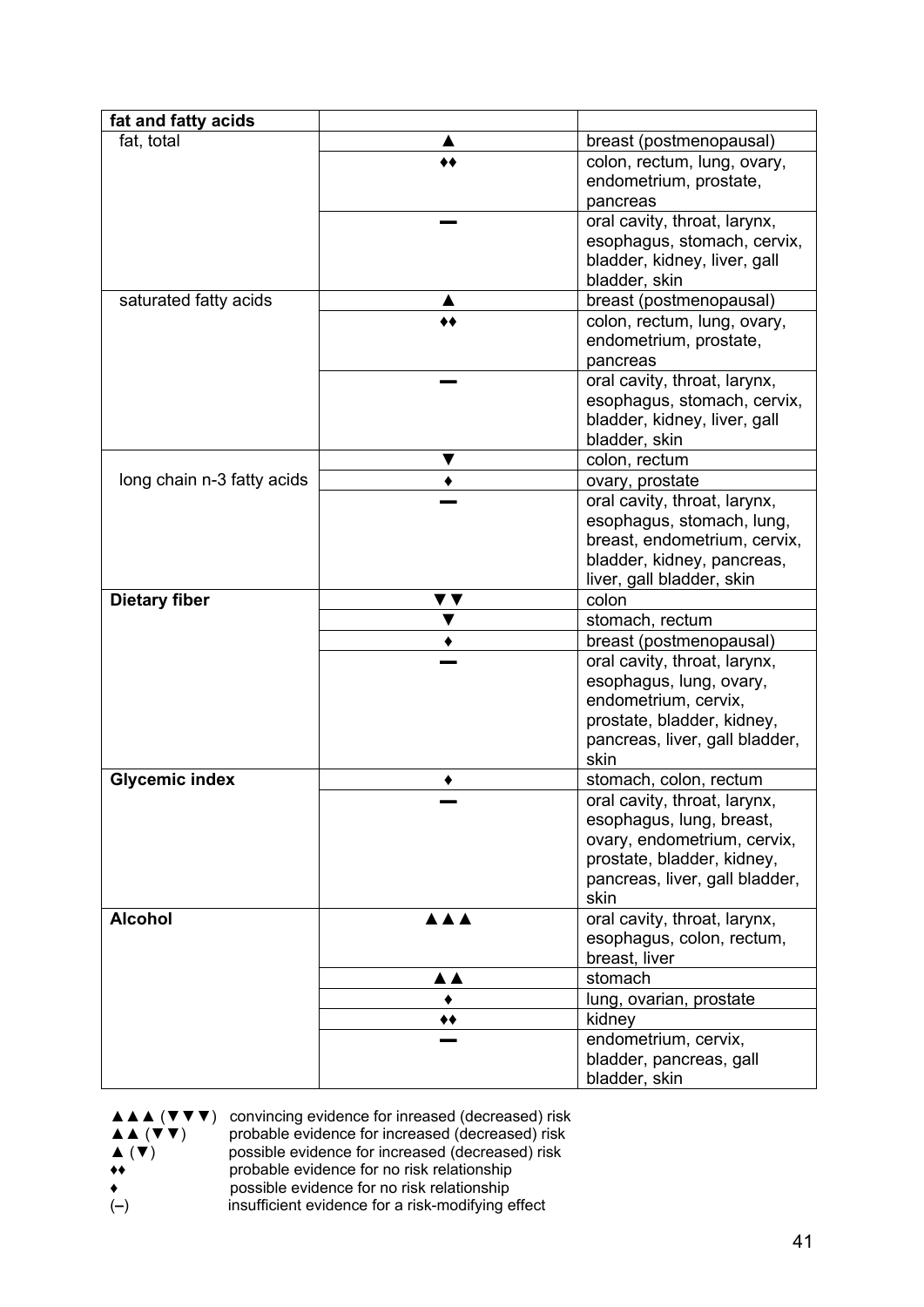# **7.2 Phytochemicals and Health**

In order to critically evaluate the results of epidemiological studies on phytochemicals and disease prevention, it is important to assess the quality of available data regarding phytochemical content of foods. Data from the United States Department of Agriculture (USDA) now include all relevant flavonoid groups and therefore allow comprehensive assessments concerning the intake of flavonoids and their associations with disease risks.

It is evident that not all relevant phytochemicals have been identified nor have all effects of known phytochemicals been studied. However, the scientific basis for a preventive effect of phytochemicals has become more comprehensive since the release of the Nutrition Report 2004. Again, no recommendations for the intake of single phytochemicals can be made based on available study results. The preventive effect is possibly due to the intake of a combination of phytochemicals. However, data regarding the synergistic effects of isolated phytochemicals are insufficient.

# **7.2.1 Intake of Phytochemicals and Selected Disease Risks**

Flavonoids, carotenoids, glucosinolates, lignans and isoflavones contribute to the preventive effects of a diet rich in plant foods.

#### **7.2.1.1 Flavonoids**

Retrospective case-control studies have shown a decreased breast cancer risk with increased intakes of flavones and flavonols at flavonoid levels corresponding to those in one apple or half a cup of black or green tea. Also, a decreased risk of colon cancer was noted with increased intakes of anthocyanes, flavones, flavonols and isoflavones, a finding that was confirmed in a prospective study. In a prospective study, a decreased risk for coronary heart disease was detected with higher intakes of anthocyans and flavones. However, in a Greek case-control study this inverse association was found only for flavonols.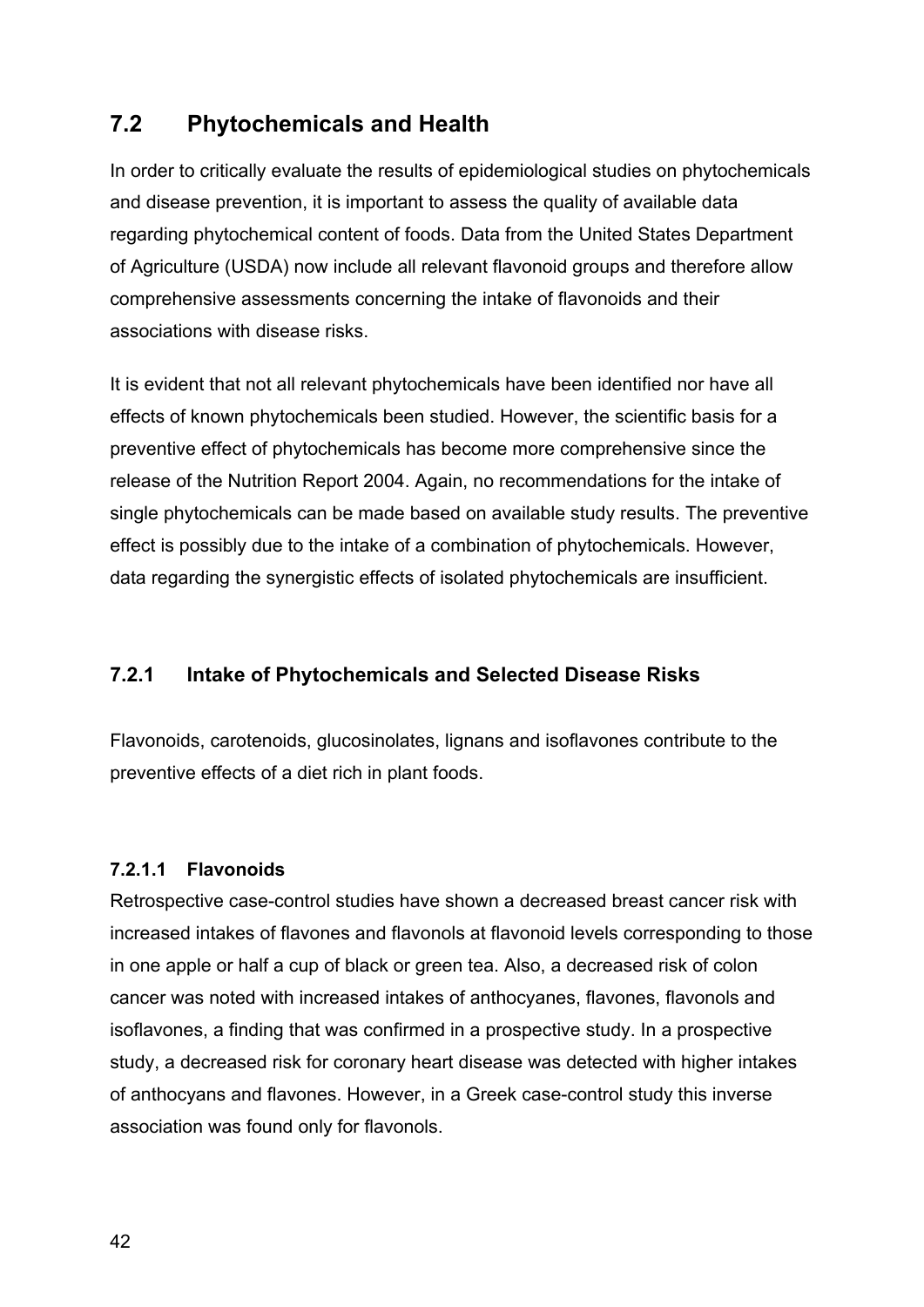# **7.2.1.2 Carotenoids**

In a prospective European study, a decreased cancer risk was associated with high plasma carotenoid concentrations.

Study results concerning an inverse relationship between plasma lycopene levels or lycopene/tomato intake and prostate cancer are unequivocal. The observed inverse relationship may be limited to a low intake (0 to 2 mg/day).

A current meta-analysis on primary prevention of colon cancer found no protective association with dietary intake of carotenoids from foods.

Prospective studies suggest that carotenoid-rich fruits and vegetables are important for the primary and secondary prevention of breast cancer.

Prospective studies indicate that high intakes of zeaxanthin or lutein are associated with a lower risk for age-dependent macula degeneration. Further studies are needed to draw firm conclusions.

# **7.2.1.3 Sulfides and Glucosinolates**

An evaluation of 8 European case-control studies has shown that a high consumption of onions and garlic (the main sources of sulfides) was associated with a decreased cancer risk of up to 88 %.

In a case-control study, the group of women with the highest urinary excretion of isothiocyanates had a 50 % decreased breast cancer risk compared to the group with the lowest excretion. In comparison the amount of cabbage eaten, as essential provider of isothiocyanates, was not statistically significantly associated with breast cancer incidence. This leads to the conclusion that data of food surveys have to simultaneously be supported by biomarker analysis.

No protective effect of cabbage consumption was observed for bladder cancer, whereas for lung cancer high cabbage consumption was related to a genotypedependent lowering risk effect.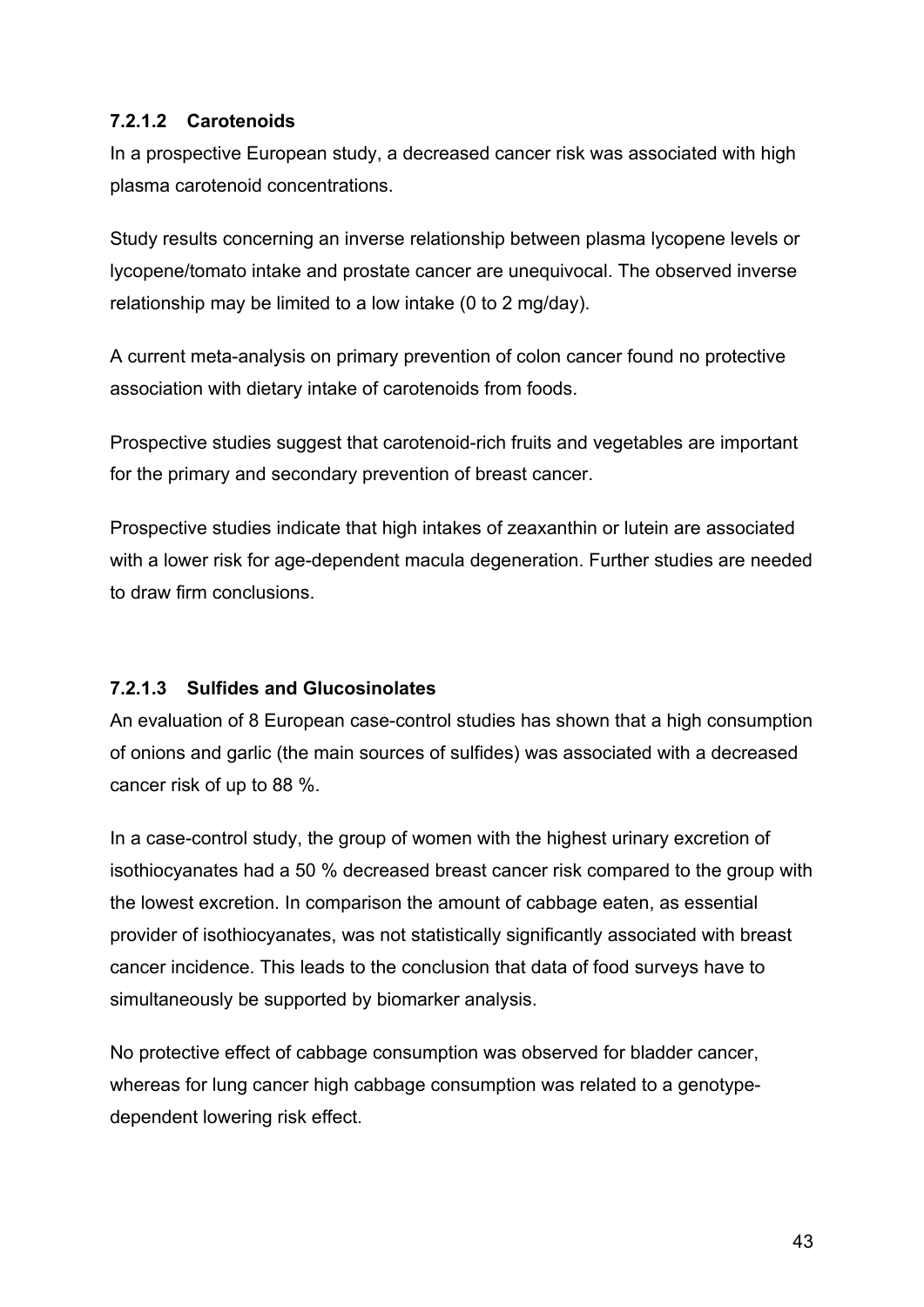# **7.2.1.4 Lignans and Isoflavones**

Case-control studies have shown a decreased colon cancer risk with increased lignan intake or increased plasma concentrations of bacterial lignan metabolites. In postmenopausal women a high intake of lignan was associated with a statistically significant reduction in risk for breast cancer. The apparent preventive effect of lignans could be influenced by lignan structure, metabolic capacity of the gut flora and genotype.

For cancers of the lung, prostate, and cervix a statistically significant decreased risk was found with high lignan and isoflavone intakes. Overall, data regarding isoflavone intake and risks of prostate and breast cancer remain equivocal. One possible explanation are the varying effects of isoflavones that depend on the food source. A protective effect of lignans or isoflavones on cardiovascular disease has not been reported.

# **7.2.2 Health Promoting Effects of Phytochemicals**

#### **7.2.2.1 Vascular Effects**

In human studies, intakes of flavonols and procyanidins cause an increase in plasma concentrations of flavonoids and vasodilation. In the first randomized, placebocontrolled trial the influence of the flavonol quercetin on blood pressure was investigated. Four weeks of quercetin supplementation among patients with mild hypertension caused a statistically significant decrease in blood pressure. New studies suggest that quercetin interferes with platelet aggregation thereby reducing the risk of thrombosis.

# **7.2.2.2 Anticarcinogenic Effects**

Up to date investigations of potentially anticarcinogenic phytochemicals and their metabolites has been rudimentary. Falcarinol and pterostilben are intruiging examples of such substances.

Data show that individual substances such as lycopene are probably not responsible for the protective effect of fruit and vegetables.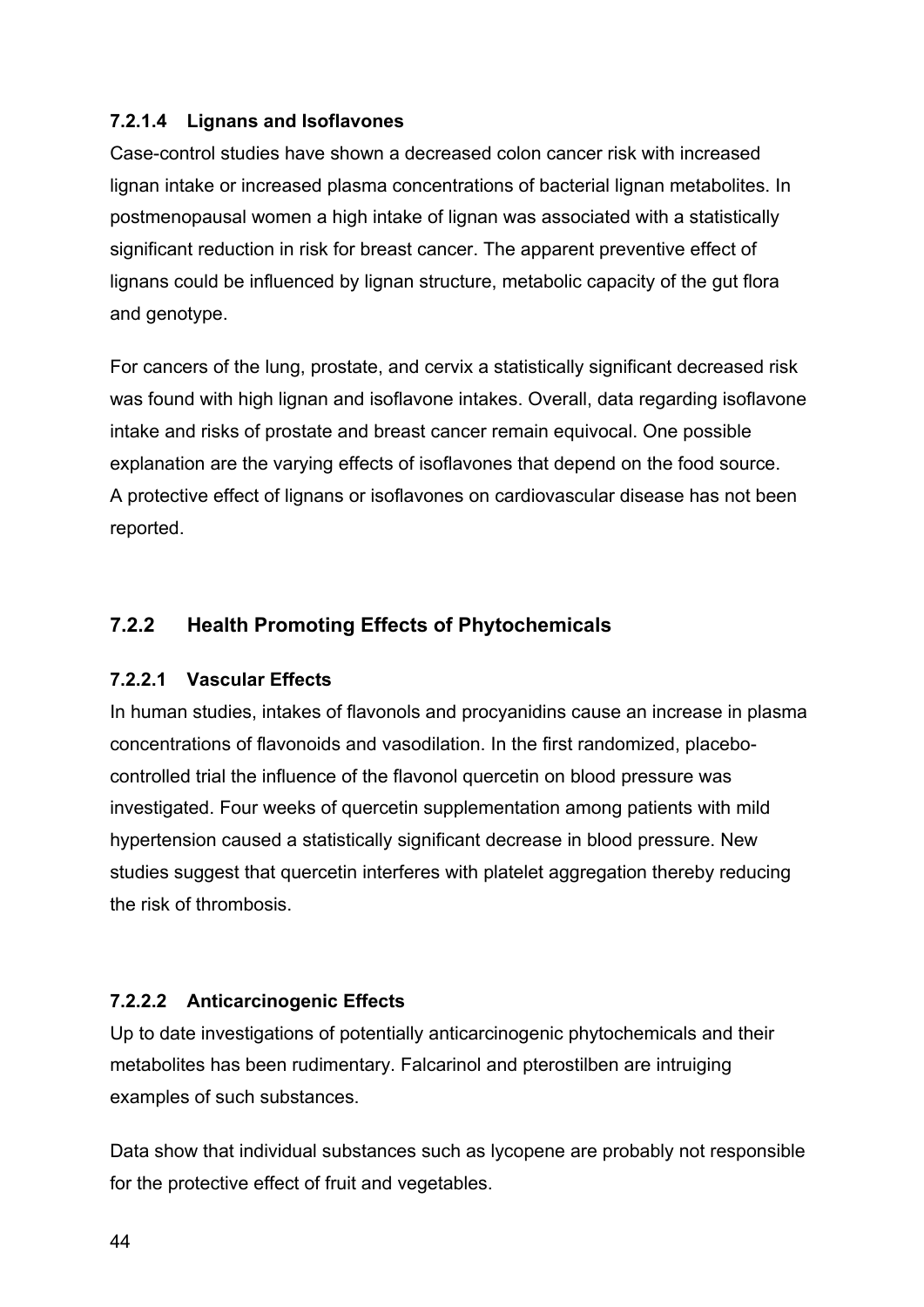Glucosinolate metabolites potentially prevent hormone-dependent cancers, such as breast cancer, through their estrogen(-like) effect. Lignans and other substances found in linseeds are thought to have anticarcinogenic properties.

#### **7.2.2.3 Neurological Effects**

Cell culture and animal experiments have shown that the positive influence of particular fruit and vegetables on cognitive function can be explained through phytochemicals (e.g. fisetin, epicatechin). The current data do not permit an evaluation of the extent to which certain phytochemicals prevent neurodegenerative disorders in humans.

# **7.2.2.4 Further Effects**

Results of *in vitro* studies show an anti-inflammatory effect of phytochemicals.

# **7.2.3 Risk Potential of Isolated Phytochemicals**

The consumption of enriched foods has the consequence of an increased intake of phytosterins. A high absorption of phytosterins increases the risk of atherosclerosis. Whether enriched foods increase the risk for cardiovascular disease in the general population is unlikely but remains unresolved.

Animal studies show that the administration of individual phytoestrogens, such as genistin, facilitates mechanisms of tumor development. However, that the same dose of phytoestrogens given in combination (e.g., isoflavones and lignins) shows a preventive effect. Uncertainty regarding such data allows to argue against recommending supplemental intake of phytoestrogens.

Current activities by the food industry to market functional foods enriched with phytochemicals bears the risk of oversupply with certain components. The safety of such activities cannot be assessed at present.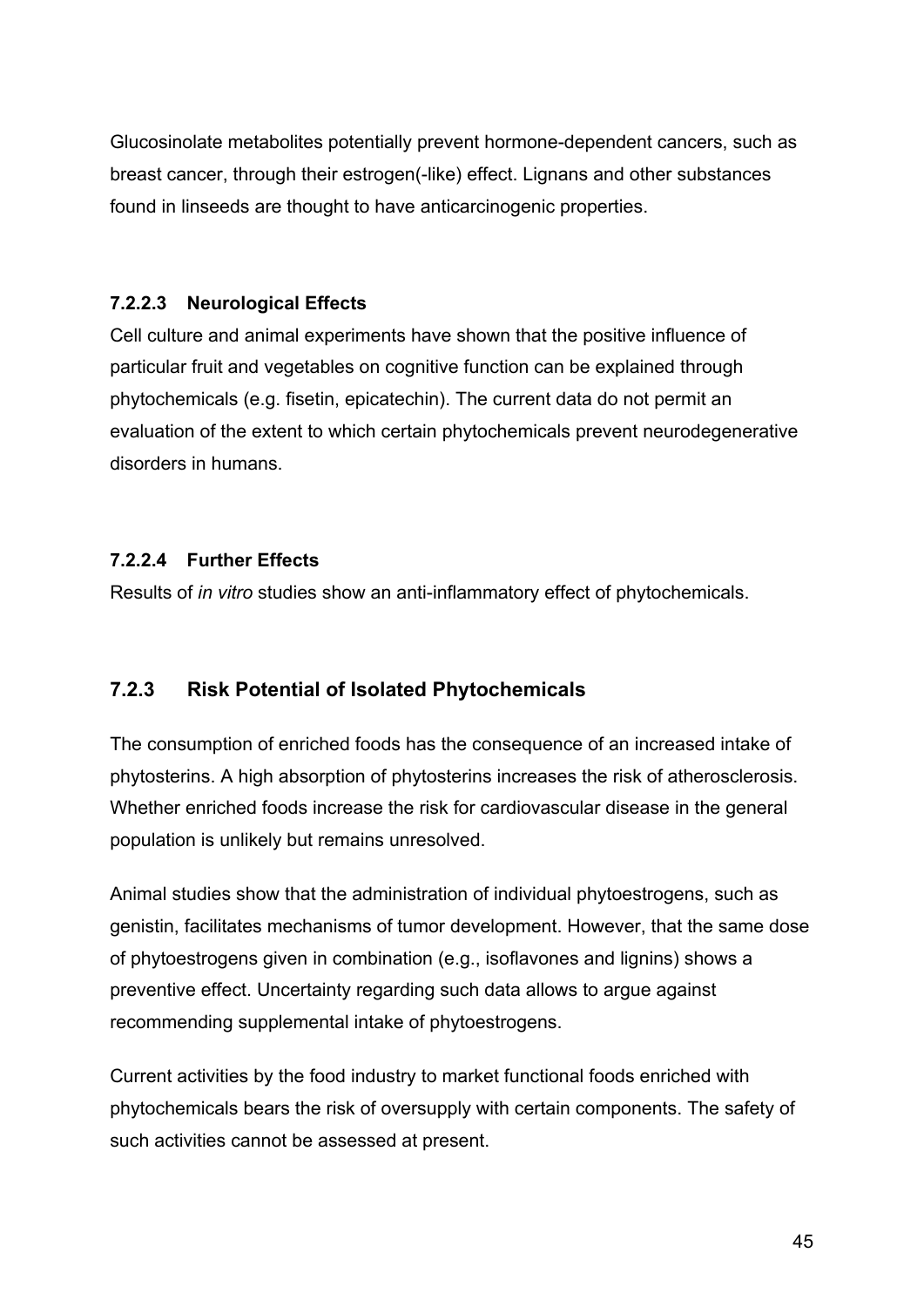# **7.3 Pro- and Prebiotics – Influences on Health**

Pro- and prebiotics act mainly by influencing the gut flora and by influencing immunomodulating mechanisms mediated by the gut flora, but also through direct interactions with the intestinal immune system. The potential beneficial effects of proand prebiotics depend on the particular substance and the amount consumed, the individuals' health status, including immune function, and interindividual nature of the gut flora.

# **7.3.1 Probiotics**

# **7.3.1.1 Diarrheal Diseases**

Acute diarrhea, particularly diarrhea caused by viral or bacterial infections or by an imbalance of the gut flora, remains an important operational area for probiotics. In numerous clinical trials and meta-analyses decreased infection frequency and shortened duration of diarrhea has verified the effectiveness. Clinical trials have not substantiated a positive effect of probiotics on diarrhea caused by lactose intolerance. For diarrhea caused by chemotherapy or radiation therapy there is insufficient proof of the effectiveness of probiotics.

# **7.3.1.2 Inflammatory Diseases and Irritation of the Gut**

Favorable effects of probiotic bacteria have been demonstrated predominantly for mild to moderate forms of *Colitis ulcerosa*. In contrast, probiotics seem to be less effective for *Morbus Crohn*. There is no published evidence for a complete remission of irritable colon by probiotics.

# **7.3.1.3 Infections of the Genito-Urinary Tract**

Several reviews of numerous *in vitro*, animal, and human studies suggest a potentially positive effect of probiotic lactic acid bacteria.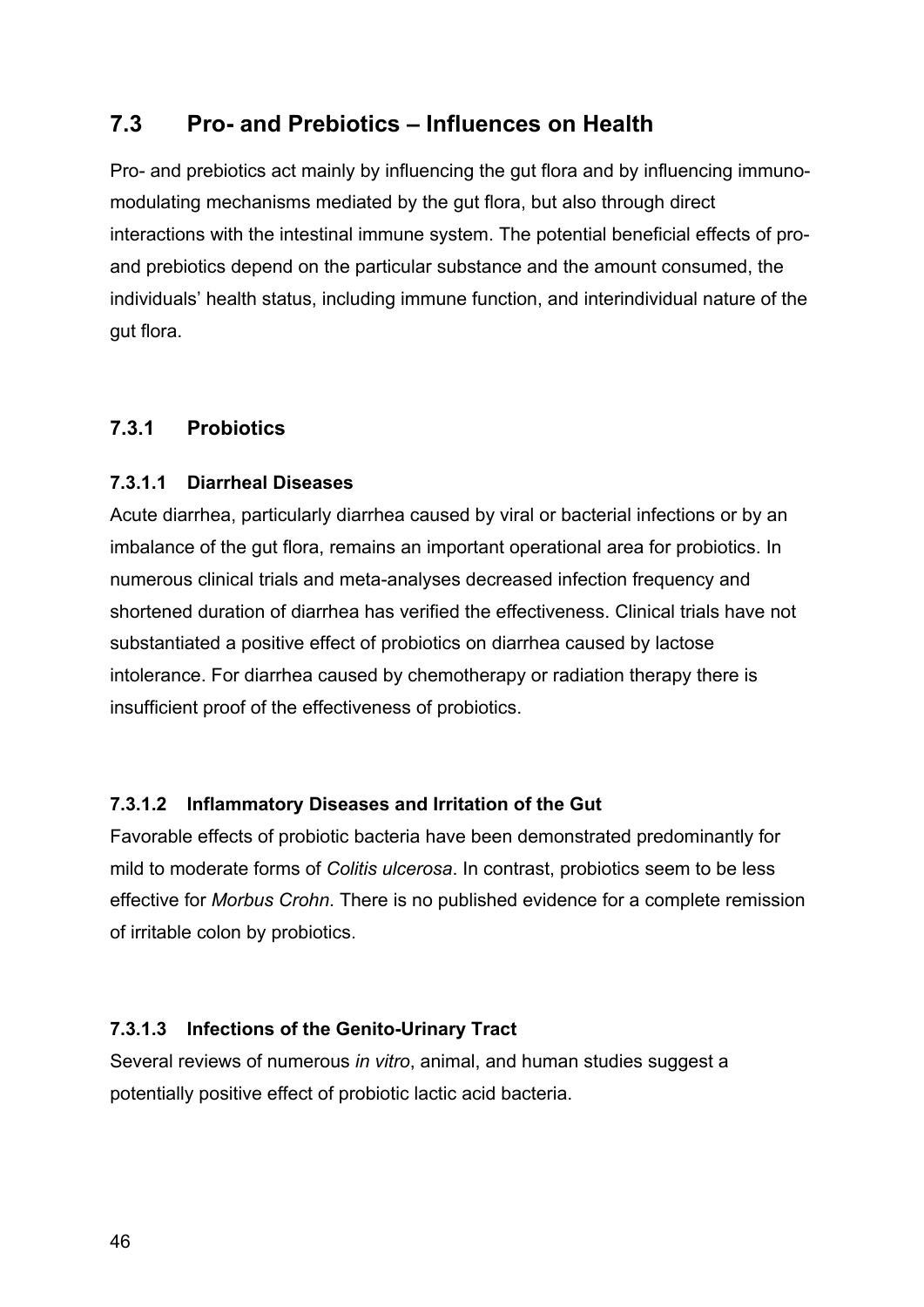# **7.3.1.4 Constipation**

Clinical studies have demonstrated that the consumption of a bifido-containing fermented milk product causes a reduction in bowel transit time among patients with constipation.

# **7.3.1.5 Effects mediated by the Immune System**

Probiotics can reduce the severity, duration, and frequency of bacterial infections of the gastrointestinal tract and the respiratory system in children and adults. In healthy adults, the intake of a bifido-bacteria and lactobacillus containing product decreased the severity and duration of the common cold throughout two winter seasons, when compared to the placebo group.

Clinical studies demonstrated rather promising results regarding probiotics administered as benign bacterial antigens for the prevention and therapy of allergic/atopic diseases. However, findings need to be verified and the conditions under which probiotics produce a positive effect need to be evaluated.

#### **7.3.1.6 Cancer**

In animal studies, probiotic bacteria inhibited growth or metastasis of chemically induced tumors. However, neither epidemiological nor clinical investigations show a tumor-protective effect of probiotics.

# **7.3.1.7 Cholesterol, Lipid Metabolism, Blood Pressure, and Coronary Heart Diseases**

Most recent human studies generate no cholesterol-lowering effect of probiotics. However, various controlled trials have verified a blood pressure-lowering effect of certain fermented dairy products.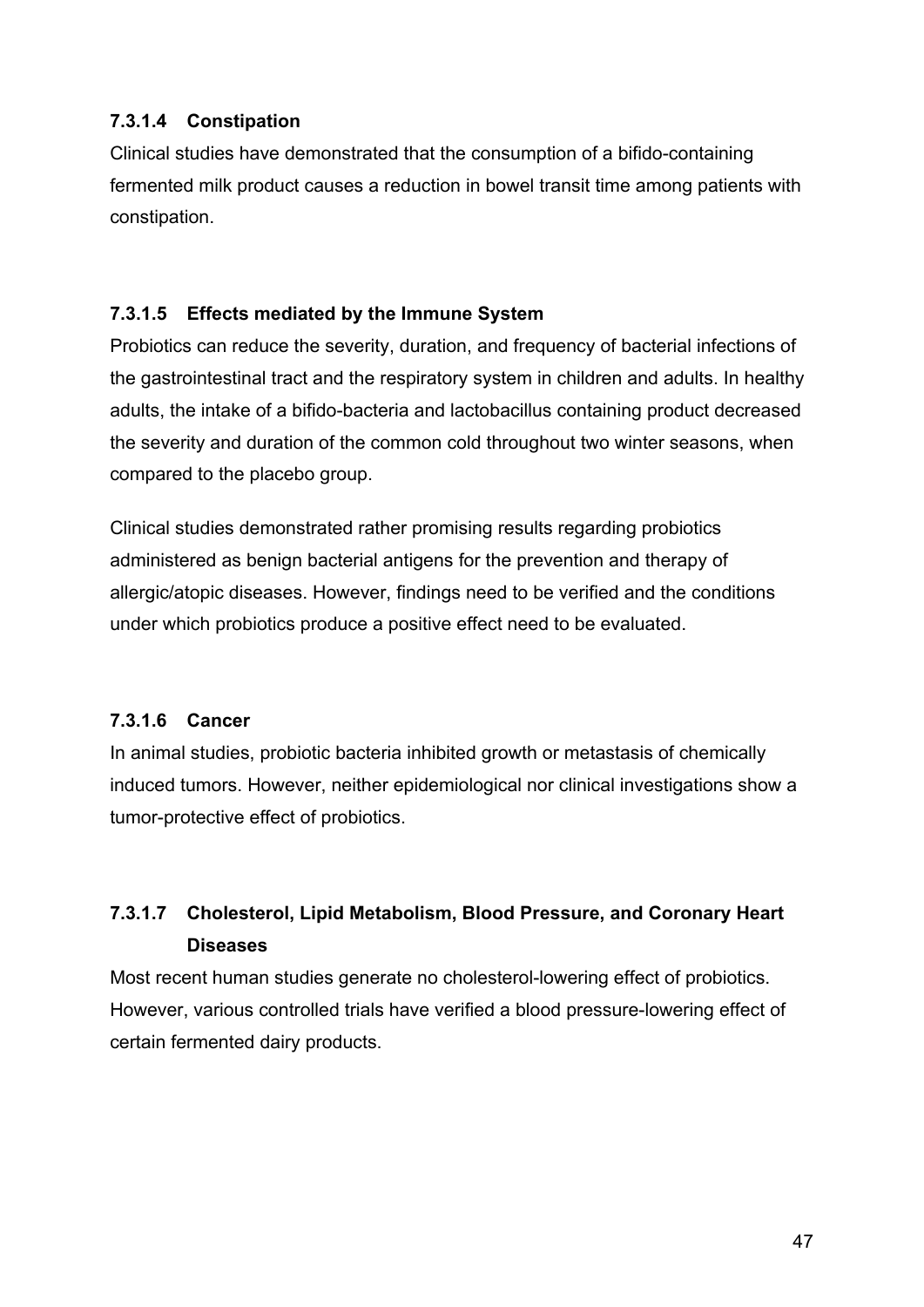# **7.3.2 Prebiotics**

# **7.3.2.1 Gut**

Prebiotic effects, such as inhibition of potentially pathogenic microorganisms, stabilisation of the intestinal milieu by reductions of the pH and release of short-chain fatty acids have been substantiated *in vivo* and *in vitro*. In these studies, inulin, oligofructose, etc. and their synbiotic combination with probiotic bacteria promoted the bifidus and lactobacillus flora in the human gut flora and/or inhibited certain bacteria pathogenic to man and animals.

Initial results from animal studies indicate that the consumption of prebiotics may reduce the concentration of genotoxic, cancer initiating, or cancer promoting metabolites and enzymes in the gut, thereby decreasing the risk of colon cancer.

# **7.3.2.2 Immune-modulating Characteristics**

Prebiotics influence the gut flora primarily through their immune-modulating properties. Favourable effects of prebiotics have also been displayed regarding allergic or atopic diseases.

#### **7.3.2.3 Lipid Metabolism**

In humans, inulin decreased serum concentrations of total-, LDL-, and VLDLcholesterol, triglycerides, and fasting insulin. It is ambiguous whether and to what extent the risk for atherosclerosis and myocardial infarction can be lowered with prebiotics.

# **7.3.2.4 Promotion of Mineral Absorption and Bone Stability**

In children and adolescents, long- and short-chain fructo-oligosaccharides increased calcium absorption, while the effect of fructo-oligosaccharides plus casein phosphor peptides on the absorption of calcium phosphate was not statistically significant in young adults. A risk reduction of osteoporosis with prebiotics has not yet been shown.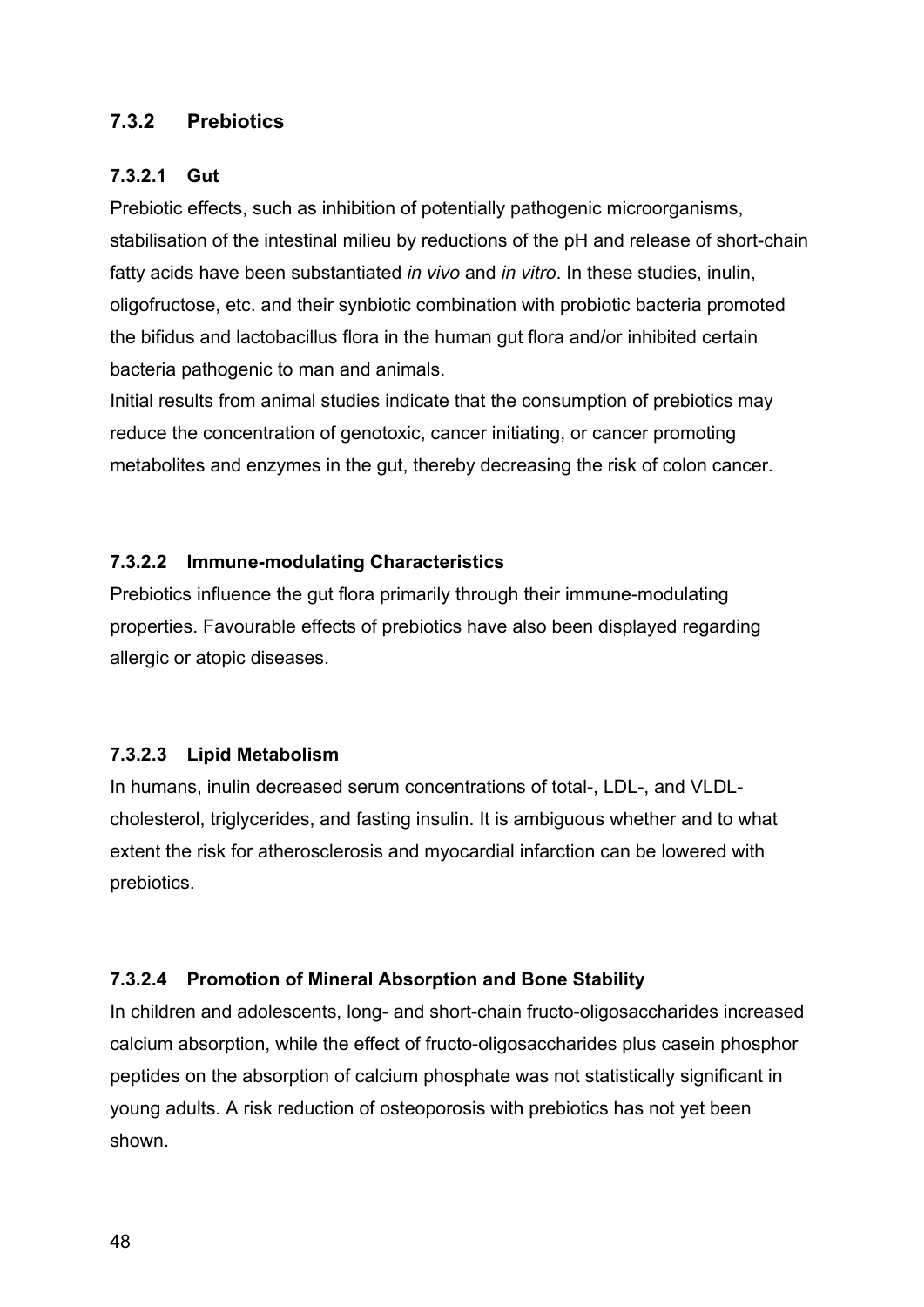# **7.3.3 Pre- and Probiotics in Infant and Child Nutrition**

Several studies have verified that galacto-oligosaccharides alone, galactooligosaccharides in combination with inulin and oligofructose, or in combination with probiotics as a symbiotic, caused a statistically significant growth of the gut bifidus population of pre-or full-term babies. A further finding was, that the characteristics of the feces matched those of breast-fed infants fairly well. Furthermore it has been demonstrated that prebiotics have improved growth and health in older or partially malnourished children.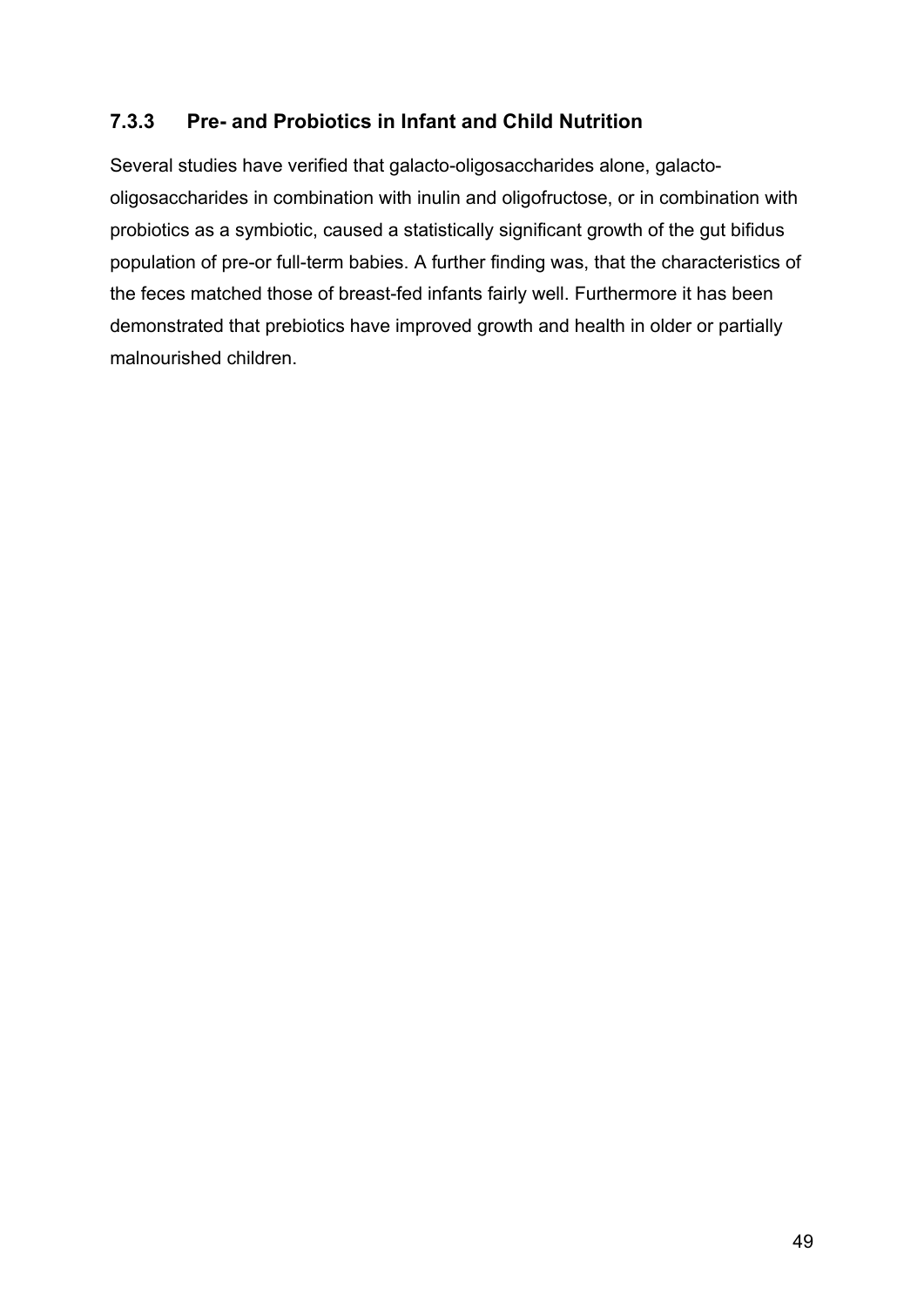# **10 Guidelines of the German Nutrition Society (DGE) for a Wholesome Diet**

The German Nutrition Society (DGE) has compiled 10 dietary guidelines based on the most recent scientific knowledge, aimed to help you enjoy eating and maintain a balanced diet. A wholesome diet keeps you in good health and promotes vitality and well-being.

# **1. Versatile eating habits**

Enjoy the diversity of foods available. Characteristics of a well balanced diet are a variable choice, an appropriate combination and adequate quantities of high-nutrient and low-energy food.

# **2. Ample cereal products – and potatoes**

Bread, pasta, rice, grain flakes, preferably from whole grain, as well as potatoes contain hardly any fat but plenty of vitamins, minerals as well as dietary fibre and phytochemicals. Consume these foods preferably with low-fat ingredients.

# **3. Fruit and vegetables – take '5 a day'**

Enjoy 5 portions of fruit and vegetables daily, as fresh as possible, cook for a short time only, or take 1 serving as a juice – ideally with each main meal and also as a snack between meals. You profit by consuming plenty of vitamins, minerals, dietary fibre and phytochemicals (e.g. carotenoids, flavonoids), which is optimal for your health.

# **4. Milk and dairy products daily; fish once to twice a week; meat, sausages and eggs in moderation**

These foods contain valuable nutrients, e.g. calcium in milk, iodine, selenium and n-3 fatty acids in saltwater fish. Meat contains minerals and vitamins  $B_1$ ,  $B_6$  and  $B_{12}$ . However, 300 - 600 grams of meat and sausages per week are sufficient. Rather choose low-fat products, especially with meat and dairy products.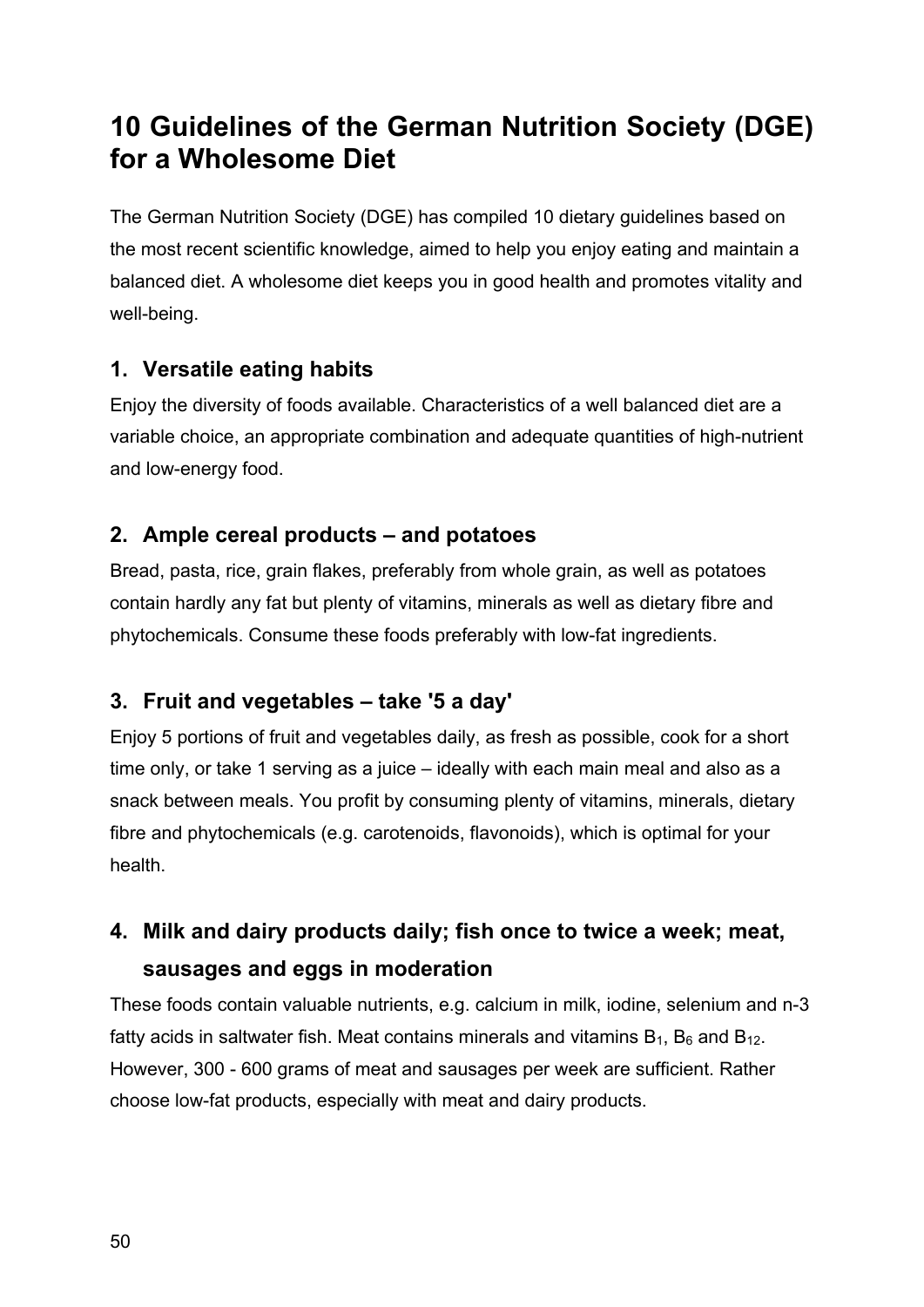# **5. Fat and fatty foods in moderation**

Fat provides essential fatty acids and foods containing fat also comprise fat-soluble vitamins. Fat is particularly high in energy, therefore too much dietary fat can promote overweight. Too many saturated fatty acids promote, in the long run, the development of cardiovascular diseases. Rather favour vegetable oils and fats (e.g. canola oil, soybean oil and margarines produced therefrom). Be aware of hidden fat found in several meat and dairy products, pastry, sweets, fast food and convenience products. Overall, 60 - 80 grams of fat daily is sufficient.

# **6. Sugar and salt in moderation**

Only occasionally consume sugar and food or beverages containing various kinds of sugar (e.g. glucose syrup). Be creative in flavouring with herbs and spices, but use little salt. Rather favour iodized and fluoridated table salt.

# **7. Plenty of fluid**

Water is of vital necessity. Make sure your daily fluid intake is approximately 1½ litres. Rather choose water, carbonated or non-carbonated, and other beverages low in calories. Consume alcoholic drinks only occasionally and only in small amounts.

# **8. Prepare tasty, carefully cooked dishes**

Preferably cook food on low heat, if possible for a short time, using little amount of water and fat. This will preserve the natural taste, conserve the nutrients and avoid the formation of harmful substances in food.

# **9. Take your time and enjoy eating**

Eating consciously helps to eat properly. Prepare and serve dishes pleasing to the eye. Allow plenty of time for eating. It can be fun, as it encourages versatility in the choice of food and promotes the sense of satiation.

# **10. Watch your weight and stay active**

Combine a balanced diet along with plenty of physical exercise and sport (30 – 60 minutes daily). An ideal weight will promote well-being and good health.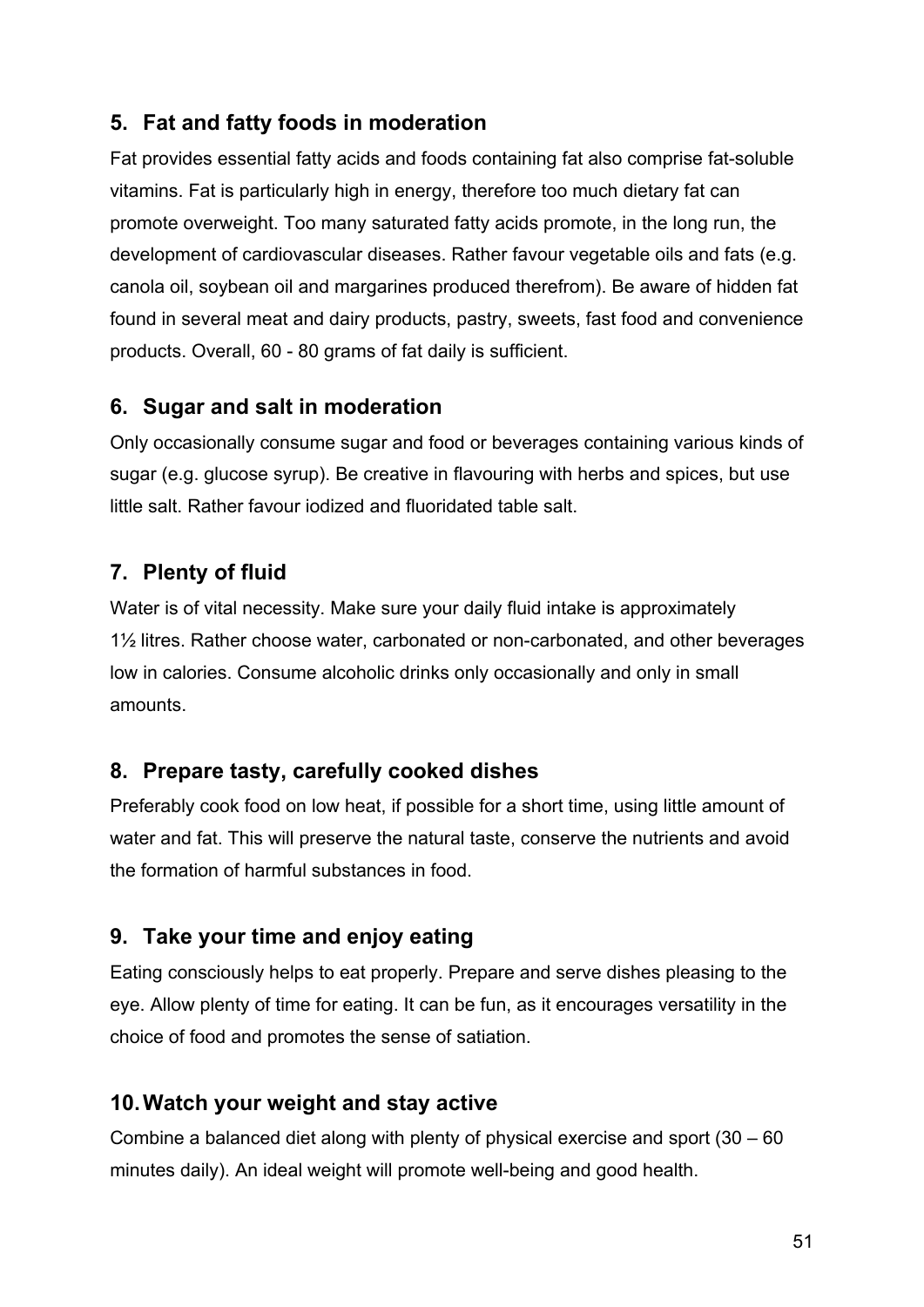# **The German 3-D-Food Pyramid**

This pyramid visualizes the German dietary guidelines. The 3-D-pyramid has the advantage to combine quantitative and qualitative recommendations for specific food groups.



The base of the 3-D-pyramid will show the German

nutrition circle, illustrating the quantity of different food groups. The sectors of this circle are calculated on the basis of our German Dietary Reference Intake data (DRI). The four side surfaces of the 3-D-pyramid show different food groups with an hierarchical, strong quality based arrangement:

- foods mainly from plant origin
- foods mainly from animal origin
- oils and fats
- **beverages**

The quality of specific food groups are symbolized in the draft by a smooth colour transition from green to red.